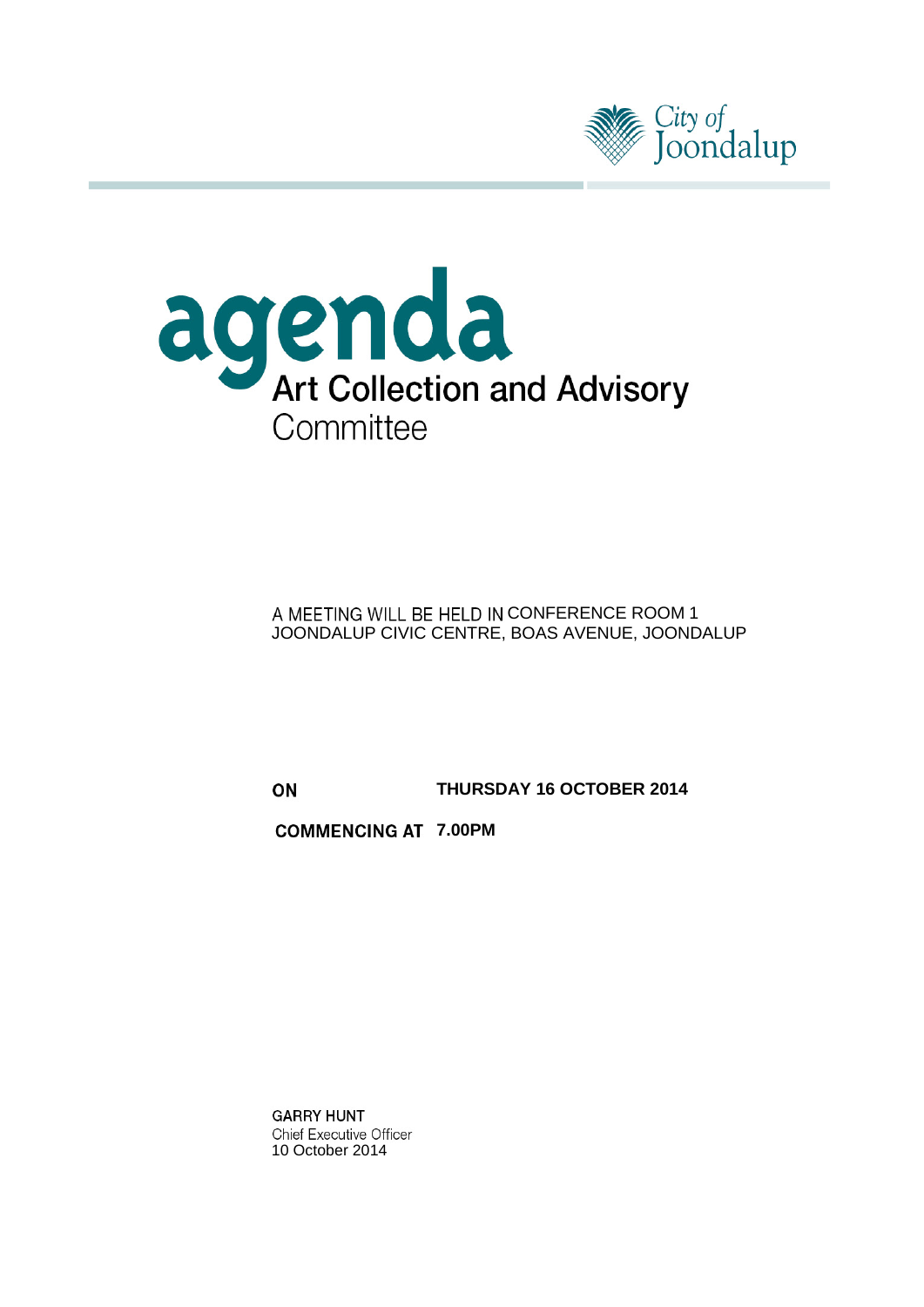Page 2

# **PROCEDURES FOR PUBLIC QUESTION TIME**

The following procedures for the conduct of Public Question Time were adopted at the Council meeting held on 19 November 2013:

## **Questions asked verbally**

- 1 Members of the public are invited to ask questions at Committee Meetings.
- 2 Questions asked at an Ordinary Committee meeting must relate to a matter that affects the City of Joondalup. Questions asked at a Special meeting of the Committee must relate to the purpose for which the meeting has been called.
- 3 A register will be provided for those persons wanting to ask questions to enter their name. Persons will be requested to come forward in the order in which they are registered, and to give their name and full address.
- 4 Public question time will be limited to two minutes per member of the public, with a limit of two verbal questions per member of the public.
- 5 Statements are not to precede the asking of a question during public question time. Statements should be made during public statement time.
- 6 Members of the public are encouraged to keep their questions brief to enable everyone who desires to ask a question to have the opportunity to do so.
- 7 Public question time will be allocated a minimum of 15 minutes and may be extended in intervals of up to 10 minutes by resolution of the Committee, but the total time allocated for public questions to be asked and responses to be given is not to exceed 35 minutes in total. Public question time is declared closed following the expiration of the allocated time period, or earlier than such time where there are no further questions.
- 8 Questions are to be directed to the Presiding Member and shall be asked politely, in good faith, and are not to be framed in such a way as to reflect adversely or be defamatory on a particular Elected Member or City employee. The Presiding Member shall decide to:
	- accept or reject any question and his/her decision is final
	- nominate a member of the Committee and/or City employee to respond to the question or
	- take a question on notice. In this case a written response will be provided as soon as possible, and included in the agenda of the next Committee meeting.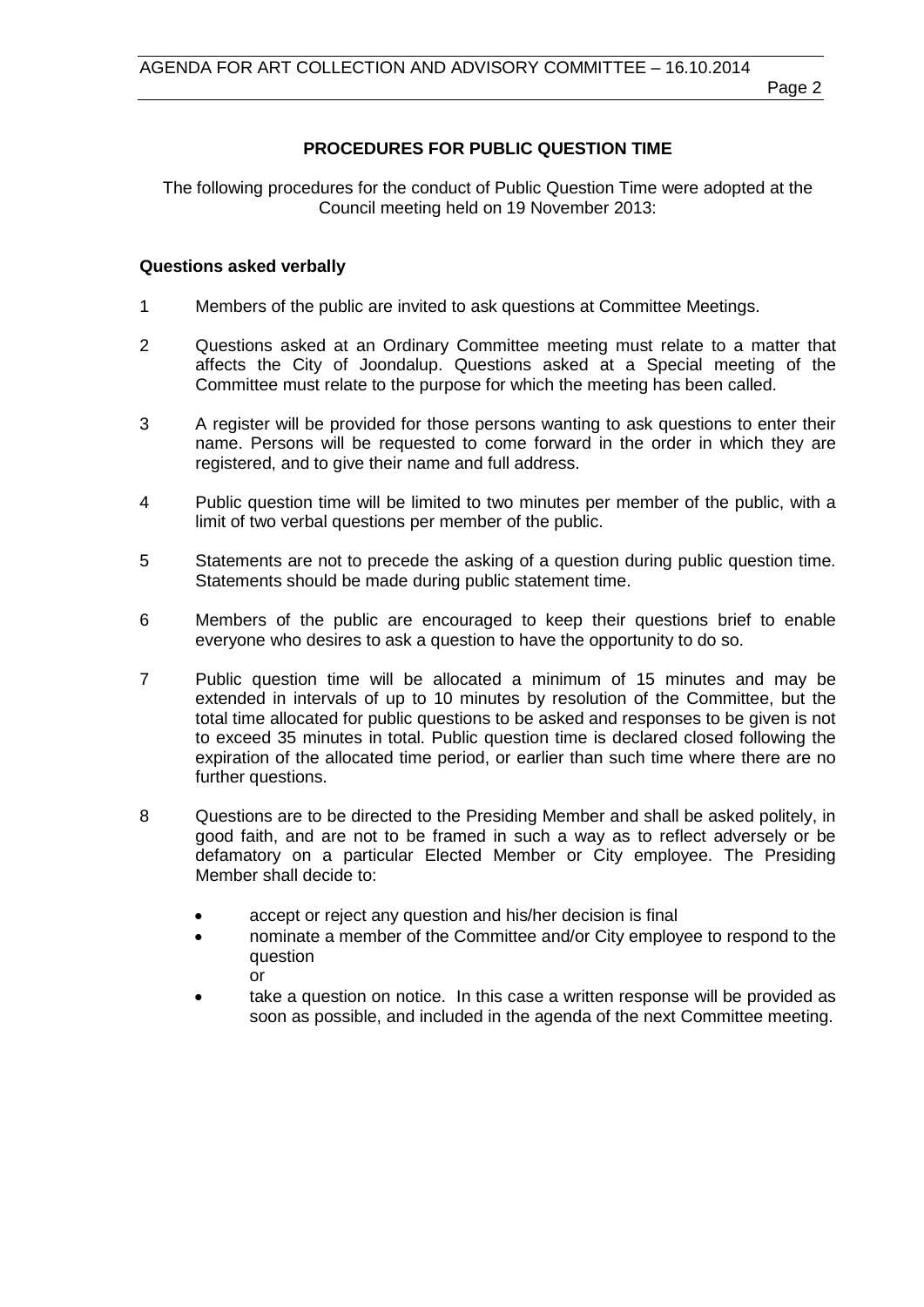- 9 Where an Elected Member is of the opinion that a member of the public is:
	- asking a question at a Committee meeting, that does not relate to a matter affecting the City or
	- making a statement during public question time,

they may bring it to the attention of the Presiding Member who will make a ruling.

- 10 Questions and any response will be summarised and included in the minutes of the Committee meeting.
- 11 It is not intended that question time should be used as a means to obtain information that would not be made available if it was sought from the City's records under Section 5.94 of the *Local Government Act 1995* or the *Freedom of Information Act 1992* (FOI Act 1992). Where the response to a question(s) would require a substantial commitment of the City's resources, the Chief Executive Officer (CEO) will determine that it is an unreasonable impost upon the City and refuse to provide it. The CEO will advise the member of the public that the information may be sought in accordance with the FOI Act 1992.

# **Questions in Writing – (Residents and/or ratepayers of the City of Joondalup only)**

- 1 Only City of Joondalup residents and/or ratepayers may submit questions to the City in writing.
- 2 Questions asked at an Ordinary Committee meeting must relate to a matter that affects the City of Joondalup. Questions asked at a Special meeting of the Committee must relate to the purpose for which the meeting has been called.
- 3 The City will accept a maximum of five written questions per City of Joondalup resident/ratepayer. To ensure equality and consistency, each part of a multi-part question will be treated as a question in its own right.
- 4 Questions lodged by 9.00am on the day immediately prior to the scheduled Committee meeting will be responded to, where possible, at the Committee meeting. These questions, and their responses, will be distributed to Elected Members and made available to the public in written form at the meeting.
- 5 The Presiding Member shall decide to accept or reject any written question and his/her decision is final. Where there is any concern about a question being offensive, defamatory or the like, the Presiding Member will make a determination in relation to the question. Questions determined as offensive, defamatory or the like will not be published. Where the Presiding Member rules questions to be out of order, an announcement to this effect will be made at the meeting, including the reason(s) for the decision.
- 6 The Presiding Member may rule questions out of order where they are substantially the same as questions previously submitted and responded to.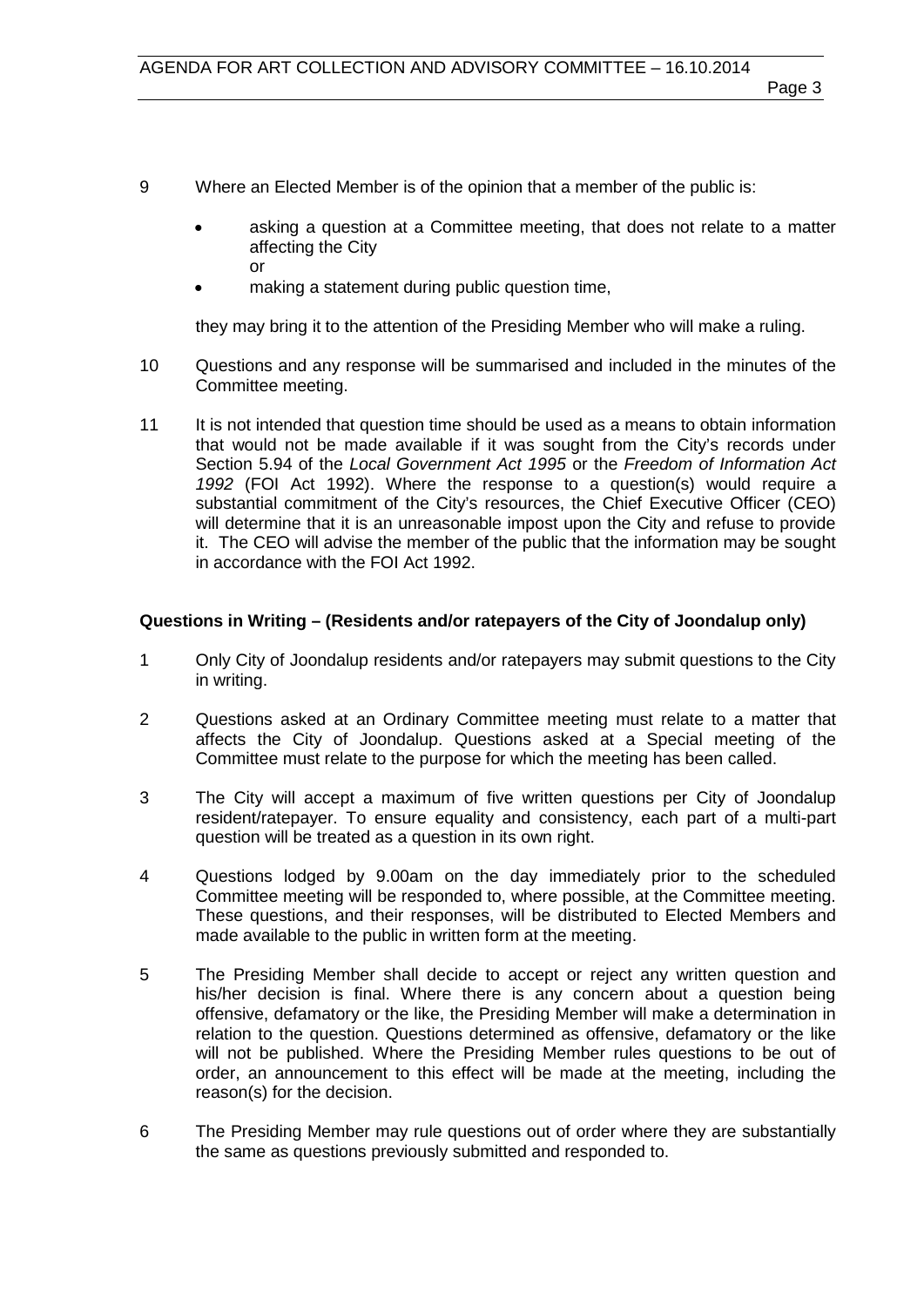- 7 Written questions unable to be responded to at a Committee meeting will be taken on notice. In this case, a written response will be provided as soon as possible and included on the agenda of the next Committee meeting.
- 8 A person who submits written questions may also ask questions at a Committee meeting and questions asked verbally may be different to those submitted in writing.
- 9 Questions and any response will be summarised and included in the minutes of the Committee meeting.
- 10 It is not intended that question time should be used as a means to obtain information that would not be made available if it was sought from the City's records under Section 5.94 of the *Local Government Act 1995* or the *Freedom of Information Act 1992* (FOI Act 1992). Where the response to a question(s) would require a substantial commitment of the City's resources, the Chief Executive Officer (CEO) will determine that it is an unreasonable impost upon the City and may refuse to provide it. The CEO will advise the member of the public that the information may be sought in accordance with the FOI Act 1992.

#### **DISCLAIMER**

Responses to questions not submitted in writing are provided in good faith and as such, should not be relied upon as being either complete or comprehensive.

# **PROCEDURES FOR PUBLIC STATEMENT TIME**

The following procedures for the conduct of Public Statement Time were adopted at the Council meeting held on 19 November 2013:

- 1 Members of the public are invited to make statements, either verbally or in writing, at Committee meetings.
- 2 Statements made at an Ordinary Committee meeting must relate to a matter that affects the City of Joondalup. Statements made at a Special meeting of the Committee must relate to the purpose for which the meeting has been called.
- 3 A register will be provided for those persons wanting to make a statement to enter their name. Persons will be requested to come forward in the order in which they are registered, and to give their name and full address.
- 4 Public statement time will be limited to two minutes per member of the public.
- 5 Members of the public are encouraged to keep their statements brief to enable everyone who desires to make a statement to have the opportunity to do so.
- 6 Public statement time will be allocated a maximum time of 15 minutes. Public statement time is declared closed following the 15 minute allocated time period, or earlier than such time where there are no further statements.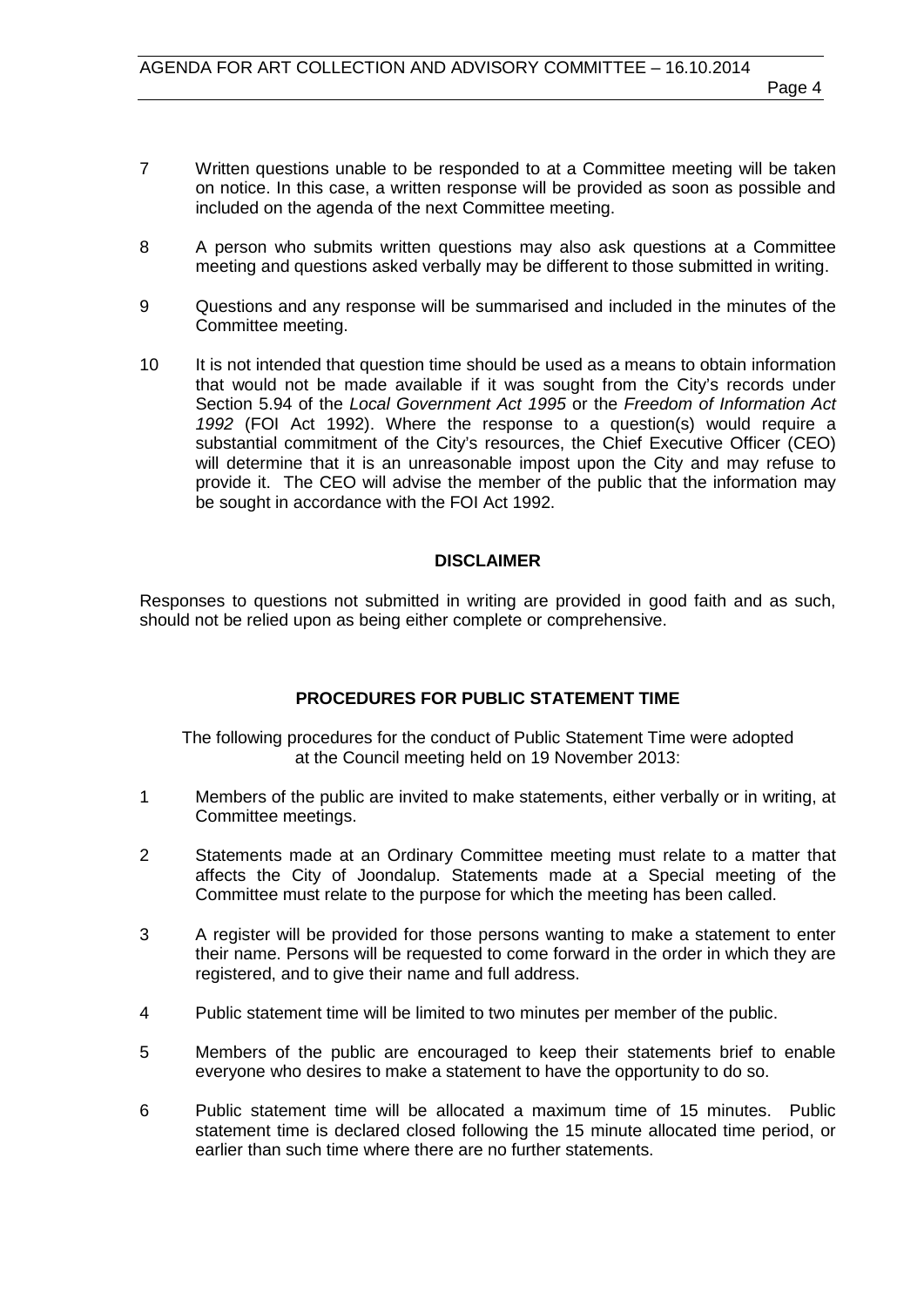- 7 Statements are to be directed to the Presiding Member and are to be made politely in good faith and are not to be framed in such a way as to reflect adversely or be defamatory on a particular Elected Member or City employee.
- 8 Where an Elected Member is of the opinion that a member of the public is making a statement at a Committee meeting, that does not relate to a matter affecting the City, they may bring it to the attention of the Presiding Member who will make a ruling.
- 9 A member of the public attending a Committee meeting may present a written statement rather than making the statement verbally if he or she so wishes.
- 10 Statements will be summarised and included in the minutes of the Committee meeting.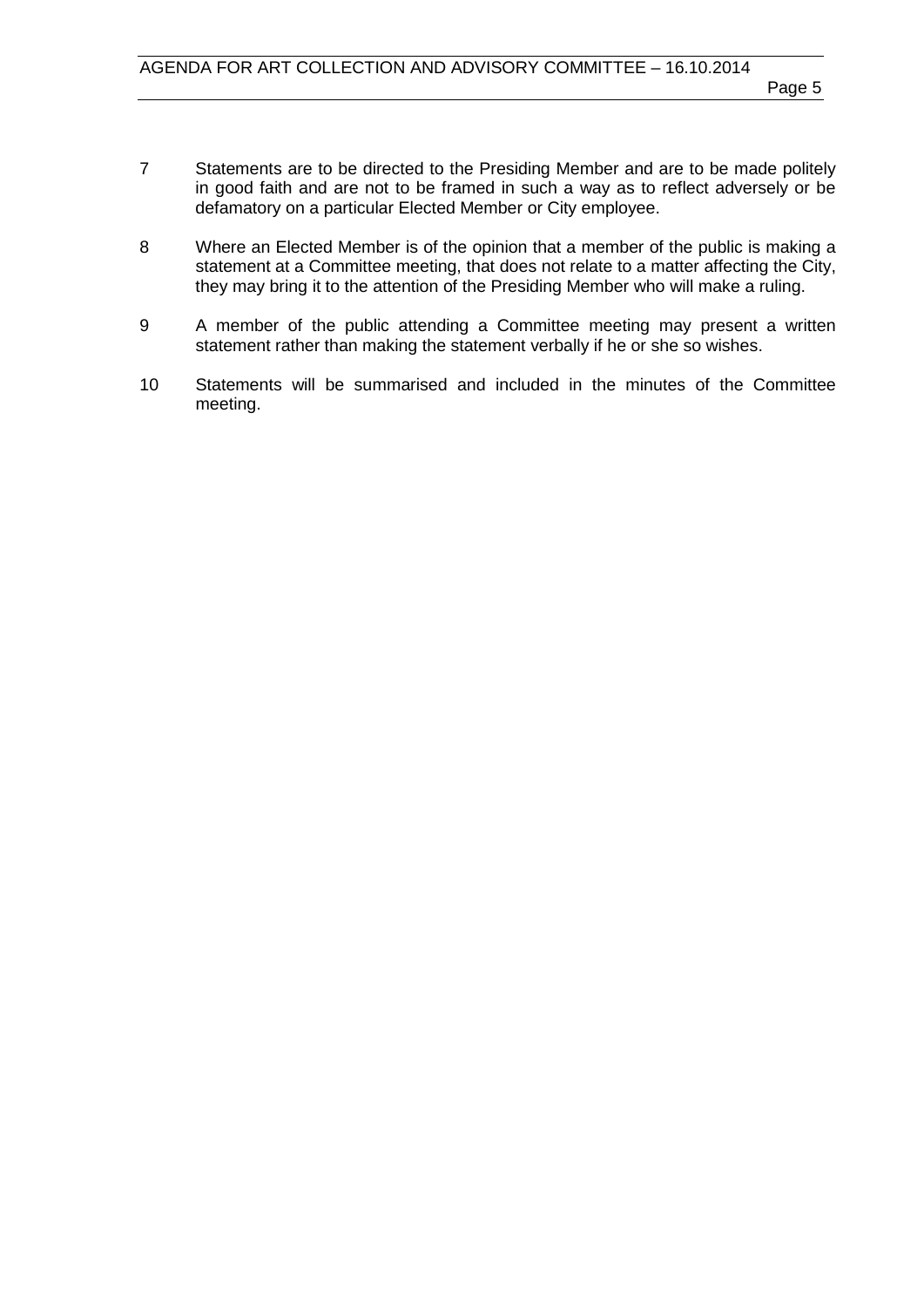# **TABLE OF CONTENTS**

| Item No.       | <b>Title</b>                                                                                              | Page No. |
|----------------|-----------------------------------------------------------------------------------------------------------|----------|
|                | <b>Declaration of Opening</b>                                                                             | 8        |
|                | <b>Declarations of Interest</b>                                                                           | 8        |
|                | <b>Public Question Time</b>                                                                               | 8        |
|                | <b>Public Statement Time</b>                                                                              | 8        |
|                | Apologies/Leave of absence                                                                                | 8        |
|                | <b>Confirmation of Minutes</b>                                                                            | 8        |
|                | Announcements by the Presiding<br>Member<br>without<br>discussion                                         | 9        |
|                | Identification of matters for which the meeting may be<br>closed to the public                            | 9        |
|                | <b>Petitions and deputations</b>                                                                          | 9        |
|                | <b>Reports</b>                                                                                            | 10       |
| $\mathbf{1}$   | 2014 City of Joondalup Community Invitation Art Award -<br>Artworks for Acquisition - [35613]             | 10       |
| $\overline{2}$ | City of Joondalup Artist Residency Program 2014-15 - [103932]                                             | 15       |
| 3              | Acquisition of Artwork by Marlene Harold - [14158]                                                        | 21       |
| 4              | Review of the 2014 Community Art<br>Exhibition Award<br>Categories Size and Price Restrictions - [104010] | 25       |
| 5              | Review of Potential Inside-Out Billboard Locations Within the<br>Joondalup City Centre - [35613]          | 33       |
|                | <b>Urgent Business</b>                                                                                    | 41       |
|                | Motions of which previous notice has been given                                                           | 41       |
|                | <b>Requests for Reports for future consideration</b>                                                      | 41       |
|                | <b>Closure</b>                                                                                            | 41       |

### **Note:**

Clause 15.10 of the City's *Meeting Procedures Local Law 2013* states:

*This local law applies generally to committee meetings except for clause 7.1 in respect of members seating and clause 7.8 in respect of limitation on members speaking.*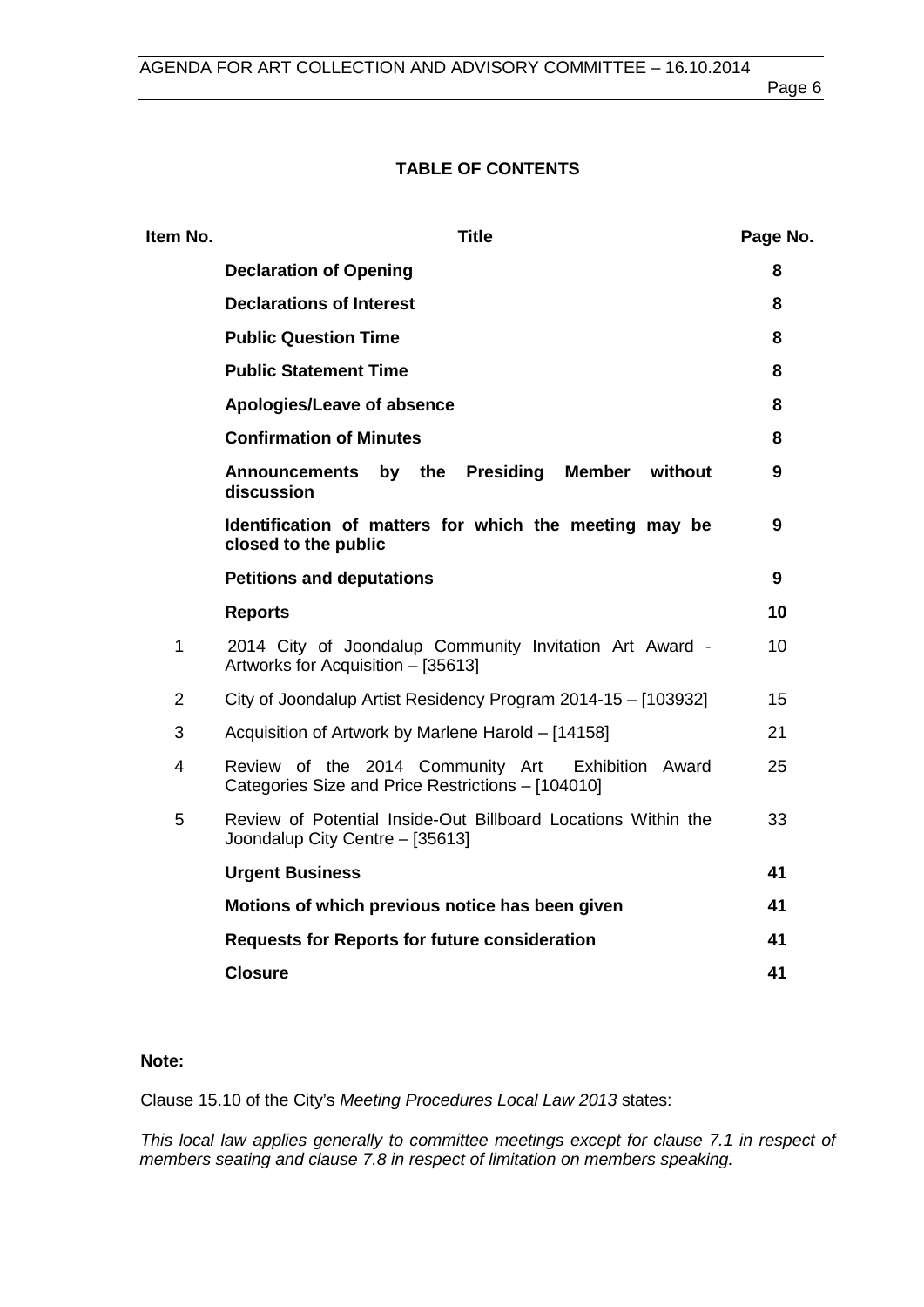Page 7

# **CITY OF JOONDALUP**

Notice is hereby given that a meeting of the **Art Collection and Advisory Committee** will be held in Conference Room 1, Joondalup Civic Centre, Boas Avenue, Joondalup on **Thursday 16 October 2014** commencing at **7.00pm.**

GARRY HUNT Chief Executive Officer and the Chief Executive Officer and the Chief Executive Officer and the Chief Executive<br>10 October 2014 **10 October 2014** 

Western Australia

# **AGENDA**

#### **Committee Members (8)**

#### **Committee Members Deputies**

Cr Liam Gobbert *Presiding Member* Cr Geoff Amphlett, JP Mayor Troy Pickard **Cr John Chester Cr Brian Corresponding Cr Brian Corresponding Cr Brian Corresponding Cr Brian Corresponding Cr Brian Corresponding Cr Brian Corresponding Cr Brian Corresponding Cr Brian Corresponding Cr Brian Correspondin** Cr Kerry Hollywood *Deputy Presiding Member* Cr Tom McLean, JP Cr Mike Norman Cr Christine Hamilton-Prime<br>
Cr Christine Hamilton-Prime<br>
Cr Cr Christine Hamilton-Prime<br>
Cr Christine Hamilton-Prime Cr Russ Fishwick, JP<br>
Cr Sam Thomas<br>
Cr Sam Thomas<br>
Cr Philippa Taylor Cr Philippa Taylor Director Corporate Services

# **Quorum for Meetings (4):**

The quorum for a meeting is to be at least 50% of the number of offices (whether vacant or not) of members of the committee.

#### **Simple Majority:**

A simple majority is to be more than 50% of those members present at the meeting.

#### **Absolute Majority (5):**

An absolute majority vote is to be more than 50% of the number of offices (whether vacant or not) of the committee.

#### **Casting Vote:**

In the event that the vote on a motion is tied, the presiding member must cast a second vote.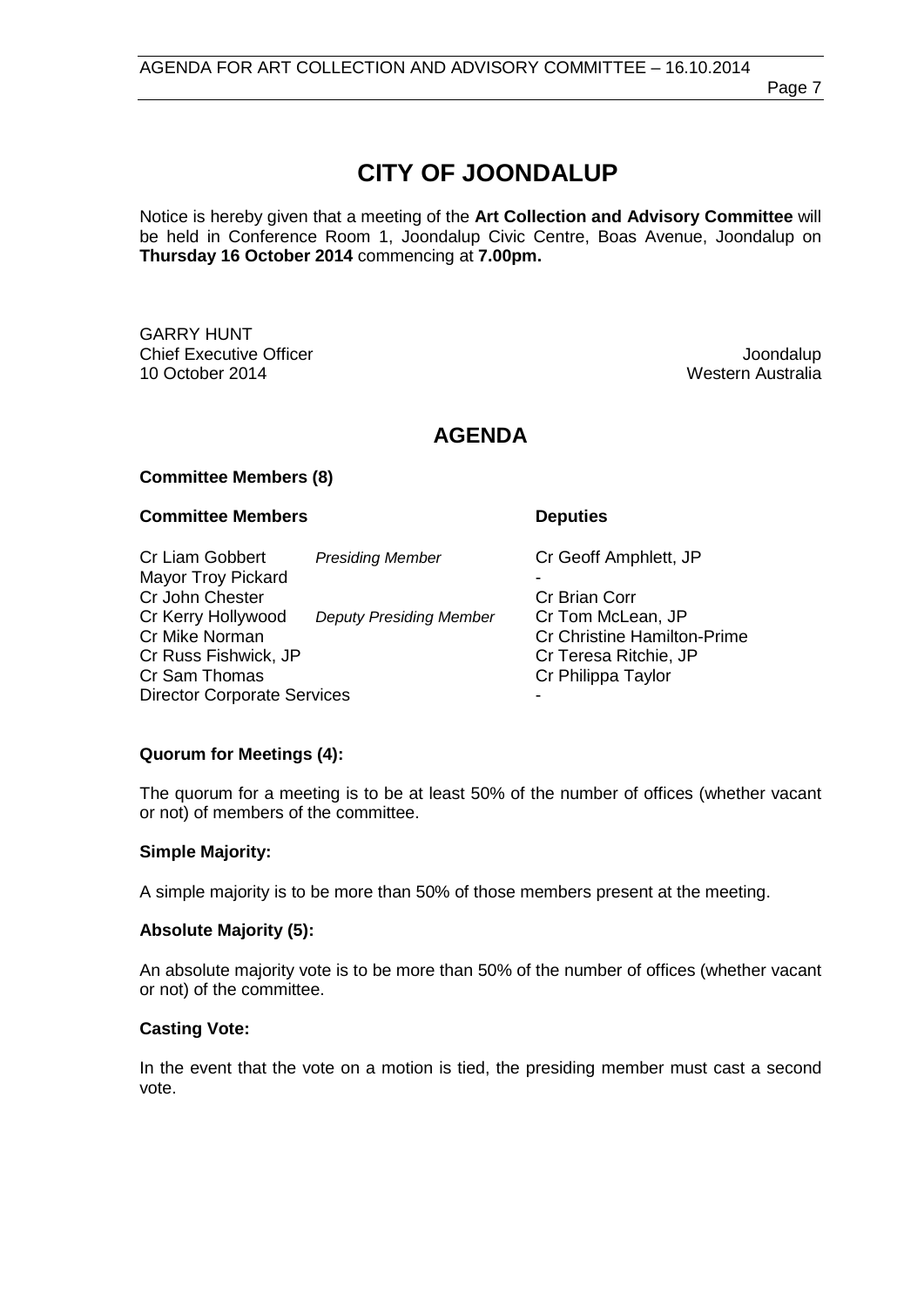## *Terms of Reference*

*To:*

- *approve art acquisitions within the available adopted budget funds*
- *develop and maintain a visual art collection of significance and repute that reflects the cultural aspirations of the City of Joondalup and its expressed goals and policies*
- *build an art collection of appreciating financial value, which constitutes a sound investment for the City*
- *collect works of visual art of demonstrable excellence by artists of significance, consistent with the perceived developments in West Australian contemporary art*
- *collect and commission selectively works of art which enhance the existing Collection and which foster an understanding, enjoyment and appreciation of the visual arts among the broader community and members of the general public*
- *review the criteria established to determine the award winners*
- *perform an oversight role in relation to the strategic direction of the City's Community Art Exhibition and Invitational Art Award.*

# <span id="page-7-0"></span>**DECLARATION OF OPENING**

# <span id="page-7-1"></span>**DECLARATIONS OF INTEREST**

# <span id="page-7-2"></span>**PUBLIC QUESTION TIME**

# <span id="page-7-3"></span>**PUBLIC STATEMENT TIME**

# <span id="page-7-4"></span>**APOLOGIES/LEAVE OF ABSENCE**

#### **Leave of Absence Previously Approved**

| Cr Christine Hamilton-Prime | 5 November to 20 November 2014 inclusive;    |
|-----------------------------|----------------------------------------------|
|                             | 6 December 2014 to 5 January 2015 inclusive; |
| Cr Teresa Ritchie, JP       | 6 November to 14 November 2014 inclusive.    |

# <span id="page-7-5"></span>**CONFIRMATION OF MINUTES**

# MINUTES OF THE ART COLLECTION AND ADVISORY COMMITTEE HELD 12 JUNE 2014

# **RECOMMENDATION**

<span id="page-7-6"></span>**That the minutes of the meeting of the Art Collection and Advisory Committee held on 12 June 2014 be confirmed as a true and correct record.**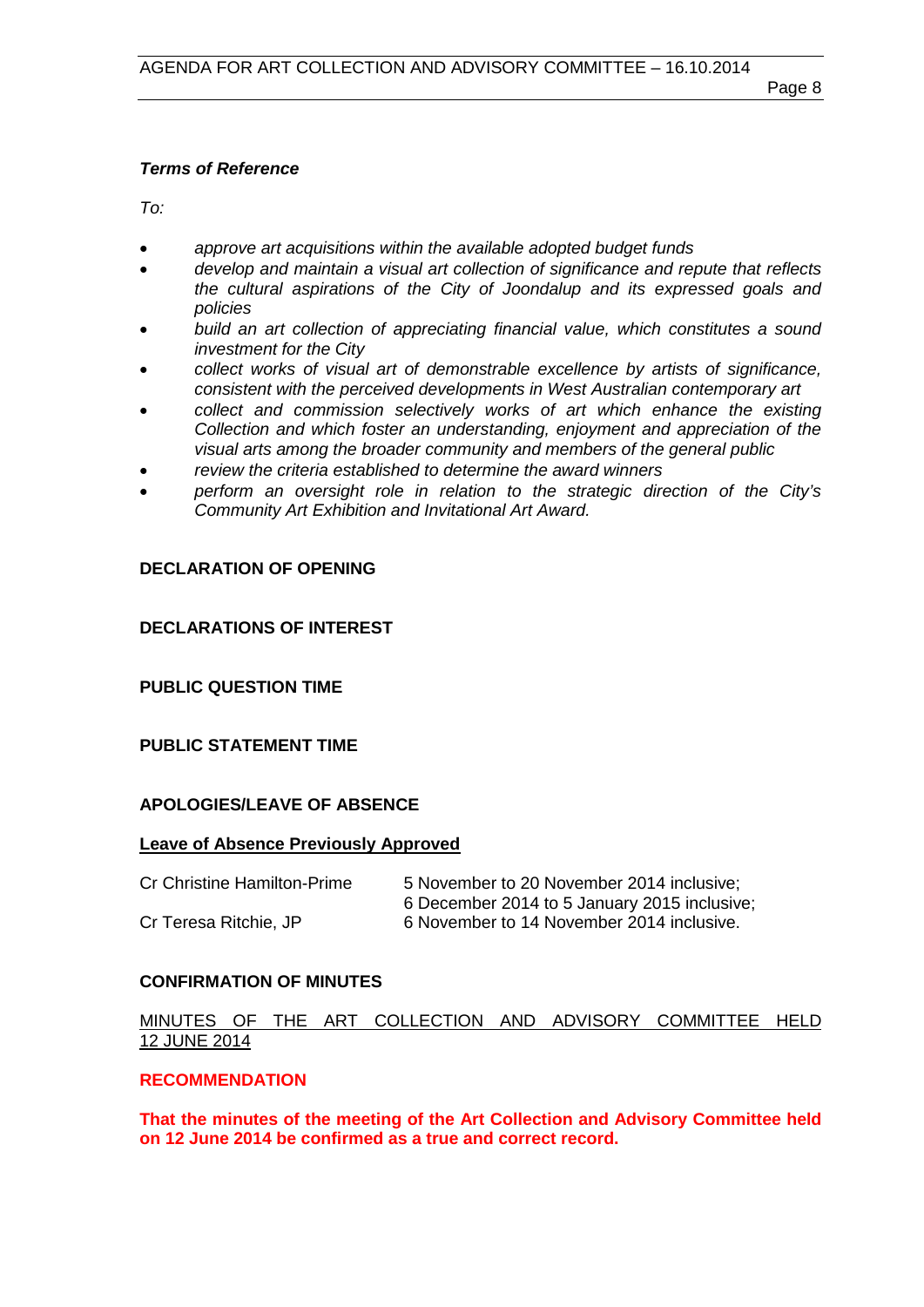Page 9

# **ANNOUNCEMENTS BY THE PRESIDING MEMBER WITHOUT DISCUSSION**

<span id="page-8-0"></span>**IDENTIFICATION OF MATTERS FOR WHICH THE MEETING MAY BE CLOSED TO THE PUBLIC**

<span id="page-8-1"></span>**PETITIONS AND DEPUTATIONS**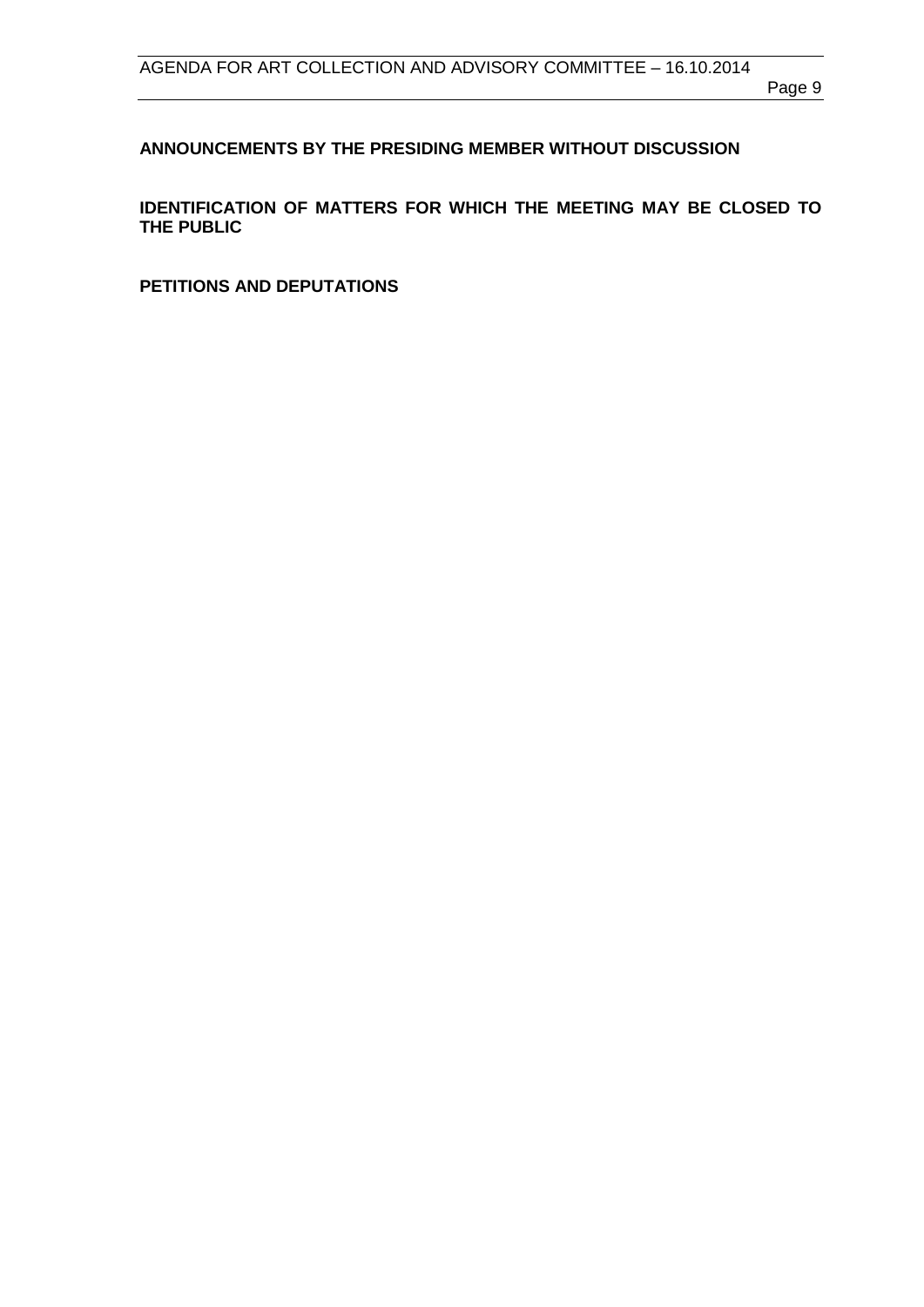# <span id="page-9-0"></span>**REPORTS**

# <span id="page-9-1"></span>**ITEM 1 2014 CITY OF JOONDALUP COMMUNITY INVITATION ART AWARD - ARTWORKS FOR ACQUISITION**

| <b>WARD</b>                           | All                                                                                                                                                                                                 |
|---------------------------------------|-----------------------------------------------------------------------------------------------------------------------------------------------------------------------------------------------------|
| <b>RESPONSIBLE</b><br><b>DIRECTOR</b> | Mr Mike Tidy<br><b>Corporate Services</b>                                                                                                                                                           |
| <b>FILE NUMBER</b>                    | 35613                                                                                                                                                                                               |
| <b>ATTACHMENT</b>                     | Nil.                                                                                                                                                                                                |
| <b>AUTHORITY / DISCRETION</b>         | Executive - The substantial direction setting<br>and<br>oversight role of Council, such as adopting plans and<br>reports, accepting tenders, directing operations, setting<br>and amending budgets. |

#### **PURPOSE**

For the Art Collection and Advisory Committee (ACAC) to consider the acquisition of artworks from the City's 2014 Community Invitation Art Award.

#### **EXECUTIVE SUMMARY**

2014 marks the second year of the Community Invitation Art Award (CIAA), which has replaced the annual Invitation Art Award (IAA). The CIAA is an acquisitive award with eligibility limited to City of Joondalup residents or a member of the Joondalup Community Art Association (JCAA); and aims to promote and support local professional visual arts.

The CIAA offers a variety of non-acquisitive awards to support the Overall Award, which is acquisitive. The event calls for initial expressions of interest from professional local artists or members of the JCAA. From the entries received, a shortlist of artists is selected by an independent panel of industry experts to receive an invitation to exhibit a new series of three artworks. Artists receive a \$500 fee to assist with the development of their works.

Prior to the official opening of the CIAA, a separate independent judging panel determines the winners of four award categories. In addition, a People's Choice is awarded by popular vote (general public). In total, the five award categories are as follows:

- The Overall Award.
- The Overall Runner up Award.
- The Award for Excellence.
- The Celebrating Joondalup Award.
- The People's Choice Award.

A condition of the CIAA is that the winning artwork of the Overall Award is acquired by the City for its art collection.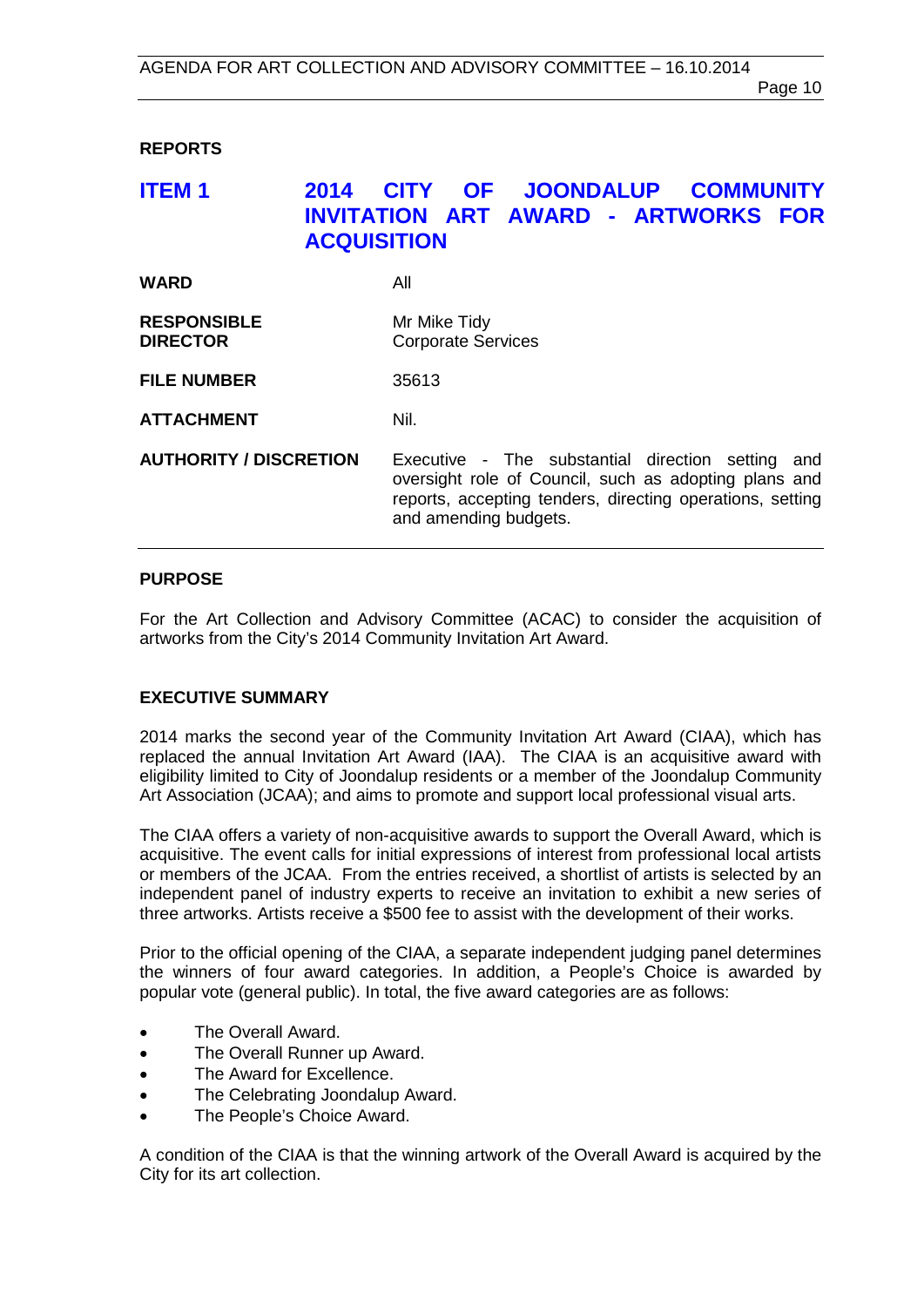The CIAA is officially opened by the Mayor in October of each year with members of the ACAC being briefed prior to the opening. Following the briefing and guided by recommendations from the City's Curator, the ACAC determine which pieces are acquired and the Chief Executive Officer exercises his delegation and purchases those pieces. Those pieces are then reserved at the time of the opening of the CIAA.

The City currently budgets an amount of \$7,000 for the Overall Award (acquisitive prize), and has a further \$15,000 to acquire purpose identified works in the 2014-15 financial year to include the CIAA, the Community Art Exhibition and works selected by other means (for example, galleries or private collections).

#### **BACKGROUND**

The City of Joondalup's CIAA is an annual exhibition that brings together a diverse selection of Western Australian leading artists and provides members of the public with access to a high standard of artworks. 2014 is the second year of the City's CIAA. The event is held in October of each year within the 'Great Space' of Lakeside Joondalup Shopping City.

As part of the CIAA, a first prize of \$7,000 is awarded to the winner of the Overall Acquisitive Award, with the City automatically acquiring that work. In addition, there are four other prize categories. In total the prize categories are as follows:

- The Overall Award (acquisitive) \$7,000.
- The Overall Runner up Award (non-acquisitive) \$2,000.
- The Award for Excellence (non-acquisitive) \$2,000.
- The Celebrating Joondalup Award (voluntary category) \$2,000.
- The People's Choice Award (all artworks eligible) \$2,000.

The IAA had a strong history in the City and within the state and national art industry; the CIAA aims to further strengthen the City's relationship with the broader arts community. The City supports Western Australian art and artists through an art acquisition program. The City adopts a multi-criteria approach to its art collection, acquisitions and awards. This approach ensures that the collection, acquisitions and awards include contemporary art and art that demonstrates local content and context.

The term 'contemporary art' is used to reference art produced at this present point in time and produced since World War II. In regard to the City's philosophy, contemporary artworks are to be conceptually resolved and reflect current practice.

# **DETAILS**

As the name suggests, the CIAA is only open to those artists that the City formally invites to exhibit. The City invited Expressions of Interest (EOI) from 21 March 2014 to 4 May 2014. A total of 61 EOI's were received, an increase from the 27 entries received for the inaugural Award in 2013.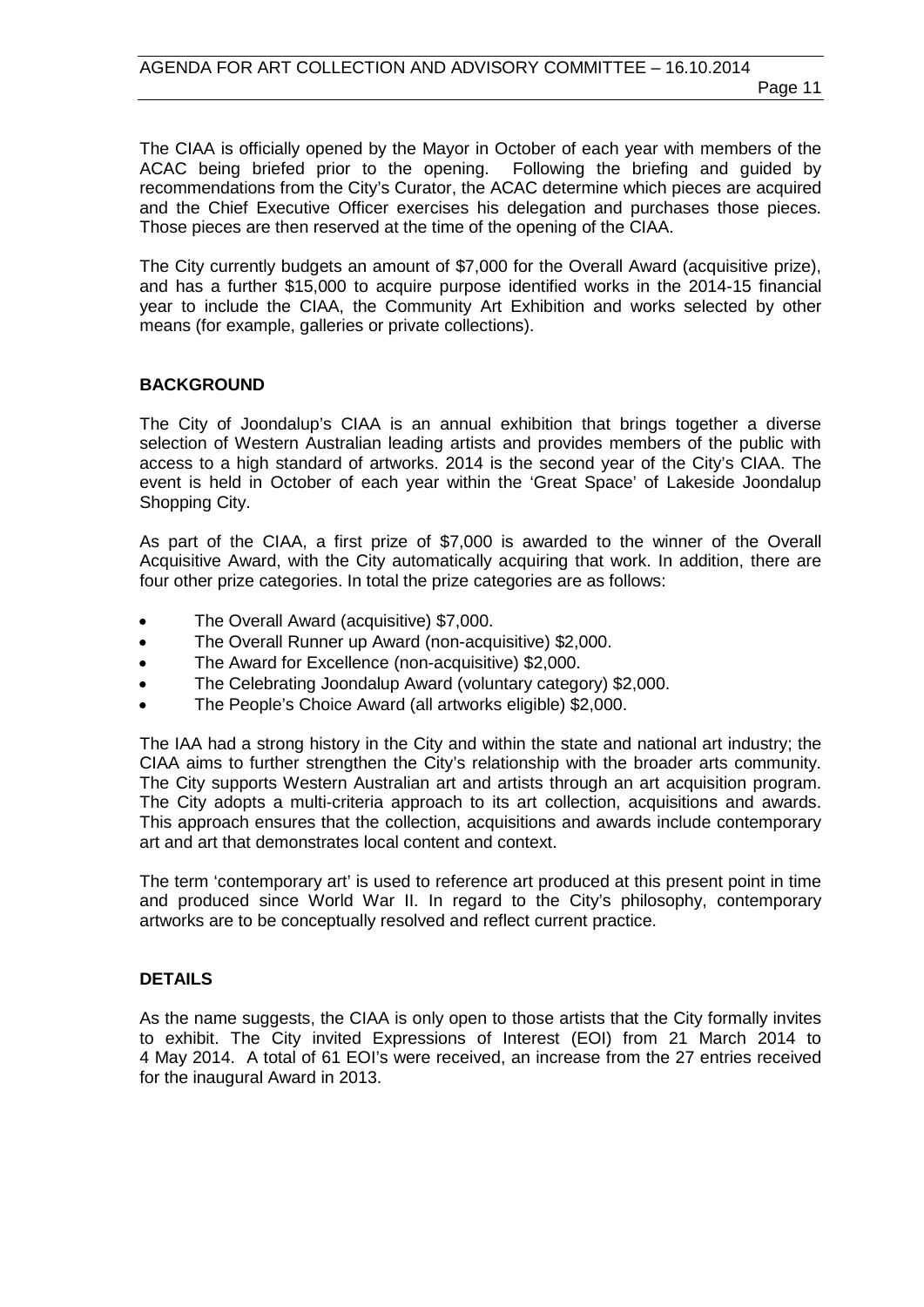Following the close of the EOI, the City appointed a selection panel comprising:

- Simone Johnson Exhibitions Coordinator, Fremantle Arts Centre
- Thea Costantino Artist and Lecturer from Curtin University (2013 CIAA Artist)
- Louise Morrison Independent Curator and Arts Writer.

The shortlist of artists invited to enter totalled fourteen; however, one artist, Nien Schwarz, withdrew in August leaving a total of thirteen artists:

- Jacqueline Ball.
- Christophe Canato.
- Teelah George.
- David Ledger.
- Alex Maciver.
- Elisa Markes-Young.
- Dan McCabe.
- Mark Parfitt.
- Perdita Phillips.
- Jody Quackenbush.
- Nicole Slatter.
- Justin Spiers.
- Roderick Sprigg.

The official opening of the 2014 CIAA is scheduled for Saturday, 18 October 2014, where the winners of each award will be presented. The winners are selected by a City appointed judging panel comprising the following industry related professionals:

- Paola Anselmi Independent Curator, Arts Writer and Public Art Coordinator.
- Erin Coates Installations Coordinator, Fremantle Arts Centre.
- Nadia Johnson Curatorial Fellow and Exhibitions Coordinator, Perth Institute of Contemporary Arts (PICA).

In addition to the City acquiring the piece of artwork that wins first prize, the City also has the opportunity to acquire other work exhibited within the CIAA. This is generally done prior to the CIAA opening, which allows the City first choice on preferred pieces.

#### **Issues and options considered**

There are three options open to the ACAC:

- accept the recommendations for acquisitions
- accept part of the recommendations for acquisitions or
- not accept any recommendations for acquisitions.

#### **Legislation / Strategic Community Plan / policy implications**

**Legislation** The ACAC and the Chief Executive Officer have been granted delegated authority to purchase artworks recommended up to an amount of \$15,000 and within budget allocations.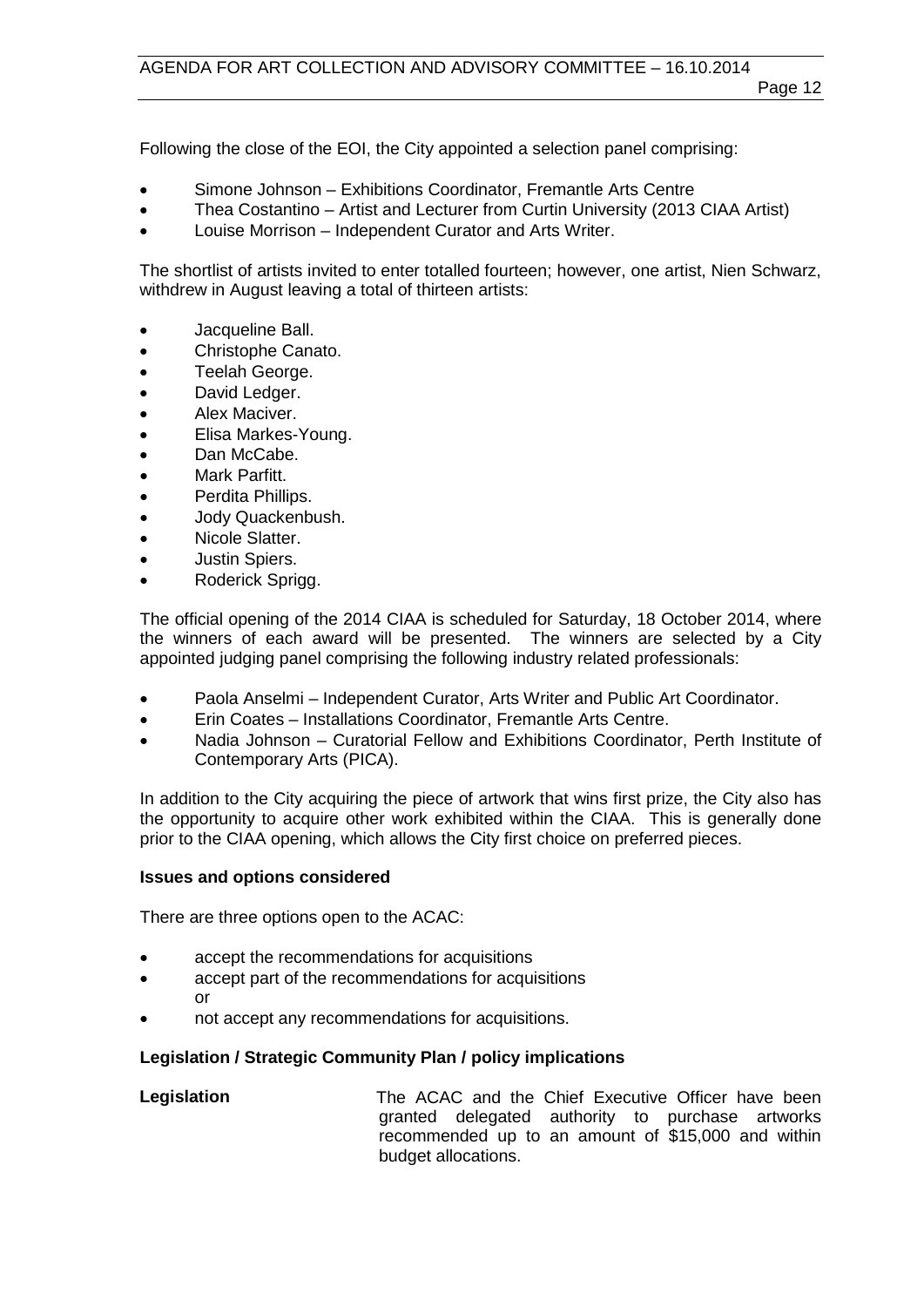# **Strategic Community Plan**

| Key theme                   | Community Wellbeing.                                                                             |
|-----------------------------|--------------------------------------------------------------------------------------------------|
| <b>Objective</b>            | Cultural development.                                                                            |
| <b>Strategic initiative</b> | Invest in publicly accessible visual art that will present a<br>culturally enriched environment. |
| <b>Policy</b>               | Art Collection and Memorabilia Policy.                                                           |

#### **Risk management considerations**

The risks of adding artwork that is not aligned to the City's current art collection are as follows:

- The City's art collection is a specialised and curated collection. The integrity of the collection could be jeopardised by purchasing artworks on subjective criteria.
- The collection is building in value year on year and now represents a sizeable asset. Thus, the overall value of the collection is of concern and this will deteriorate if not directed correctly or if 'weak' works enter the collection.

# **Financial / budget implications**

The 2014-15 Budget has an amount of \$30,000 allocated; \$7,000 for the overall winner of the CIAA acquisition award, \$8,000 for the prize winner in the CIAA non-acquisitive prizes and a further \$15,000 for the City to acquire art throughout the financial year of which none has been spent.

| <b>Account No:</b><br><b>Budget Item:</b>         | C <sub>1020</sub><br>Community Invitation<br><b>Art Award Acquisition</b> | <b>Account No:</b><br><b>Budget Item:</b>             | C <sub>10211</sub><br>Art<br>Acquisitions |
|---------------------------------------------------|---------------------------------------------------------------------------|-------------------------------------------------------|-------------------------------------------|
| <b>Budget Amount:</b><br>Amount Spent to<br>Date: | \$7,000<br>\$0                                                            | <b>Budget Amount:</b><br><b>Amount Spent to Date:</b> | \$15,000<br>\$0                           |
| <b>Proposed Cost:</b><br><b>Balance:</b>          | \$7,000<br>\$0                                                            | <b>Proposed Cost:</b><br><b>Balance:</b>              | \$TBD<br>\$TBD                            |

All amounts quoted in this report are exclusive of GST.

#### **Regional significance**

The CIAA attracts entries from professional artists from across the state and is therefore considered to be a regional event hosted by the City. The ongoing provision of an accessible and high calibre art event is integral to the cultural development and vibrancy of the City of Joondalup and for the development of visual arts within the industry of local government.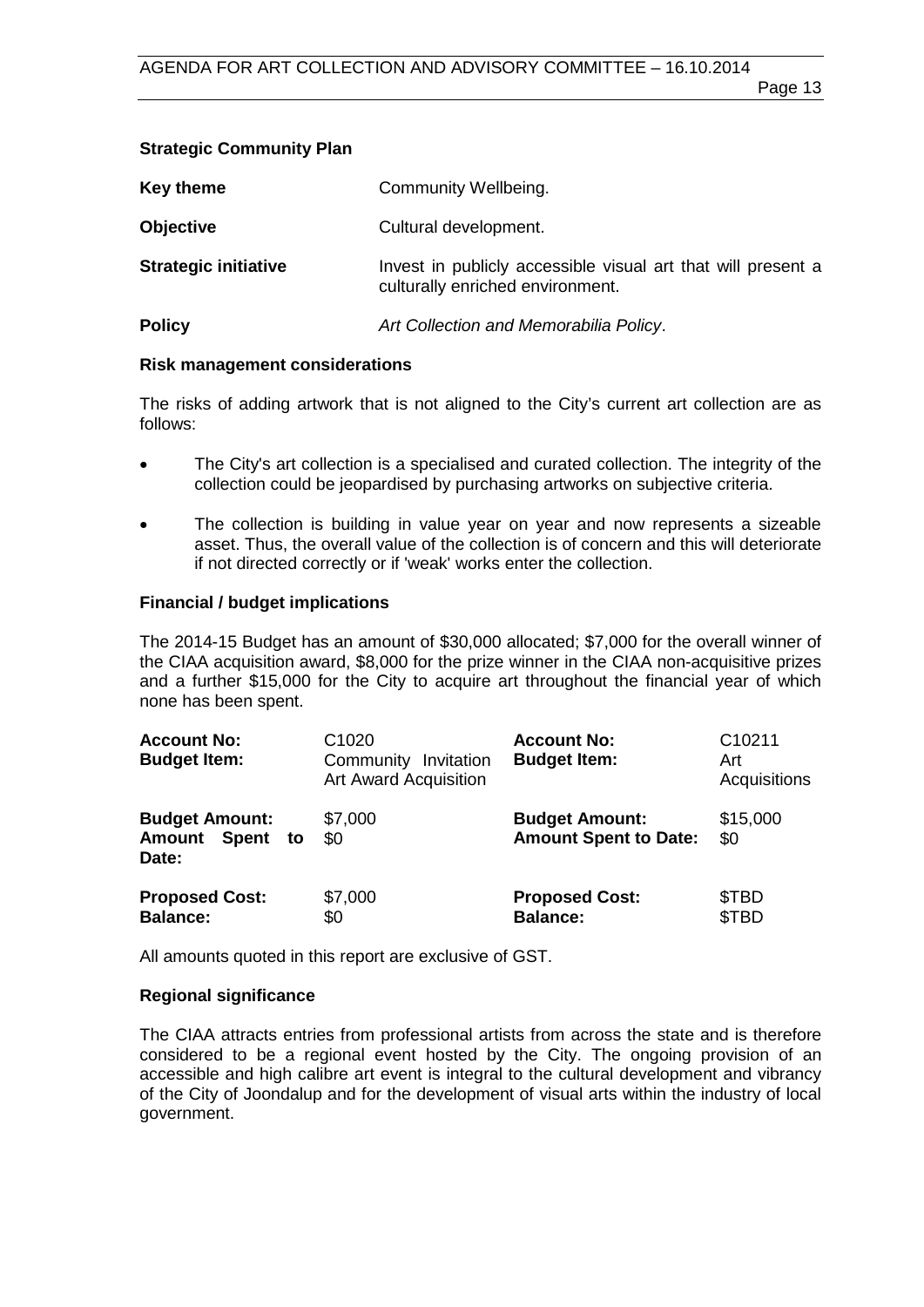#### **Sustainability implications**

The CIAA has positive social sustainability implications for the City. The event provides enhancement of the locality and acts as a catalyst for public discussion about current social, economic and environmental issues. The CIAA physically enhances public places and the public realm by creating points of interest, animating spaces and providing beauty, character and colour to the City of Joondalup. It also enhances the relevance for the local community of the City's cultural position and increases the value of the City's cultural resources.

#### **Consultation**

Not applicable.

#### **COMMENT**

A presentation will be made to the Committee recommending items of artwork for purchase as part of the City's 2014 CIAA.

#### **VOTING REQUIREMENTS**

Simple Majority.

#### **RECOMMENDATION**

**That the Art Collection and Advisory Committee gives CONSIDERATION to acquiring the recommended pieces of artwork displayed as part of the City of Joondalup's 2014 Community Invitation Art Award.**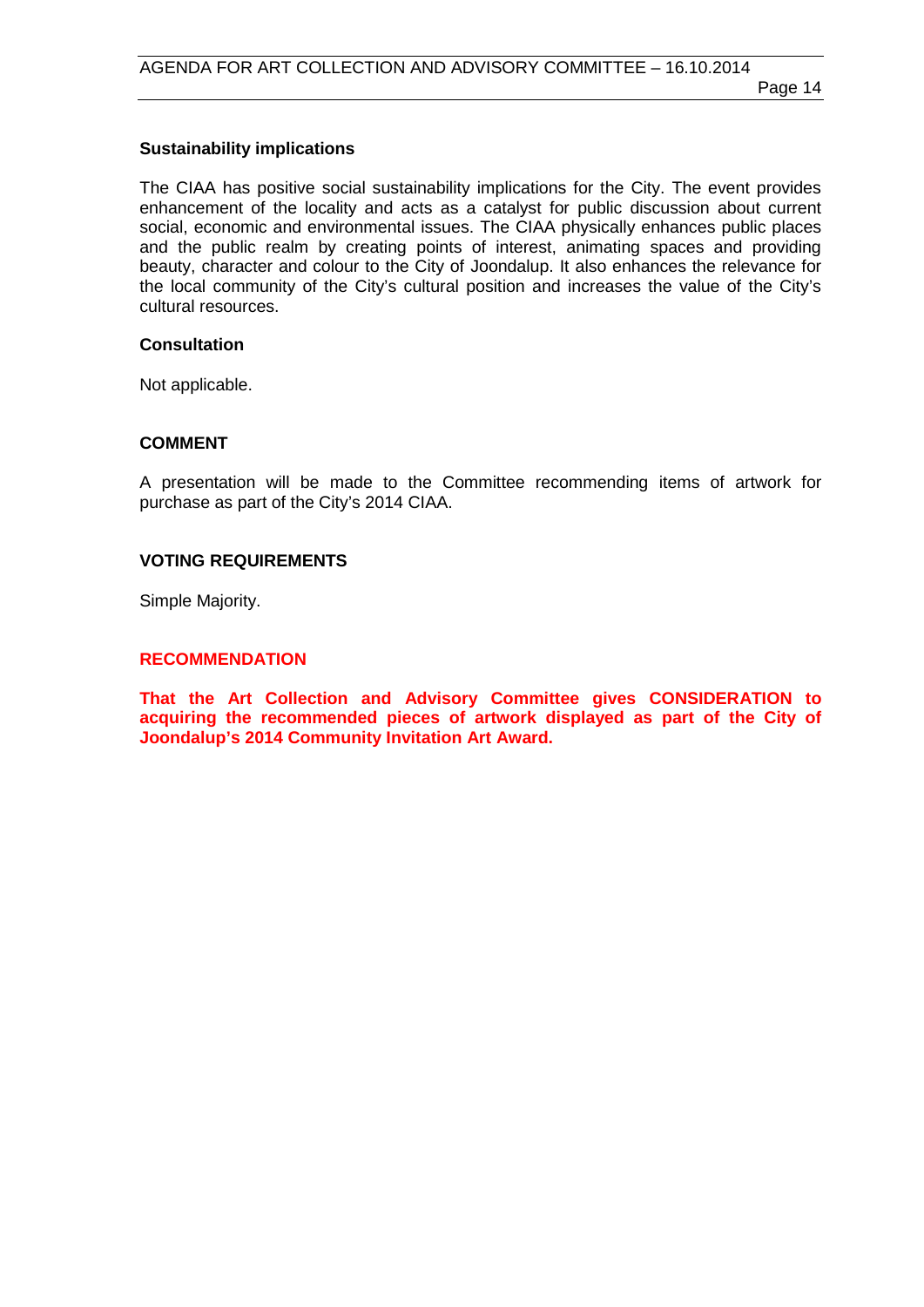# <span id="page-14-0"></span>**ITEM 2 CITY OF JOONDALUP ARTIST RESIDENCY PROGRAM 2014-15**

| <b>WARD</b>                           | All                                                                                                                                                                                                 |
|---------------------------------------|-----------------------------------------------------------------------------------------------------------------------------------------------------------------------------------------------------|
| <b>RESPONSIBLE</b><br><b>DIRECTOR</b> | Mr Mike Tidy<br><b>Corporate Services</b>                                                                                                                                                           |
| <b>FILE NUMBER</b>                    | 103932                                                                                                                                                                                              |
| <b>ATTACHMENT</b>                     | Attachment 1<br>Artists reviewed<br>information<br>Attachment 2<br>Background<br>on.<br>recommended artists                                                                                         |
| <b>AUTHORITY / DISCRETION</b>         | Executive - The substantial direction setting<br>and<br>oversight role of Council, such as adopting plans and<br>reports, accepting tenders, directing operations, setting<br>and amending budgets. |

#### **PURPOSE**

For Council to select an artist to undertake a residency in the City of Joondalup and produce an artwork for the City's art collection.

#### **EXECUTIVE SUMMARY**

In February 2013, Council agreed to invite an artist from outside of Western Australia to undertake a residency in the City of Joondalup to develop an artwork that documents and captures the iconic landmarks and people who represent the City of Joondalup.

In June 2014, the Art Collection and Advisory Committee (ACAC) resolved to refer the item back to the Chief Executive Officer to liaise with the ACAC and facilitate a review of the list of artists with a report to be presented at the next meeting of the ACAC.

Forty-four professional artists were reviewed for consideration. From these, seventeen responded saying that they were interested in receiving more information about the project. The City sent an information package to these artists, and eight responded with interest and a proposal of the activities that they would undertake if successful.

A workshop with members of the ACAC was held on 2 September 2014 to review the eight artists.

*It is therefore recommended that Council:* 

*1 APPROVES artist Brandon Bellengée from New York, USA, to complete the City of Joondalup artist residency, to liaise with the community and develop artwork that documents the landmarks and people who represent the City, with a contract value not to exceed \$30,000;*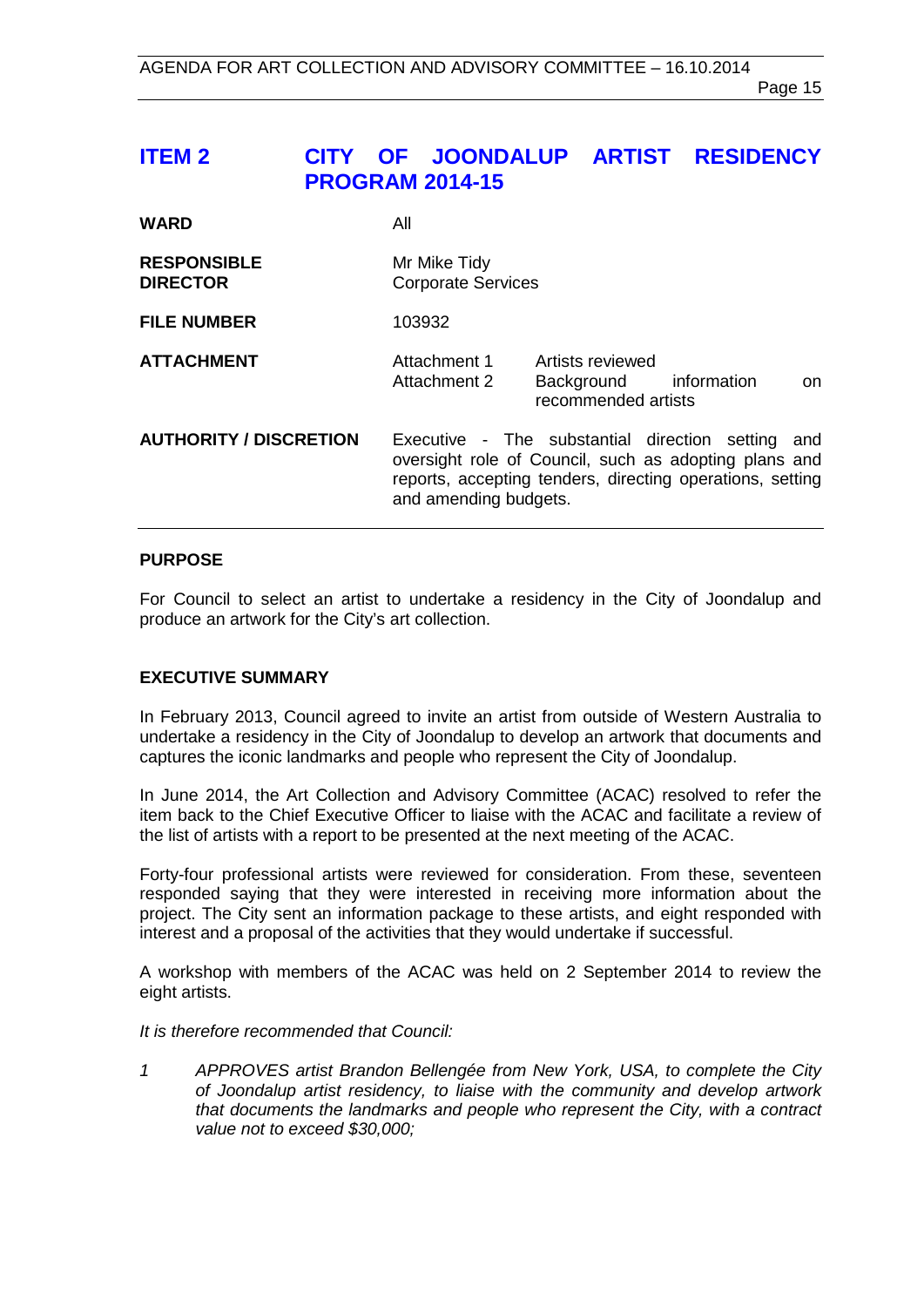*2 In the event that Brandon Bellengée is no longer available, APPROVES as the second option Joan Linder, from New York, USA to complete the City of Joondalup artist residency, to liaise with the community and develop artwork that documents the landmarks and people who represent the City, with a contract value not to exceed \$30,000.*

# **BACKGROUND**

At its meeting held on 19 February 2013 (CJ021-02/13 refers), Council resolved that it:

- *"1 ENDORSES the completion of the artwork commission to the value of \$30,000;*
- *2 AGREES to invite an international or national artist to undertake arts residency in the City of Joondalup, developing an artwork commission that documents and captures the iconic landmarks and people who represent the City of Joondalup;*
- *3 NOTES the arts residency detailed in Part 2 above will be completed by 2014-15".*

At its meeting held on 10 February 2014, the ACAC resolved as follows:

*"That the item relating to International Artist Residency be REFERRED BACK to the Chief Executive Officer for further investigation, with a view to including a number of Australian artists and increasing the number of shortlisted applicants for consideration by the Art Collection and Advisory Committee."*

At its meeting held on 12 June 2014, the ACAC resolved as follows:

*"That the item relating to the City of Joondalup Artist residency program 2014/15 BE REFERRED BACK to the Chief Executive Officer to liaise with members of the Art Collection and Advisory Committee and facilitate a review of the list of artists identified in Attachment 1 to this Report with a report to be presented to the next meeting of the Art Collection and Advisory Committee*."

Following the decision of the ACAC on 12 June 2014, a workshop with members of the ACAC was held on 2 September 2014, to review the shortlisted artists.

# **DETAILS**

Residencies are an effective way of contracting an artist to create an original artwork for a particular purpose and also to liaise with a community, bringing about discussion of shared values and allowing the host to reveal a place from a new perspective.

Residencies also offer artists the opportunity to develop their practise and access a new audience, with the support of a hosting community who can assist in providing access and an opportunity to research the history and landmarks of the place. A successful residency is an exchange and should be of mutual benefit to both artist and host.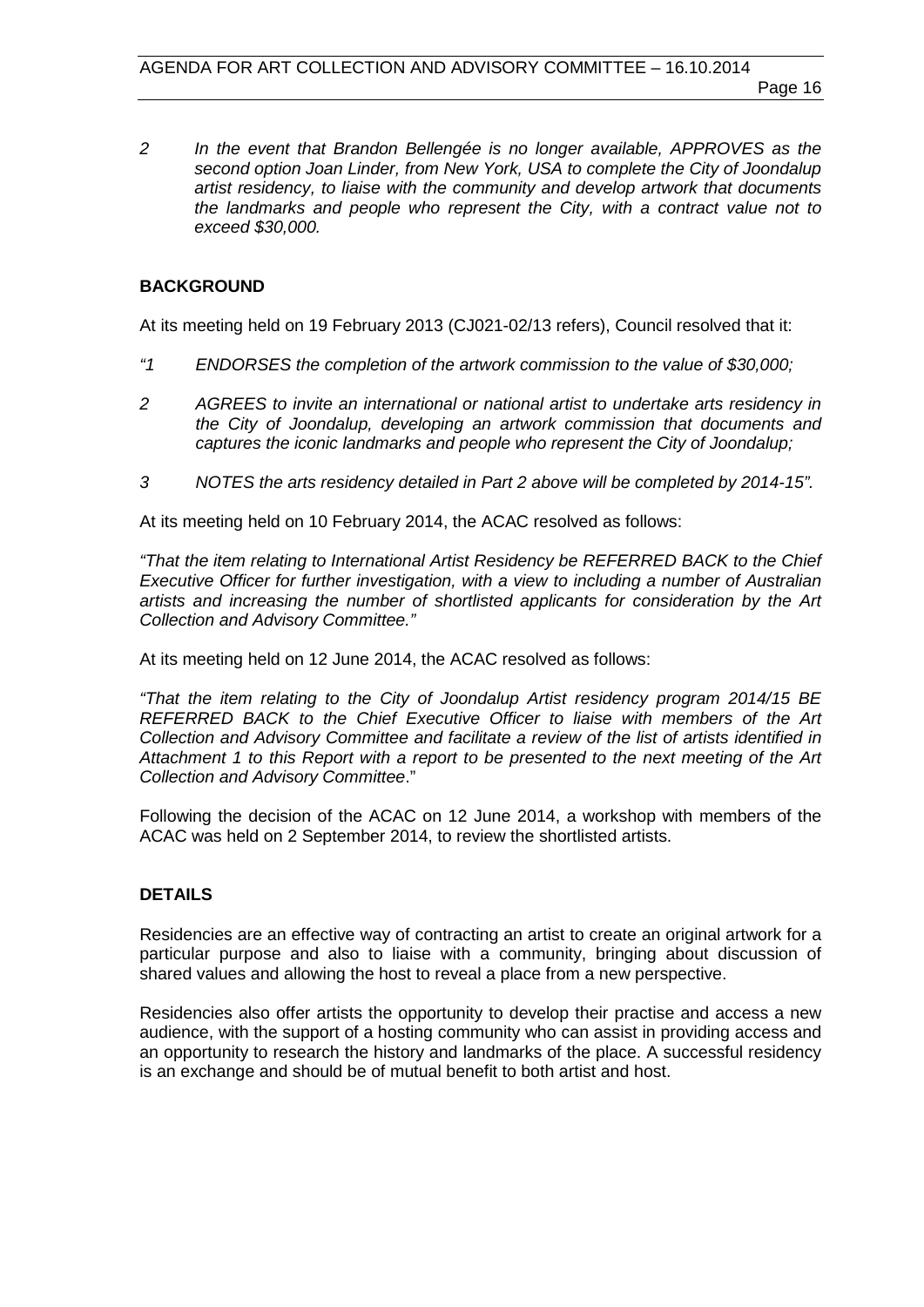### **Issues and options considered**

The values, objectives and themes of the City's art collection and in particular styles and genres of art that would contribute in the long term to the art collection were examined. The objectives, timeframe and budget of the residency were defined. A phase of research was conducted utilising industry networks to compile a list of national and international artists who might be suitable for a residency in Joondalup. Arts organisations, galleries and artists were contacted in America, the United Kingdom, Brazil, Australia and Europe. Consideration was given to artists working with environmental concerns, communities, communality engagement, and in traditional art-forms such as painting, drawing, sculpture, mural art and public art.

Forty-four professional artists from eleven countries, (including Australia) were reviewed (Attachment 1 refers) for the residency by a process of research and peer recommendation rather than a process of expression of interest. During this process, the following selection criteria were applied:

- Artists' professional standing (only professional artists were considered).
- Level of engagement the artist was likely to have with Joondalup engagement with place, people, culture, history.
- Value of the artist's work in relation to the City of Joondalup art collection and long term investment potential.
- Links between the artist's practice and the City's existing art collection (including the capacity of the City to appropriately house, display, conserve and manage the artist's work).
- Availability of the artist to complete the residency within the 2014-15 financial year.

Forty artists were contacted to assess their level of interest in the project and of these, eight indicated they are available and interested and subsequently provided a proposal and some information about themselves as a way to express their interest. These eight shortlisted artists have indicated a significant level of engagement with the City and in the creation of an artwork if successful. Each artist provided a list of 8-10 images showing examples of previous work, a Curriculum Vitae, an artist's biography, and a one-page proposal outlining the activities they propose to undertake during the residency.

#### Option one: Brandon Bellengée, New York, USA

Brandon Bellengée is a transdisciplinary artist who combines scientific studies with ecological art and a form of environmental activism. He works with a highly systematic methodology, working collaboratively and promoting the use of artistic enquiry as a means of realising scientific research, and vice-versa. Much of his work has a high degree of public involvement as he works to promote natural resources and living in harmony with the natural world, or at least understanding evolutionary and biological principles. His artworks come from direct experiences with amphibians, birds, fish and insect species found in natural ecosystems, and also observed in laboratory settings. His proposal includes a series of community education sessions as well as the creation of a commissioned public artwork entitled *Love Motels for Insects,* which is a successful series of artworks that appear in capital cities across the world and are designed to attract nocturnal flying insects.

More information about Brandon Bellengée and examples of his work is provided in Attachment 2.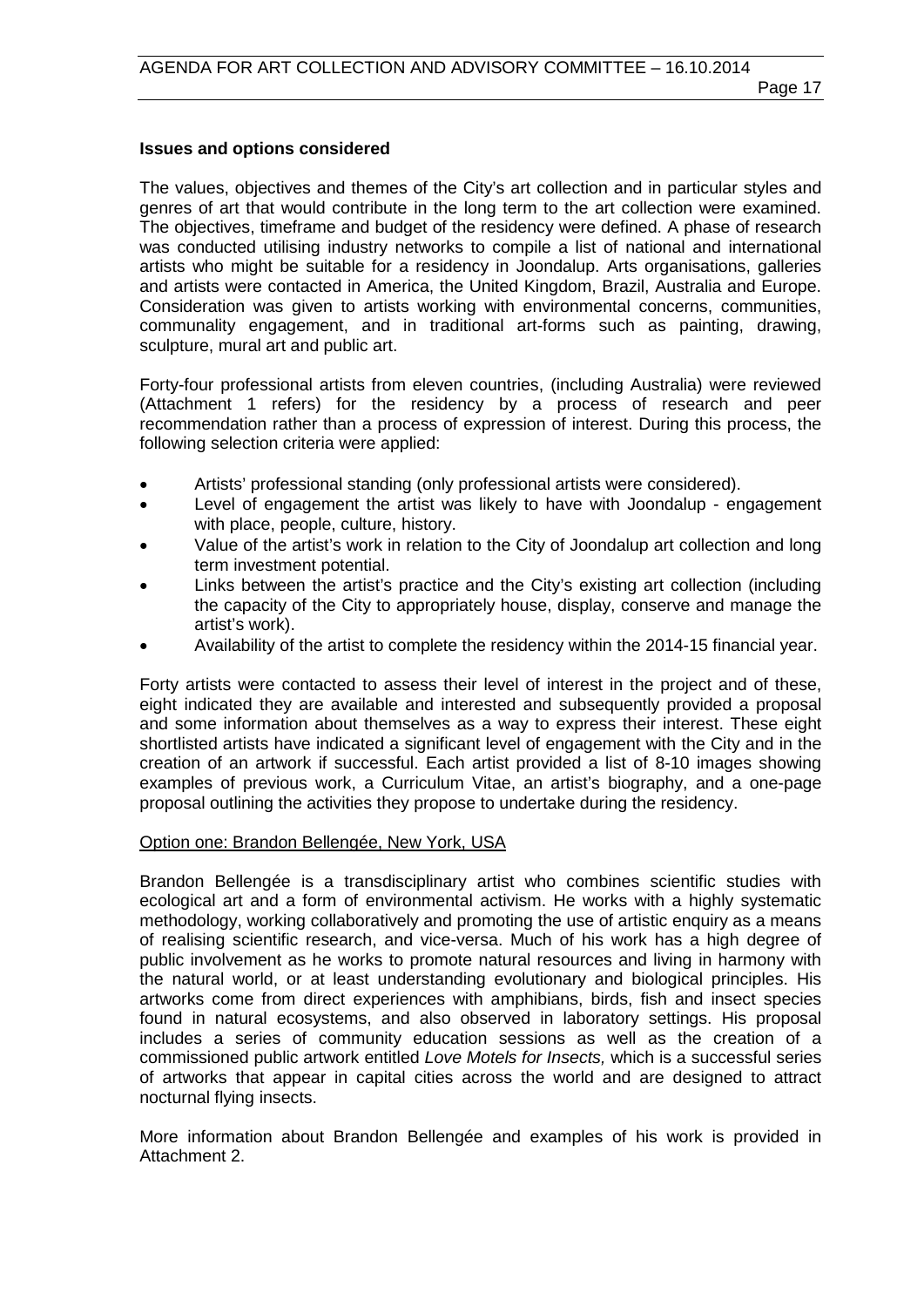#### Option two: Joan Linder, New York, USA

Joan Linder is a highly skilled, illustration-based fine artist, living and practising in New York, USA, and currently employed as an associate professor at Buffalo University, New York. She achieved her Master of Fine Art from Columbia University, New York in 1996. Joan Linder works in the traditional medium of quill-pen and ink, partly as a reaction against mass produced, electronic imagery that is so prevalent in modern life, and partly to allow viewers to experience and understand the value of mark-making and the evidence of the artist's hand within an artwork. Her drawings are ambitious in scale and varied in subject matter. In previous commissions she has created large botanical illustrations for New York subway stations. In another project she drew the contents of her kitchen sink every day over the course of a year as a study of domestic life. She is a dedicated and energetic artist, with a rigorous approach to the craft of drawing. She is very interested in exploring the potential for new developments in her artistic practice, inspired by the urban and natural environments in Joondalup.

More information about Joan Linder and examples of her work is provided in Attachment 2.

# **Legislation / Strategic Community Plan / policy implications**

| Legislation                     | Not applicable.                                                                                  |
|---------------------------------|--------------------------------------------------------------------------------------------------|
| <b>Strategic Community Plan</b> |                                                                                                  |
| Key theme                       | Community Wellbeing.                                                                             |
| <b>Objective</b>                | Cultural development.                                                                            |
| <b>Strategic initiative</b>     | Invest in publicly accessible visual art that will present a<br>culturally-enriched environment. |
| <b>Policy</b>                   | Visual Arts Policy.                                                                              |

#### **Risk management considerations**

Not applicable.

#### **Financial / budget implications**

At its meeting held on 19 February 2013 (CJ021-02/13 refers), Council endorsed the artist in residency program to the value of \$30,000. The artwork commission fee paid to the artist would be in the region of \$15,000 with a further \$15,000 used to cover costs of hosting the artist such as travel, accommodation and daily allowance. \$30,000 has been budgeted in the 2014-15 Budget.

#### **Regional significance**

The City's art collection, including its public art, archives and memorabilia, plays an important part in shaping and developing a sense of community.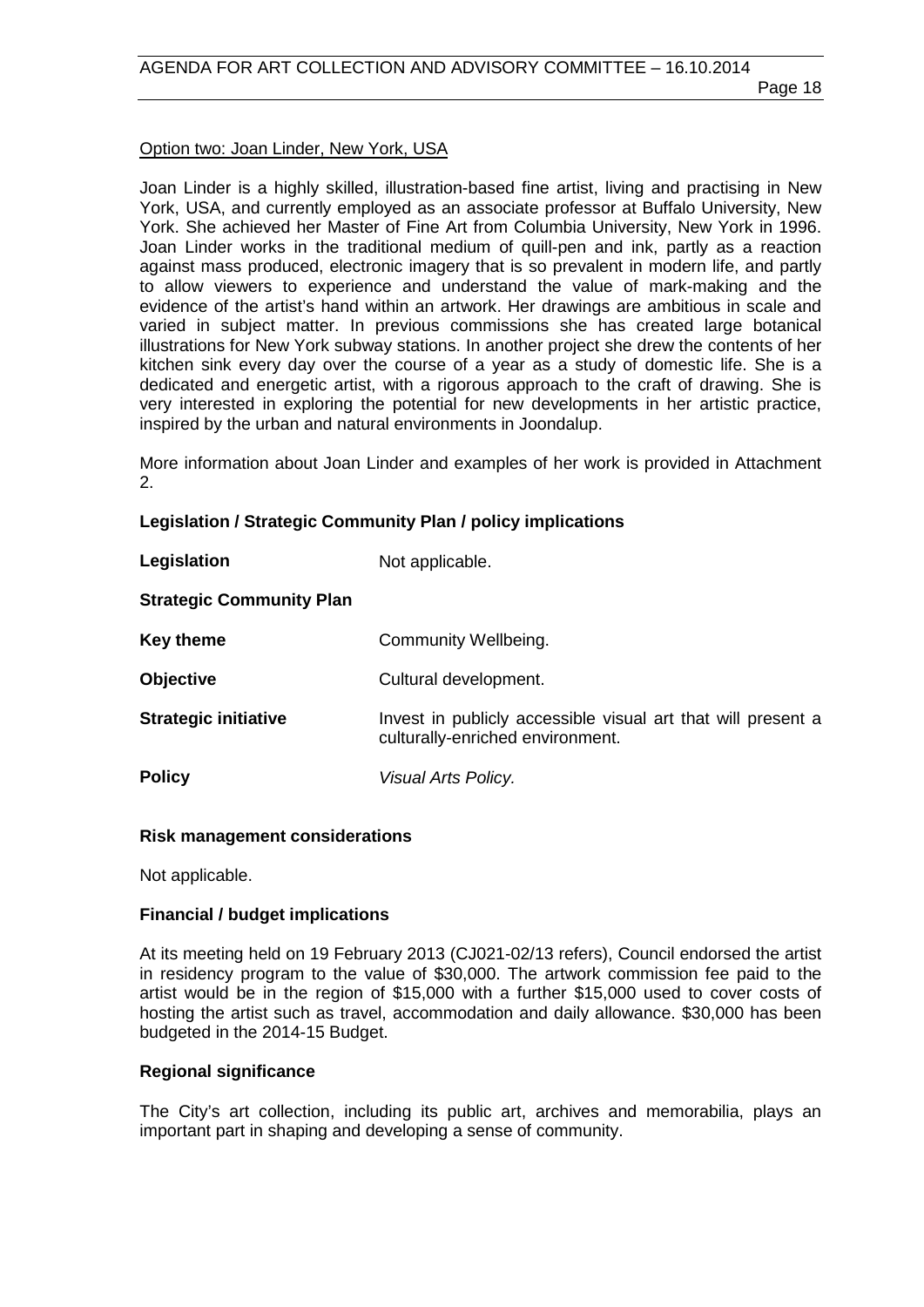Page 19

The ongoing provision of an accessible and high calibre art collection is integral to the cultural development and vibrancy of the City of Joondalup region and to best practice standards for the development of the visual arts in local government.

#### **Sustainability implications**

#### **Environmental**

Art strengthens the public realm by creating points of interest, animating spaces and providing beauty, character and colour to places.

#### Social

Art provides a catalyst for public discussion about current social, economic and environmental issues.

#### Economic

Art is a driver for cultural tourism.

#### **Consultation**

Not applicable.

#### **COMMENT**

The two shortlisted artists represent high quality contemporary artists whose work would represent a culturally valuable asset for the City and whose practise will be of interest to the local community.

Brandon Bellengée from the USA is the preferred artist because his proposal is to build a *Love Motels for Insects* for the City of Joondalup and perform a series of citizen science eco-educational programs themed around pollinator insects. The *Love Motels for Insects*  sculptures, surrounded by a native flowering pollinator garden, will utilize UV LED lights inside an enormous sculpted canvas to attract insects. In the past decade, *Love Motels for Insects* have been commissioned at over 20 locations around the world.

The City of Joondalup's *Love Motels for Insects* would be inspired by the shape of a native pollinator species such as the Western Jewel butterfly (*Hypochrysops halyaetus*) or the Silver Spotted skipper (*Trapezites argenteoornatus*). Conceptually, the sculpture will create an opportunity for the public to focus on important pollinator arthropod species. Such species are essential to terrestrial ecosystems and pollinate upwards of 70% of our food supply. "*By inviting people to bug watch, I hope to show them an essential side of local nature that many have never paid attention to. I am thrilled at the opportunity to explore this side of local nature for the first time in Australia and to bring the Love Motels for Insects to the City of Joondalup*".

While in Joondalup, the artist will also be afforded opportunities to engage with community groups and collaborate with local artists and visual arts groups. Once the artist is appointed, a more specific timetable and budget will be determined that may facilitate further opportunities.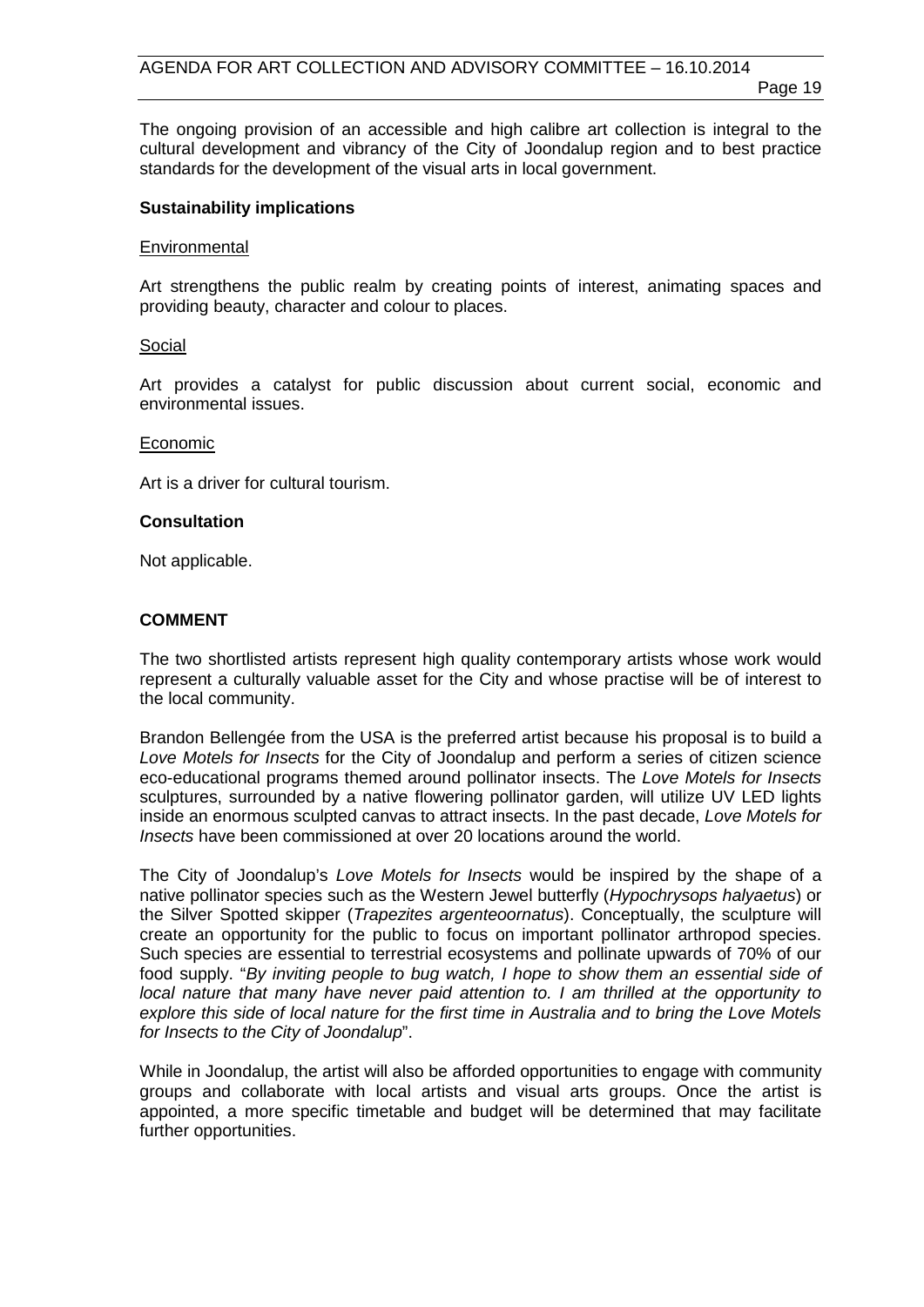# **VOTING REQUIREMENTS**

Simple Majority.

# **RECOMMENDATION**

## **That Council:**

- **1 APPROVES artist Brandon Bellengée from New York, USA, to complete the City of Joondalup artist residency, to liaise with the community and develop artwork that documents the landmarks and people who represent the City, with a contract value not to exceed \$30,000;**
- **2 In the event that Brandon Bellengée is no longer available, APPROVES as the second option Joan Linder, from New York, USA to complete the City of Joondalup artist residency, to liaise with the community and develop artwork that documents the landmarks and people who represent the City, with a contract value not to exceed \$30,000.**

*Appendix 1 refers*

*[To access this attachment on electronic document, click here: Attach1ARTagn161014.pdf](http://www.joondalup.wa.gov.au/files/committees/ACAC/2014/Attach1ARTagn161014.pdf)*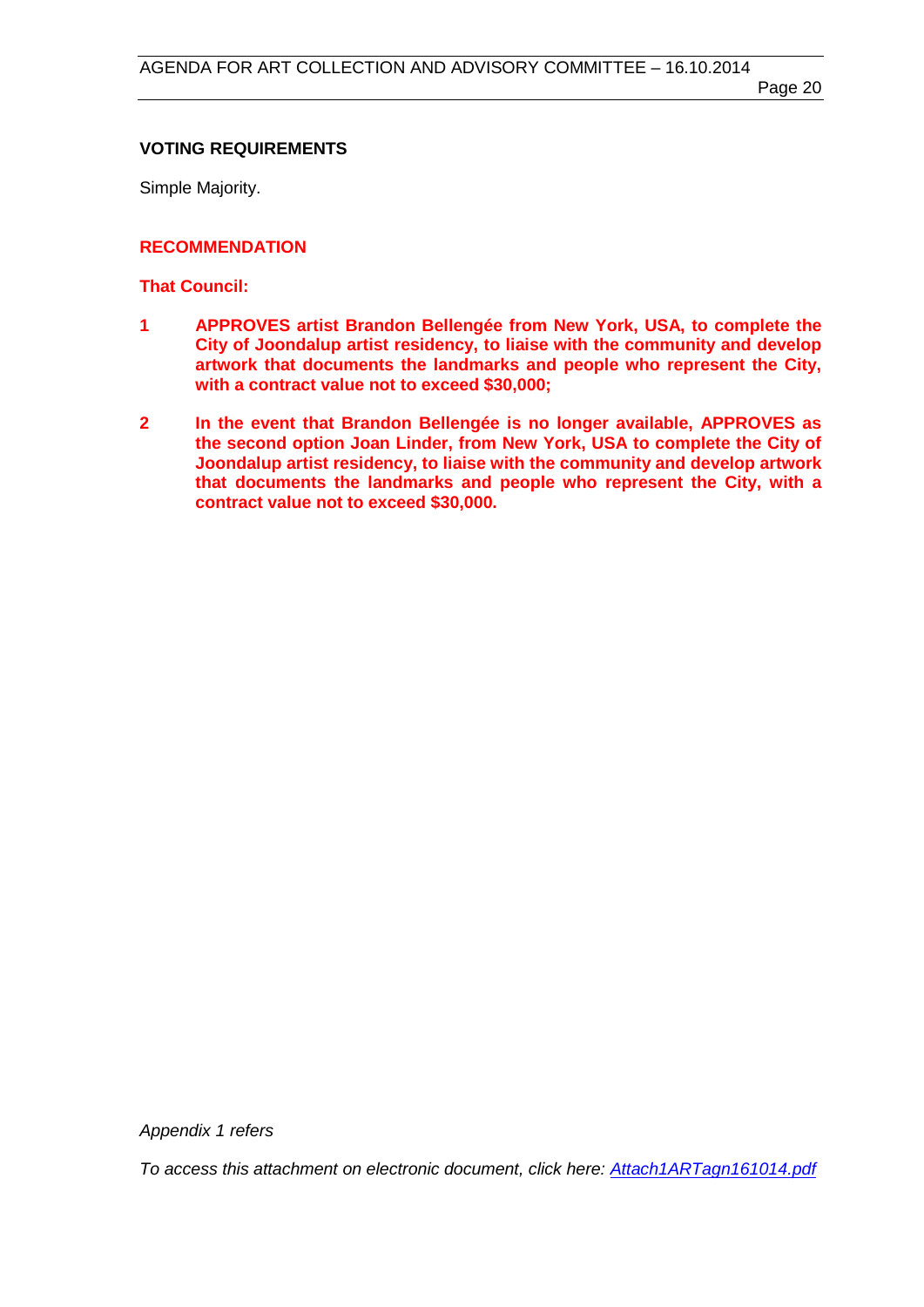# <span id="page-20-0"></span>**ITEM 3 ACQUISITION OF ARTWORK BY MARLENE HAROLD**

| <b>WARD</b>                           | All                                                                                                                                                                                                 |
|---------------------------------------|-----------------------------------------------------------------------------------------------------------------------------------------------------------------------------------------------------|
| <b>RESPONSIBLE</b><br><b>DIRECTOR</b> | Mr Mike Tidy<br><b>Corporate Services</b>                                                                                                                                                           |
| <b>FILE NUMBER</b>                    | 14158                                                                                                                                                                                               |
| <b>ATTACHMENT</b>                     | Attachment 1<br>About Marlene Harold<br>Attachment 2<br>Marlene Harold's CV                                                                                                                         |
| <b>AUTHORITY / DISCRETION</b>         | Executive - The substantial direction setting<br>and<br>oversight role of Council, such as adopting plans and<br>reports, accepting tenders, directing operations, setting<br>and amending budgets. |

#### **PURPOSE**

For the Art Collection and Advisory Committee to consider the acquisition of an artwork titled '*Early Morning Mist'* by Western Australian Aboriginal artist Marlene Harold, recently exhibited in the '*Yey Susurrus'* exhibition at the Joondalup Art Gallery as part of the City of Joondalup NAIDOC week program 2014.

#### **EXECUTIVE SUMMARY**

The City's art collection comprises over 200 artworks, with a primary focus on the work of Western Australian contemporary artists. Artworks span a wide range of media; over half of the collection consists of paintings, with the remainder of the collection including sculpture, drawings, ceramics, print works, photographs, textiles and one glasswork.

The City allocated an annual acquisition budget of \$15,000 for the purchase of artworks for inclusion in its collection for the 2014-15 Financial Year, of which \$15,000 remains. The recommended acquisition total is \$4,900. This amount falls within the Chief Executive Officer's purchasing limit of \$15,000, as outlined in the *Art Collection and Memorabilia Policy*. Acquisition of the proposed artwork would leave \$10,100 remaining in the budget.

The City's Curator has identified this artwork as a valuable investment that will strengthen the overall value of the collection.

*It is therefore recommended that the Art Collection and Advisory Committee APPROVES the acquisition of the artwork entitled 'Early Morning Mist' (2013) by Marlene Harold for a cost of \$4,900.*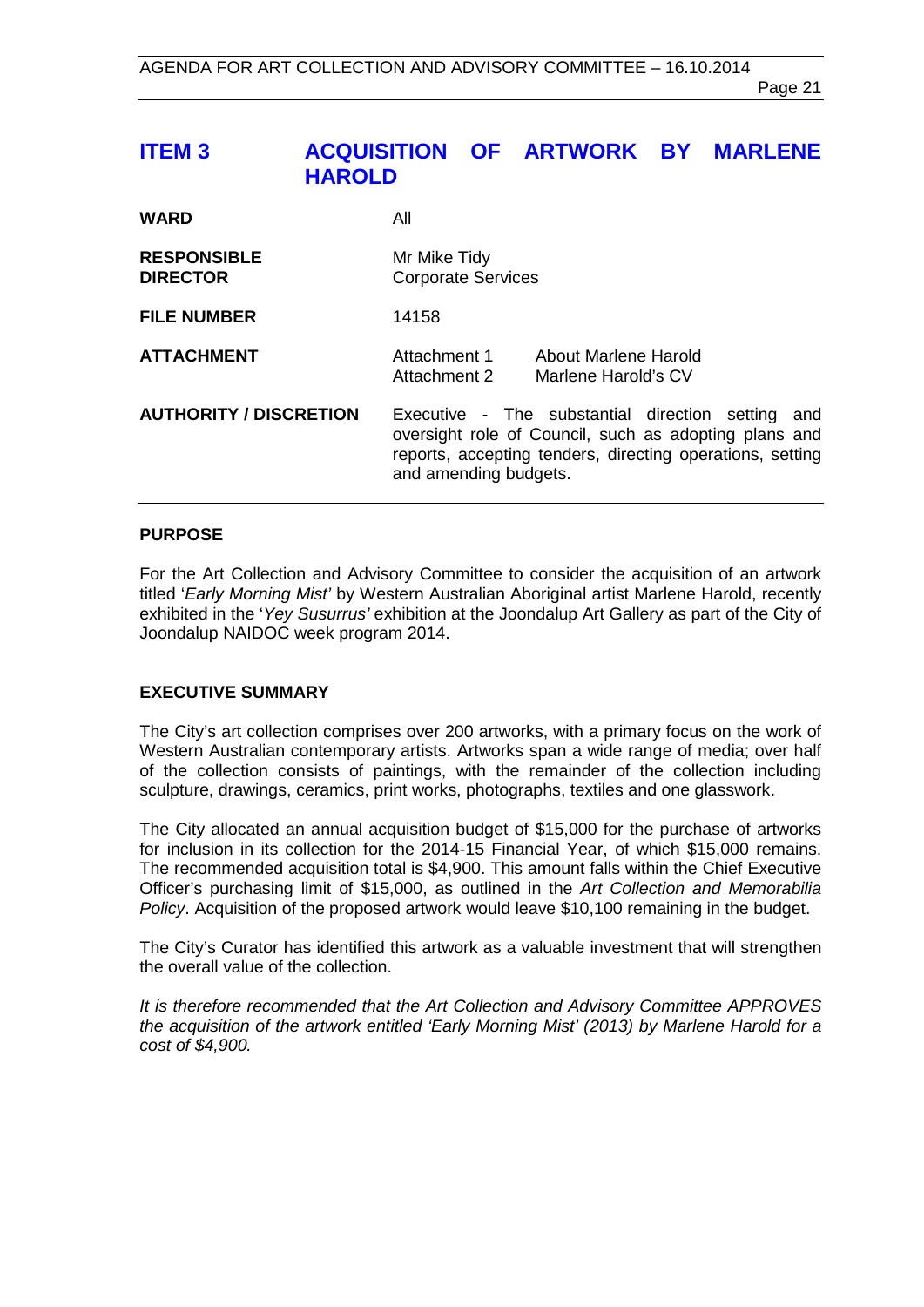## **BACKGROUND**

There is a selection criteria for acquiring art into the collection, and this is outlined in the *Art Collection Management Plan*, which is currently under review. The purpose of the management plan and the selection criteria are to guide the way that acquisitions are made, and ensure that the integrity of the collection is maintained in terms of financial and cultural value.

The City's Curator has identified the named artwork as a valuable investment that will strengthen the overall value of the collection, and that each meets the following selection criteria:

- Is a quality example that will be a significant addition to the collection.
- Enhances the current scope of the City of Joondalup art collection.
- Is an unconditional donation, purchase or lease which has valid and clearly verifiable legal title.
- Has the capacity to be displayed in a City building or other appropriate space without hindrance to public access or safety.
- Has the necessary resources allocated to resolve all foreseeable issues related to conservation, presentation and storage, as part of the acquisition.
- Is quality artwork by a contemporary Western Australian artist.
- Represents a significant period, occasion or initiatives in the evolution of the City of Joondalup.
- Represents the artistic practice of a Western Australian artist (or artist residing in Western Australia) who has received acclaim for their work locally, nationally or internationally.
- Strengthens and add to an existing series of works.
- Builds on identifiable themes within the whole collection.

The criteria for the purchase of an artwork to add to the City's art collection differs from the criteria for directly commissioning an artist to create a new artwork. The commissioning process requires that artwork has local content, and celebrates Joondalup iconic landmarks, unlike the purchasing process required in this case.

# **DETAILS**

Marlene Harold has become a coveted name among collectors in recent years. One of her paintings was presented to Queen Elizabeth II during her visit to Perth as part of the CHOGM Conference in 2011. Marlene's work is distinguishable by its soft shimmering palette and unusual blending of colour. '*Early Morning Mist'* is a fine example of this artist's work and will be a sound investment for the City of Joondalup art collection.

Further information about the artist is contained in Attachment 1.

#### **Issues and options considered**

There are two options open to the ACAC:

- accept the recommendation for the acquisition or
- not accept the recommendation for the acquisition.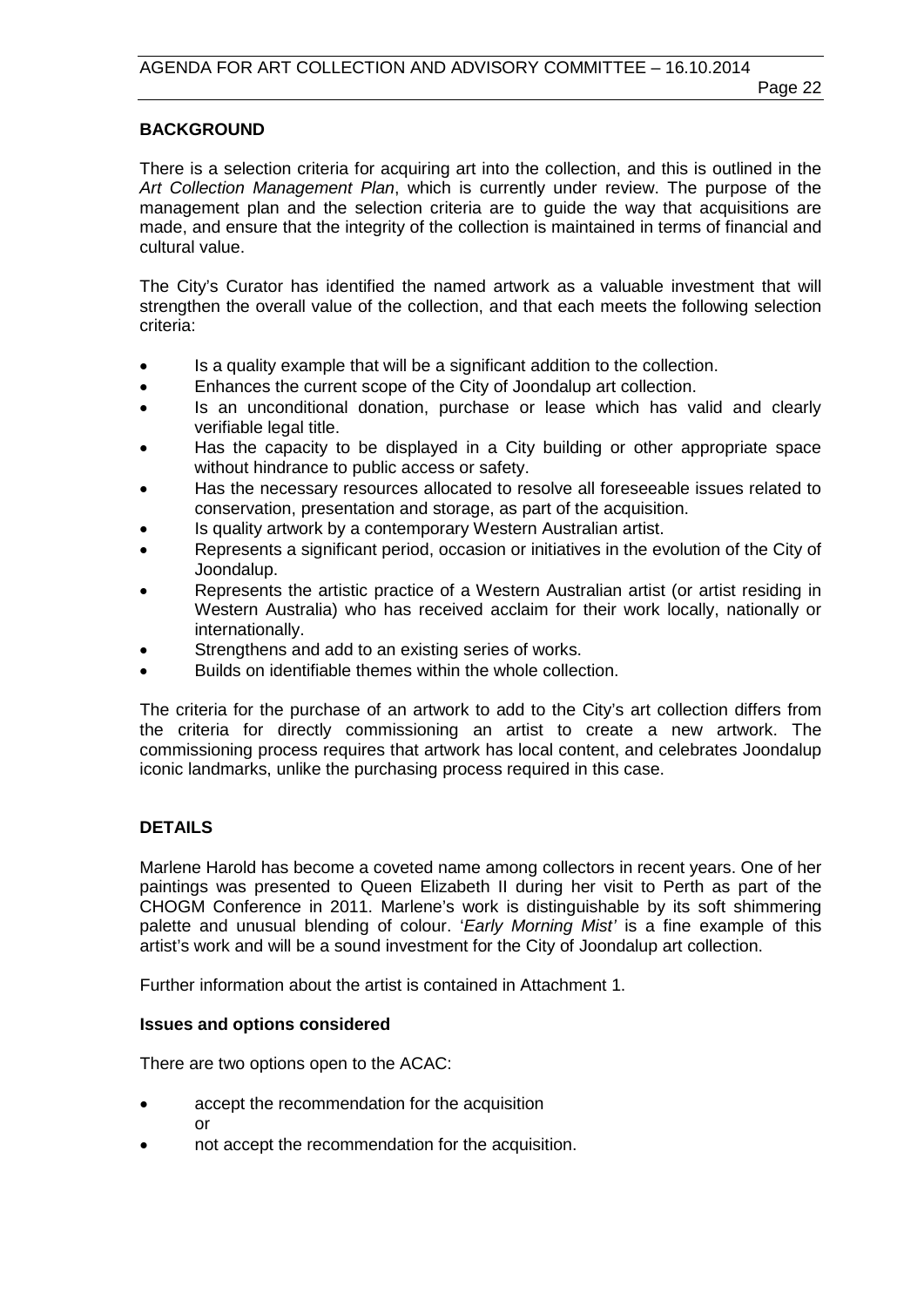# **Legislation / Strategic Community Plan / policy implications**

| Legislation                     | The ACAC and the Chief Executive Officer have been<br>granted delegated authority to purchase artworks<br>recommended up to an amount of \$15,000 and within<br>budget allocations. |
|---------------------------------|-------------------------------------------------------------------------------------------------------------------------------------------------------------------------------------|
| <b>Strategic Community Plan</b> |                                                                                                                                                                                     |
| <b>Key theme</b>                | Community Wellbeing.                                                                                                                                                                |

**Objective** Cultural development.

**Strategic initiative Invest in publically accessible visual art that will present a** culturally enriched environment.

**Policy** *Art Collection and Memorabilia Policy*.

#### **Risk management considerations**

The risks of adding artwork that is not aligned to the City's current art collection are as follows:

- The City's art collection is a specialised and curated collection. The integrity of the collection could be jeopardised by purchasing artworks on subjective criteria.
- The collection is building in value every year and now represents a sizeable asset. Thus, the overall value of the collection is of concern and this will deteriorate if not directed correctly or if 'weak' works enter the collection.

When the City's art collection was assessed in 2011, the valuer's comments noted that the City has a significant contemporary art collection of excellent financial and cultural value. Overall, selections have been made in order to build a collection of high artistic and financial value.

#### **Financial / budget implications**

The City allocated an annual acquisition budget of \$15,000 for the purchase of artworks for inclusion in its collection for the 2014-15 Financial Year, of which \$15,000 remains. The recommended acquisition total is \$4,900.

This amount falls within the Chief Executive Officer's purchasing limit of \$15,000, as outlined in the *Art Collection and Memorabilia Policy*. Acquisition of the proposed artwork would leave \$10,100 remaining in the budget.

All amounts quoted in this report are exclusive of GST.

#### **Regional significance**

The City's art collection is a specialised and curated collection of artworks by Western Australian artists. Selections have been made in order to build a collection of high artistic and financial value.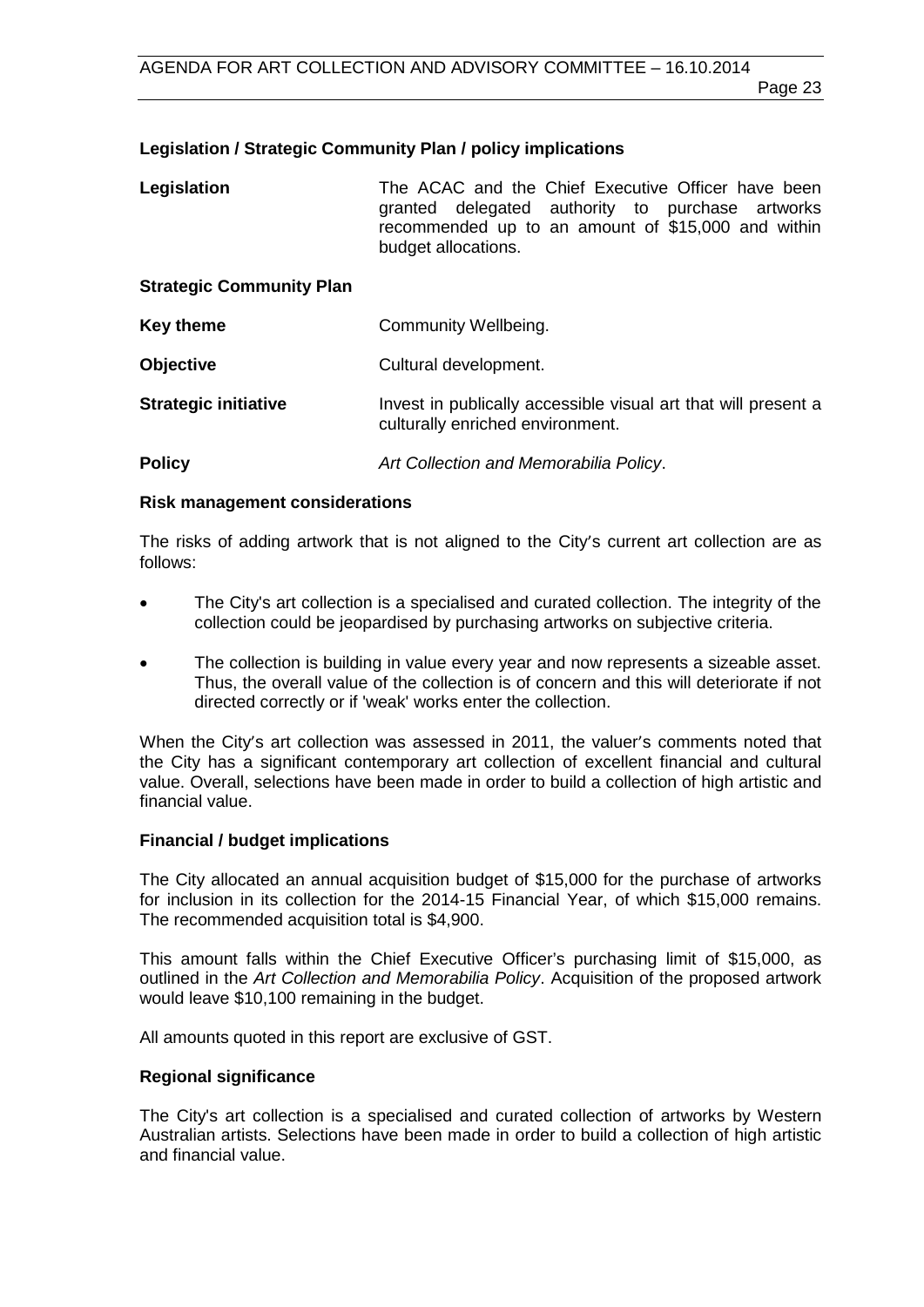The collection is building in value and now represents a sizeable asset. When the City's art collection was assessed in 2011, the valuer's comments noted that the City has a significant contemporary art collection of excellent financial and cultural value.

#### **Sustainability implications**

The acquisition of artworks for the collection has positive social sustainability implications for the City. The art collection acts as a catalyst for public discussion about current social, economic and environmental issues.

The Collection physically enhances public places and the public realm by creating points of interest, animating spaces and providing beauty, character and colour to the City. It also enhances the relevance for the local community of the City's cultural position and increases the value of the City's cultural resources.

#### **Consultation**

Not applicable.

#### **COMMENT**

The artwork recommended for acquisition '*Morning Mist'* (2013) by Marlene Harold, has been identified by the City's Curator as a valuable investment by a significant Western Australian artist that will strengthen the overall value of the collection.

# **VOTING REQUIREMENTS**

Simple Majority.

#### **RECOMMENDATION**

**That the Art Collection and Advisory Committee APPROVES the acquisition of the artwork entitled** *'Early Morning Mist'* **(2013) by Marlene Harold for a cost of \$4,900.** 

*Appendix 2 refers*

*[To access this attachment on electronic document, click here: Attach2ARTagn161014.pdf](http://www.joondalup.wa.gov.au/files/committees/ACAC/2014/Attach2ARTagn161014.pdf)*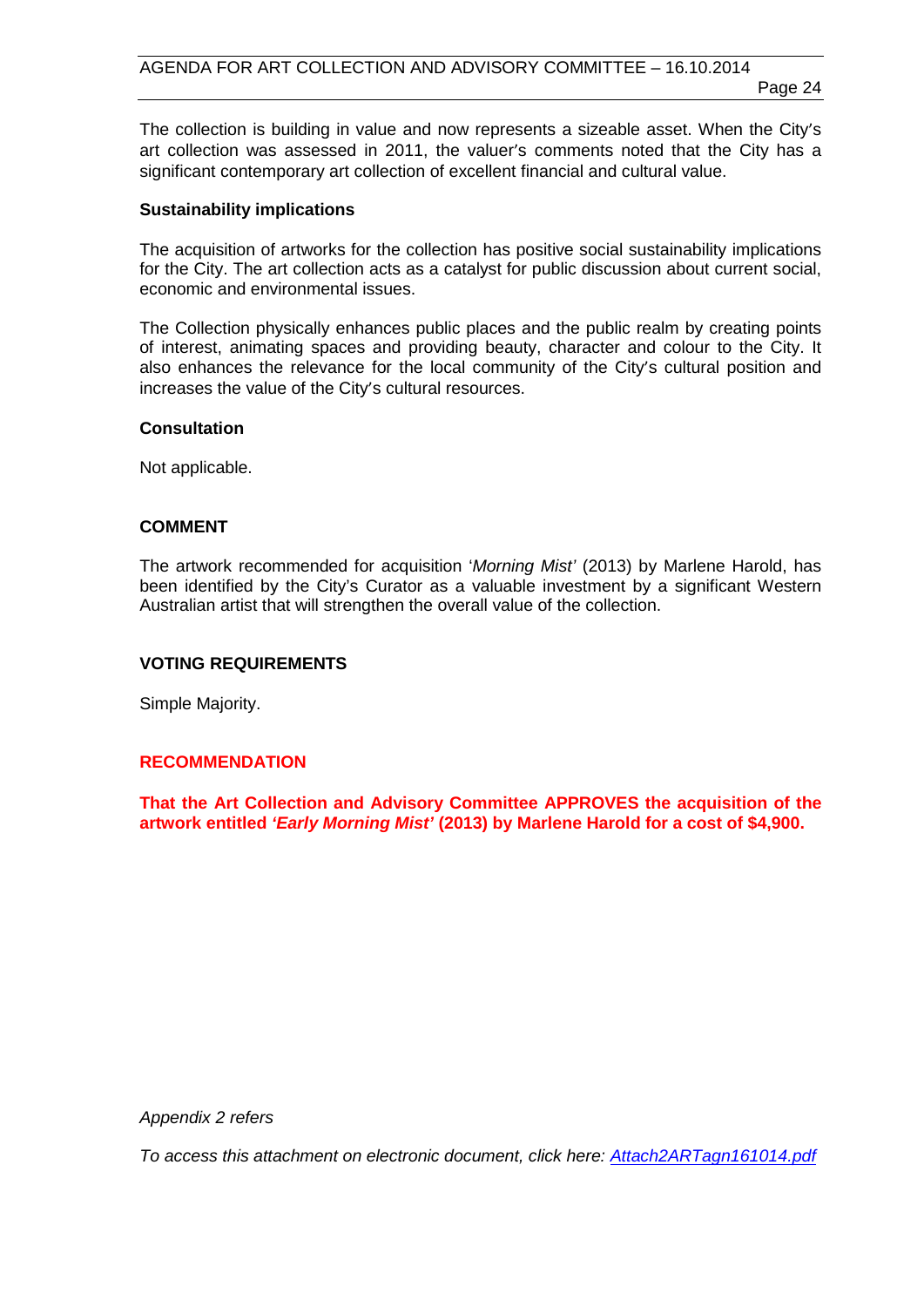Page 25

<span id="page-24-0"></span>

| ITEM 4 | <b>REVIEW OF THE 2014 COMMUNITY ART</b>     |  |  |  |
|--------|---------------------------------------------|--|--|--|
|        | <b>EXHIBITION AWARD CATEGORIES SIZE AND</b> |  |  |  |
|        | <b>PRICE RESTRICTIONS</b>                   |  |  |  |

| <b>WARD</b>                           | All                                                                                                                                                                                                 |
|---------------------------------------|-----------------------------------------------------------------------------------------------------------------------------------------------------------------------------------------------------|
| <b>RESPONSIBLE</b><br><b>DIRECTOR</b> | Mr Mike Tidy<br><b>Corporate Services</b>                                                                                                                                                           |
| <b>FILE NUMBER</b>                    | 104010                                                                                                                                                                                              |
| <b>ATTACHMENT</b>                     | Nil.                                                                                                                                                                                                |
| <b>AUTHORITY / DISCRETION</b>         | Executive - The substantial direction setting<br>and<br>oversight role of Council, such as adopting plans and<br>reports, accepting tenders, directing operations, setting<br>and amending budgets. |

# **PURPOSE**

For Council to review the 2014 Community Art Exhibition (CAE) award categories, size and price restrictions.

#### **EXECUTIVE SUMMARY**

The CAE is an annual non-acquisitive art award and exhibition open to City of Joondalup residents and members of local visual arts associations.

At the Art Collection and Advisory Committee meeting (ACAC) held on 12 June 2014 a report was requested on the size of artworks presented in the Community Art Exhibition. A community feedback survey was conducted seeking feedback on the size of artworks and other issues. This report presents the results of a community feedback survey and outlines options regarding the CAE award categories, the size restriction of 50 x 50 centimetres and the price restriction of maximum \$1,000 introduced in 2013 and an option to limit the number of entries.

The feedback survey indicates the community supports the current award categories and a price restriction on artworks; however, the size restriction implemented in 2013 is not supported. Survey participants have strongly indicated they will support a return to the previous maximum artwork size of 100cm x 100cm.

As a result of community feedback received and a review of the award by City officers, a series of recommendations are made including:

- increasing the size restriction from 50cm x 50cm to 100cm x 100cm
- introducing a change to the terms and conditions to include an option for the City to limit entries to a maximum of 200.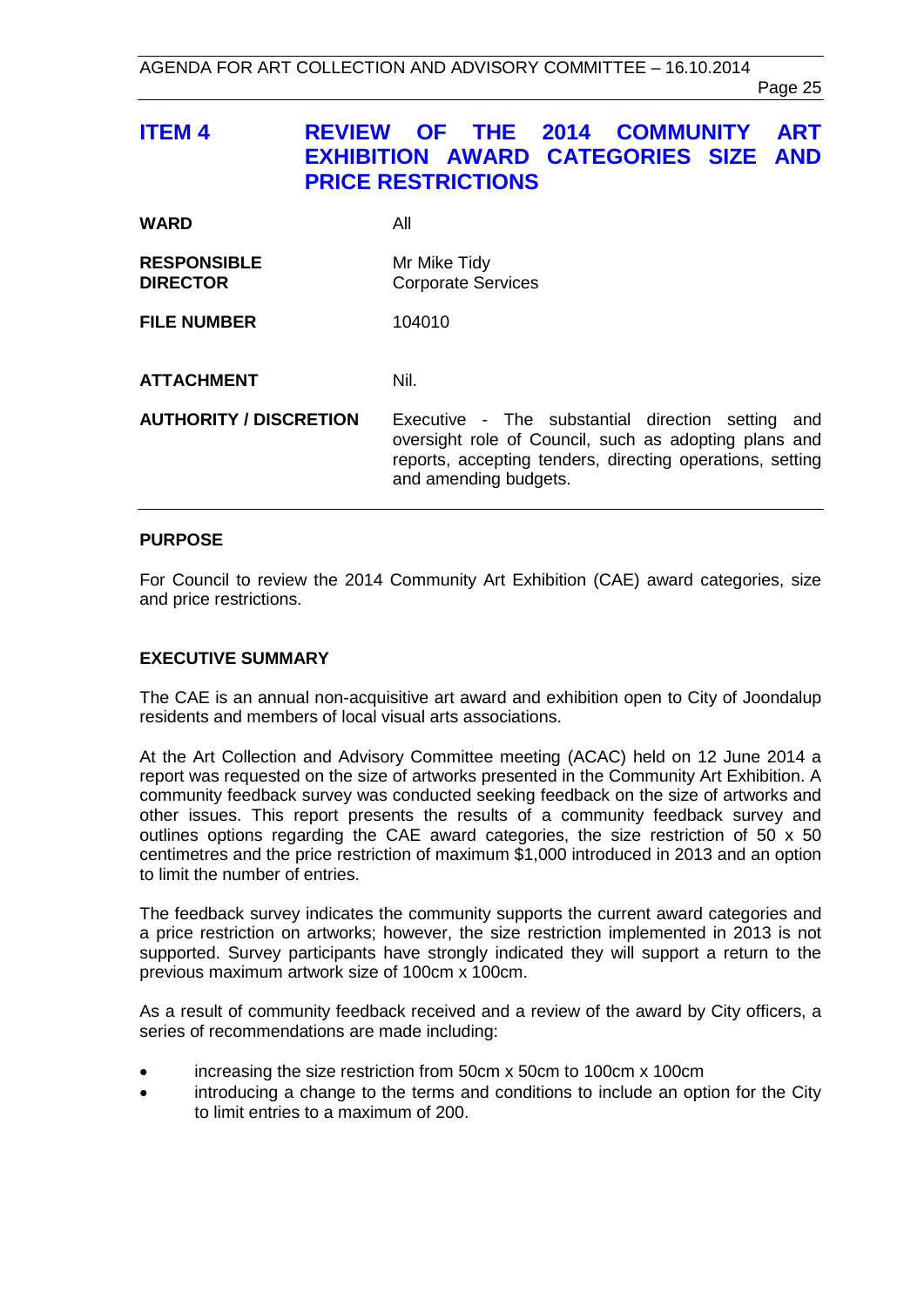# **BACKGROUND**

At the ACAC meeting held on 12 June 2014, a report was requested relating to the size of artworks presented in the CAE. As a result of this request, the report also examines other elements of the CAE.

The City of Joondalup CAE is an annual exhibition open to all City of Joondalup residents and members of local visual arts associations. It offers non-acquisitive awards in a variety of categories:

- Most Outstanding Work (any medium) \$1,500.
- Works on Paper \$1,000.
- Painting \$1,000.
- Sculpture / Three Dimensional \$1,000.
- Textiles \$1,000.
- Photomedia \$1,000.
- Celebrating Joondalup Award \$500.
- Student Award Jacksons Voucher \$250.
- Popular Choice Award \$500.
- Artist in Focus Award \$500 and a solo exhibition at Joondalup Art Gallery (formerly blend(er) Gallery).

The Community Art Exhibition is not restricted to any medium and is an important event in the City's local visual arts calendar.

The visual arts form an important part of the cultural and economic development of the City of Joondalup. The CAE contributes to the community's sense of wellbeing through the promotion and support of local arts and culture culminating in a showcase exhibition run to a professional standard.

The exhibition provides an engaging cultural experience for the general public and is much anticipated by local artists, who range from high school art students and hobbyists to professional artists.

For a small entry fee, local artists have the opportunity to gain exposure for their art practise and participate in an annual community exhibition. The exhibition has an ongoing partnership with the Joondalup Community Art Association (JCAA).

According to the terms and conditions of entry developed for the CAE, artists are required to adhere to size restrictions. Between 2009 and 2012 size restrictions for artworks were as follows:

- 2-Dimensional work must not exceed 1m x 1m (including frame).
- 3-Dimensional entries must not exceed 2m x 2m (including base), if intended for floor display.
- Artwork prices must not exceed \$10,000.

In 2012, a series of changes were proposed and approved by Council.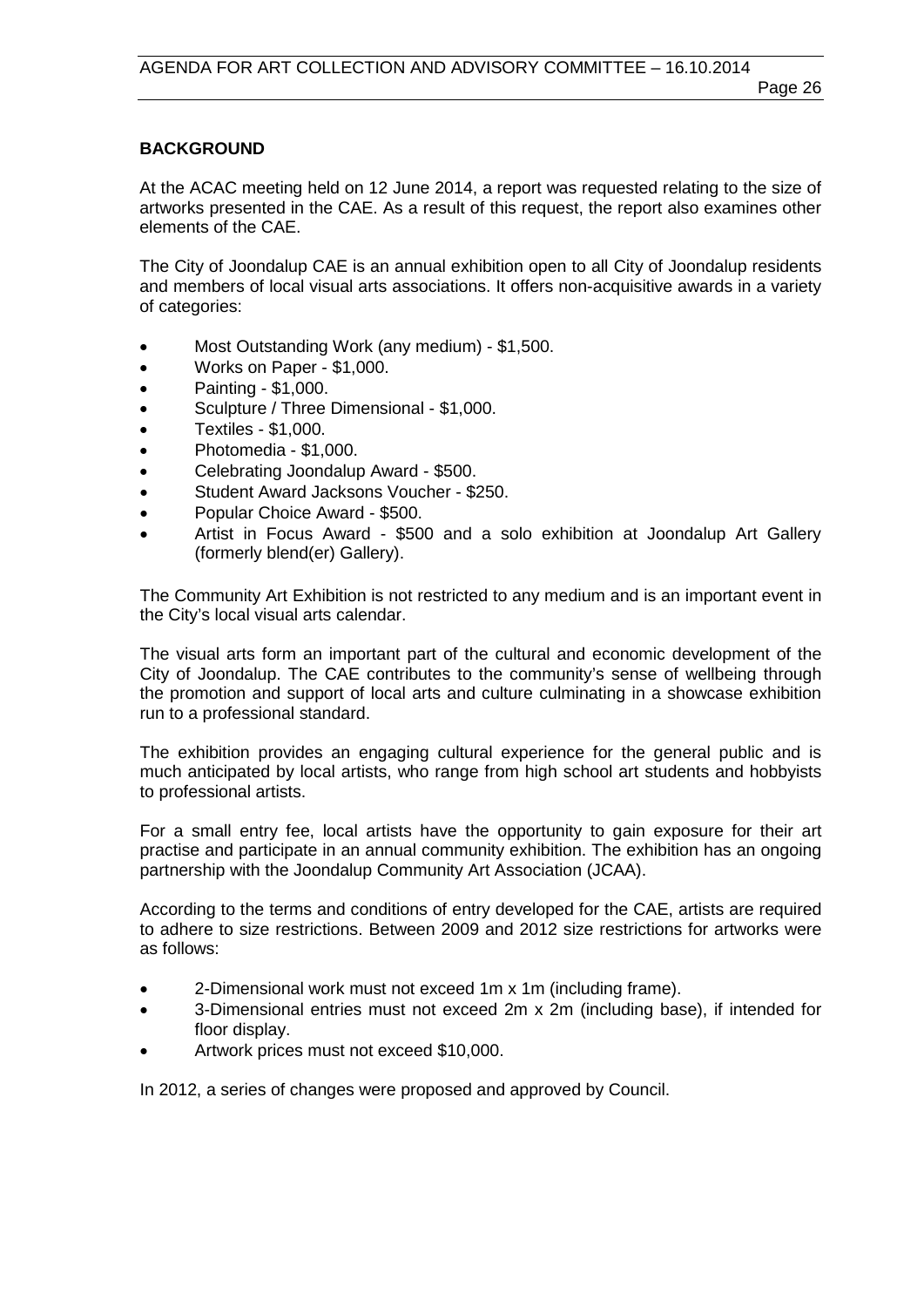At its meeting held on 20 November 2012 (CJ247-11/12 refers), Council agreed (in part):

- *"1 To amend the Terms of Reference for the Community Art Exhibition by limiting:* 
	- *1.1 two dimensional artwork to a size of 50 x 50 centimetres (including frame);*
	- *1.2 three dimensional artwork to a size of 50 centimetres high x 50 centimetres wide x 50 centimetres deep; and*
	- *1.3 the maximum price of artworks to \$1000."*

The changes were designed to revitalise the award in the following ways:

- To present established artists with an interesting challenge in developing their practice by working in a new size.
- To encourage amateur artists to enter an exhibition for the first time.
- To present a level playing field for participating artists.

The changes were also introduced in order to address the issue of limited exhibition space available and it was anticipated the size restriction would offer an opportunity to present the exhibition in a more coherent and aesthetically pleasing way.

It was also proposed when setting a maximum price of \$1,000 on any work, that this would help members of the public feel more inclined to purchase works while encouraging artists to set realistic boundaries for their own sales.

The price and size restrictions were implemented for the 2013 and 2014 CAE's and the City received some negative feedback from participants and audiences, specifically regarding the size and price restrictions.

In addition, entry numbers into the CAE demonstrate a decline over the last six years with the largest drop in numbers occurring between 2013 and 2014 with 43 fewer entries received.

| Year | <b>Number of CAE Entries Received</b> |
|------|---------------------------------------|
| 2009 | 204                                   |
| 2010 | 200                                   |
| 2011 | 190                                   |
| 2012 | 180                                   |
| 2013 | 162                                   |
| 2014 | 119                                   |

In July 2014 following the CAE, an online survey was developed to gather feedback on the CAE and was sent to CAE stakeholders. The survey was sent to approximately 571 people including artists who exhibited between 2011 and 2014, exhibition attendants, members of the JCAA and to the Visual Arts mailing list. A total of 58 people took part in the survey.

The survey requested feedback on the Award categories, size and price restrictions and participants were also invited to submit general comments.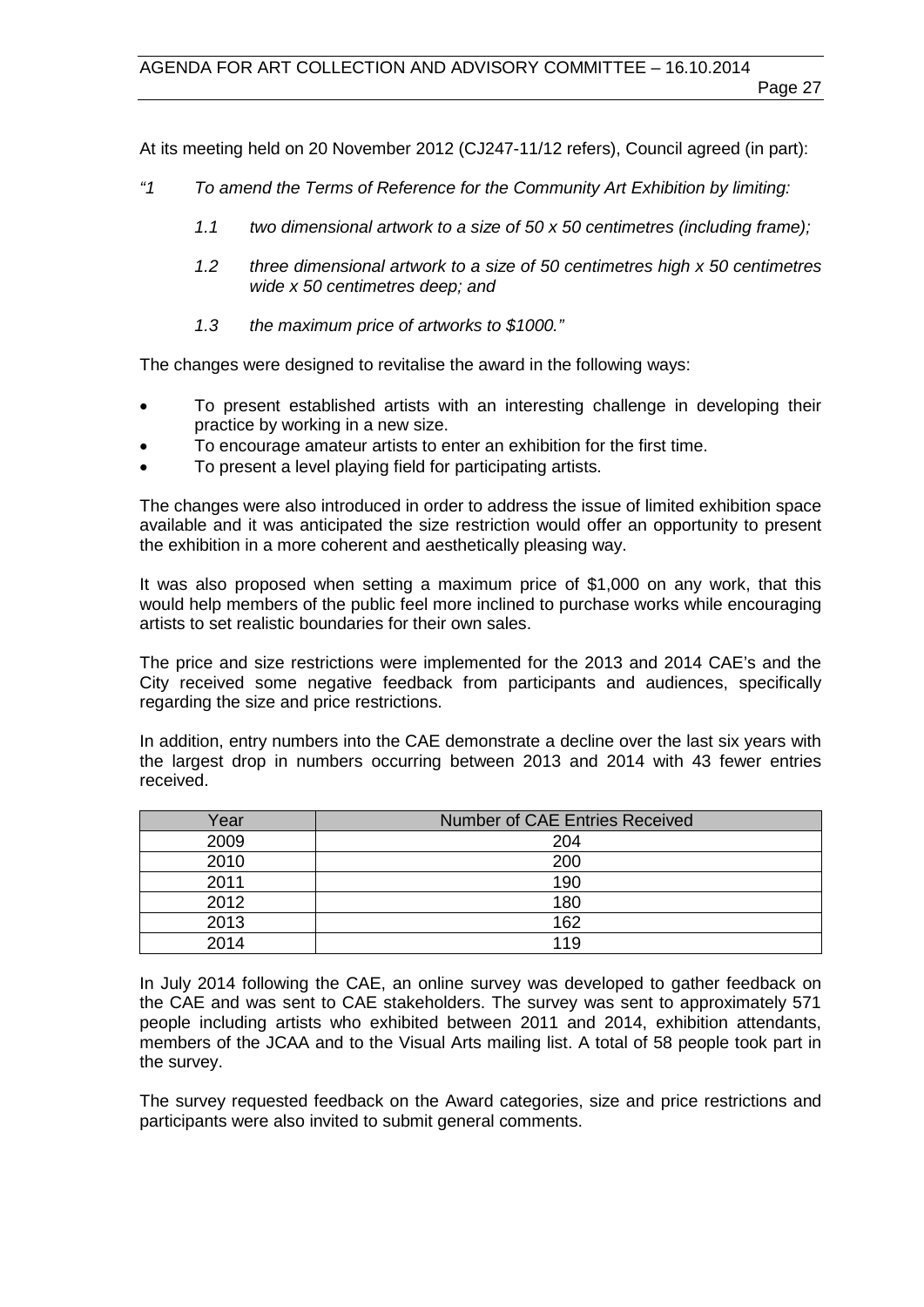# **DETAILS**

Feedback survey participants were asked to indicate their level of support for the areas detailed below:

| <b>AWARD CATEGORIES</b>       | Support | <b>Unsure</b> | Oppose |
|-------------------------------|---------|---------------|--------|
| <b>Most Outstanding Work</b>  | 50      | 5             | 3      |
| Works on Paper                | 53      | 4             |        |
| Painting                      | 55      | 2             |        |
| Sculpture / three dimensional | 52      | 5             |        |
| <b>Textiles</b>               | 44      | 11            | 3      |
| Photomedia                    | 43      | 10            | 5      |
| <b>Artist in Focus</b>        | 42      | 12            | 4      |
| Celebrating Joondalup         | 51      | 4             | 3      |
| <b>Student Award</b>          | 50      |               |        |
| <b>Popular Choice</b>         | 49      | 4             | 5      |

| <b>PRICE RESTRICTION</b>                          | Strongly<br>Support | Support | Unsure | Oppose | Strongly<br>oppose |
|---------------------------------------------------|---------------------|---------|--------|--------|--------------------|
| Level of support for \$1,000<br>price restriction | 20                  | 25      | 5      |        |                    |

| <b>SIZE RESTRICTION</b>                              | Strongly<br>Support | Support | Unsure | Oppose | Strongly<br>oppose |
|------------------------------------------------------|---------------------|---------|--------|--------|--------------------|
| Level of support for 50cm x<br>50cm size restriction |                     | 12      |        | 18     | 21                 |

| <b>PREFERRED</b><br><b>SIZE</b><br><b>RESTRICTION</b> | 100x100cm | 90x90cm | 80x80cm | 70x70cm | 60x60cm | <b>No</b><br>restriction |
|-------------------------------------------------------|-----------|---------|---------|---------|---------|--------------------------|
| Level of<br>support for<br>suggested<br>sizes         | 28        |         |         |         | c<br>×. | 11                       |

| OPTION TO LIMIT ENTRIES                            | Strongly<br>Support | Support | Unsure | <b>Oppose</b> | Strongly<br>oppose |
|----------------------------------------------------|---------------------|---------|--------|---------------|--------------------|
| Level of support for an option<br>to limit entries | 15                  | 13      | 14     |               |                    |

# **Issues and options considered**

#### Award Categories:

Results for the survey indicate support for all categories. Three categories received slightly less support: Textiles, Photomedia and Artist in Focus.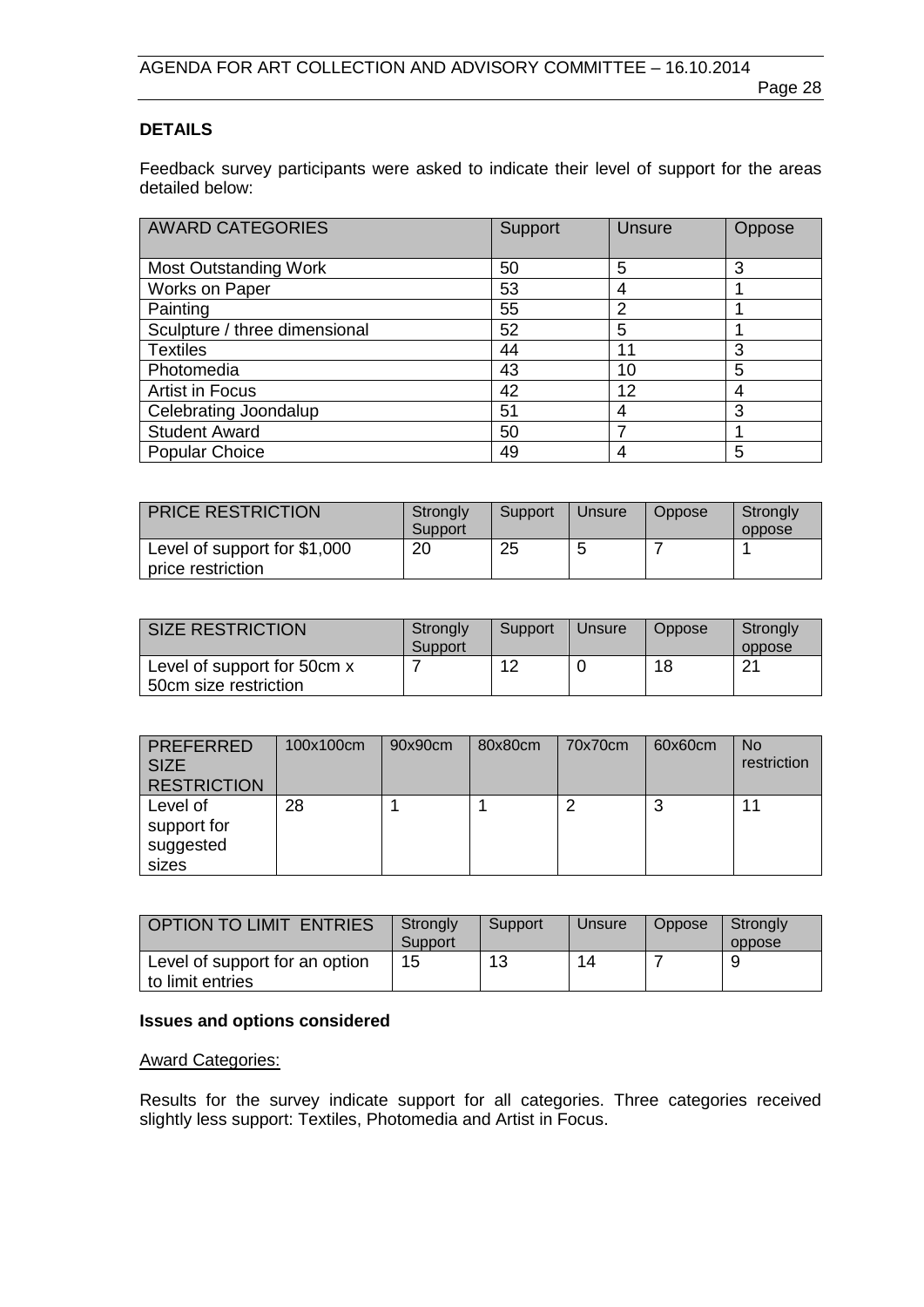With regard to the Textiles and Photomedia categories, survey feedback indicates a perception among artists that these categories receive fewer entries thereby increasing the chances for artists in these categories to win the award.

In terms of addressing the lower entries for the Photomedia and Textile categories, direct advertising to art groups, camera clubs and educational institutions such as Edith Cowan University and West Coast Institute may increase the entries into these categories in 2015.

With regard to the Artist in Focus Award survey feedback indicates lesser understanding of what this award entails. This will be addressed in the entry process for the 2015 exhibition with the introduction of a Frequently Asked Questions (FAQ) page to explain the categories clearly as well as provide additional information about other aspects of the Award.

Changing the existing Award categories is not recommended as they are supported by the community and are appropriate for the majority of entries received. However, a new category, Mixed Media could possibly be considered in the future.

Mixed Media is a standard category in many art awards and categorises works that use a combination of visual art mediums. Many artists use a combination of media to create artworks that cannot be classified as sculptural or three dimensional, for example a paper based work that may incorporate painting, textiles and found objects.

The introduction of a new Mixed Media category could offer opportunities for artists to enter a category in which their artwork will be judged more appropriately against entries of a similar nature.

The City will ask for feedback from the community about the introduction of a Mixed Media category to establish whether this would be supported.

#### Price restriction:

Survey results indicate overall support for the \$1,000 price restriction.

The City has received additional feedback from some local professional artists who have indicated they would support an increase in the price restriction to \$2,000 in recognition that their works normally sell for over \$1,000. Given the results of the survey, it is not proposed to alter the price restriction but review in future CAE's.

#### Size restriction

The size restriction introduced in 2013 was the most contested change by artists. Survey feedback and comments received from the general public indicated audiences enjoyed earlier exhibitions containing a variety of sizes and larger works.

Survey participants support retaining a size restriction and survey results indicate the most supported size restriction is 100cm x 100cm.

Following the 2014 CAE, a review was undertaken of the available space, the average size of entries and the financial implications of installing additional walling infrastructure and concluded up to 200 artworks based on a 100cm x 100cm size restriction would be manageable within the Great Space.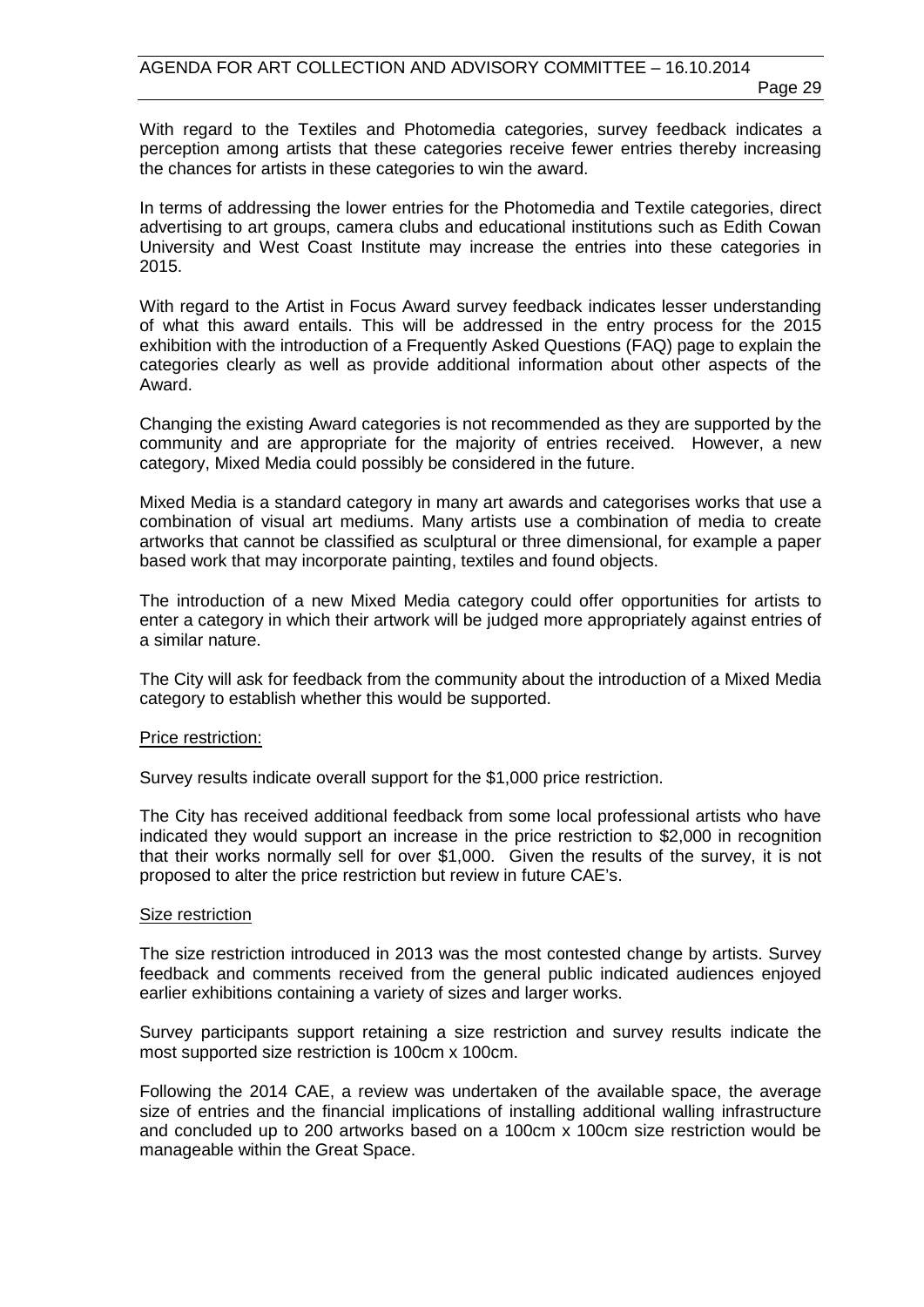Page 30

It is suggested that the ACAC support increasing the maximum size restriction to 100cm x 100cm (allowing up to 102cm for pre-made stretched canvases) and implementing this change for three years to assess the impact on the Award and the number of entries received.

#### Limited entries

Survey participants were also asked to consider the option of limiting the number of entries accepted into the award instead of having a maximum a size restriction and survey feedback indicates this idea was supported.

At this stage, there is no immediate requirement to limit entries, as the number of entries has not exceeded 204 in the last five years.

However, it is recommended introducing an option for the City to limit entries received and include this in the CAE Terms and Conditions to ensure the event remains manageable in the future.

A limit of 200 entries at a maximum of 100cm x 100cm would be optimal.

By implementing an option to limit entries rather than maintaining a size restriction, planning the exhibition infrastructure and layout remains manageable.

Options to consider:

#### Option 1

Continue with running the CAE with the current format, size restrictions and reassess the impact of the size restrictions in 2015.

#### Option 2

Make the changes recommended and reassess the impact of the changes after three years in 2017.

# **Legislation / Strategic Community Plan / policy implications**

**Legislation** Not applicable. **Strategic Community Plan Key theme Community Wellbeing. Objective** Cultural development. **Strategic initiative •** Invest in publicly accessible visual art that will present a culturally-enriched environment. • Promote local opportunities for arts development. **Policy** *Visual Arts Policy*.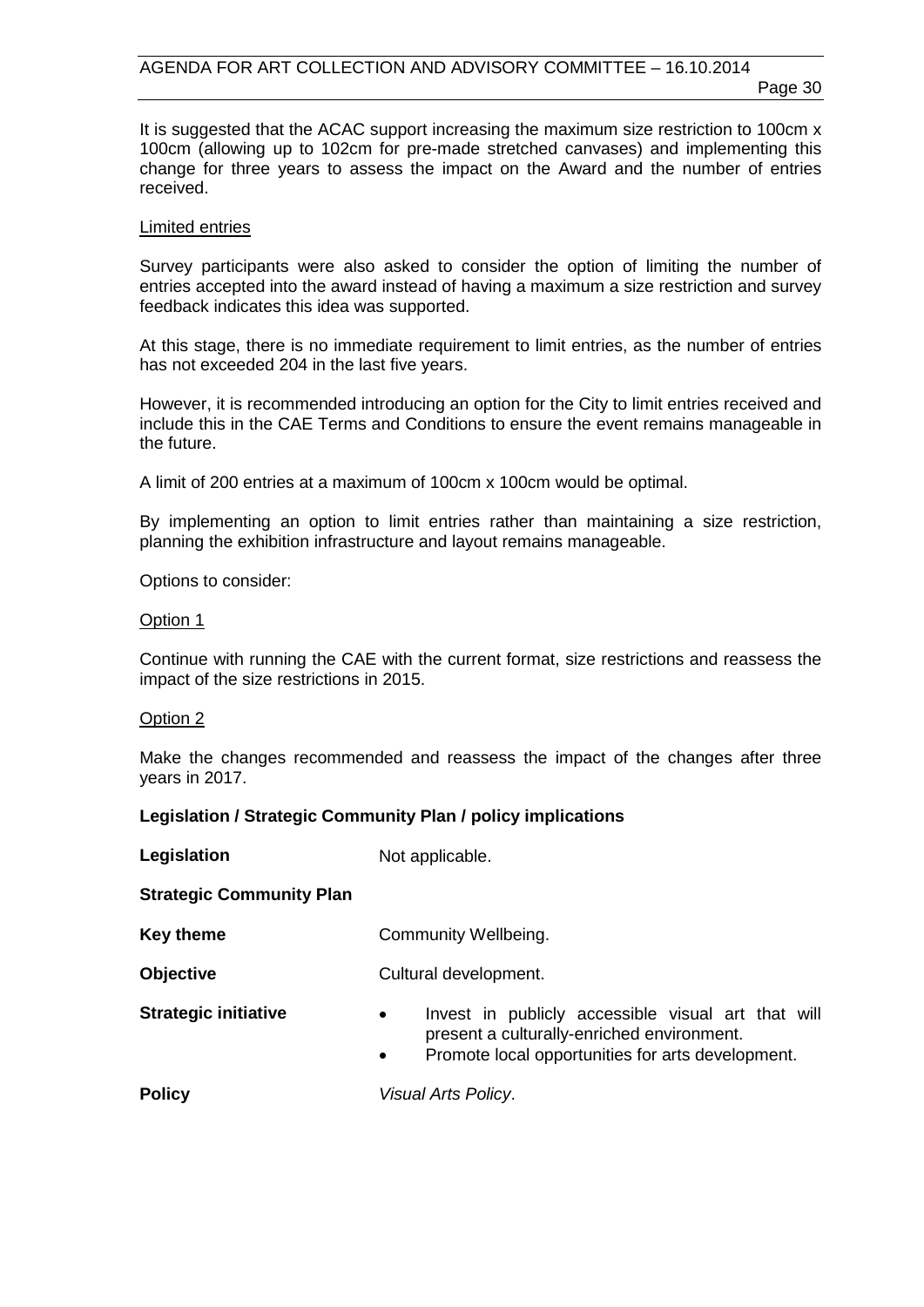#### **Risk management considerations**

The risk of not making the recommended changes could mean the further reduction of entries into the CAE and a loss of community interest and support in the Award.

#### **Financial / budget implications**

Future financial year impact

**Annual operating cost** The annual CAE operating cost for 2013-14 was \$45,695.

**Estimated annual income** The annual income for the 2014 CAE is \$5,200. This total comprises of entry fees and sales of artworks generating a commission of 20%.

#### **Regional significance**

The creation of a high standard of professional art creates a cultural asset for the entire northern region. It promotes the City as an instigator of supporting development in local arts and culturally invigorates the City of Joondalup through engaging the local community.

#### **Sustainability implications**

The CAE is an important event in the City's local visual arts calendar. The visual arts form an important part of the cultural and economic development of the City of Joondalup. The CAE contributes to the Joondalup community's sense of wellbeing through the promotion and support of local arts and culture culminating in a showcase exhibition run to a professional standard.

#### **Consultation**

Consultation took place by inviting community stakeholders to submit comment through an online feedback survey (also available in print on request). The survey was available from 23 July and closed on 22 August 2014.

# **COMMENT**

Through community consultation and a review of the CAE, a series of recommendations are made which are designed to improve the process of administering and running the award and to address negative feedback due to changes introduced in 2013.

# **VOTING REQUIREMENTS**

Simple Majority.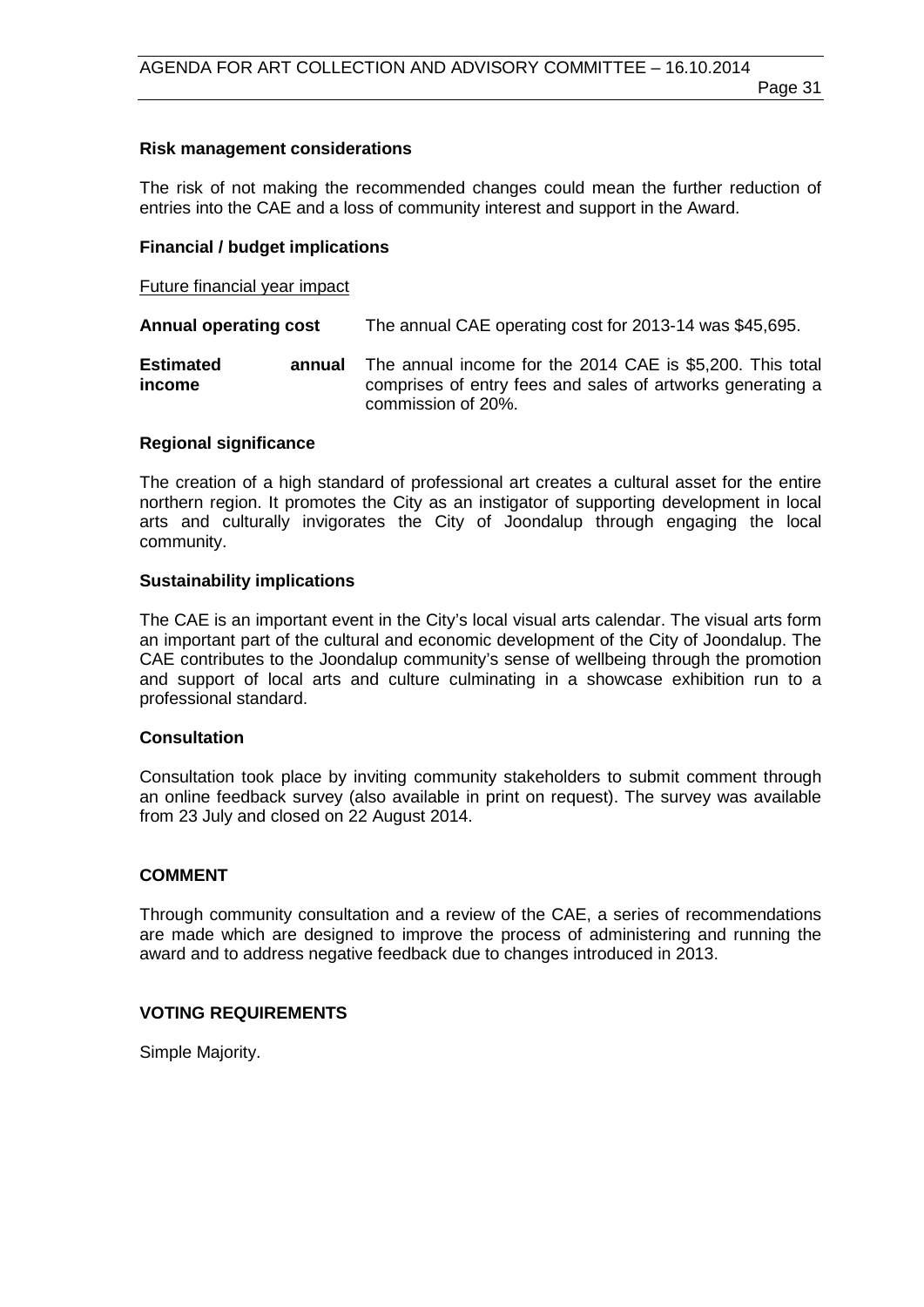#### **RECOMMENDATION**

**That Council:**

- **1 AGREES to amend the Terms and Conditions of the Community Art Exhibition by:**
	- **1.1 Increasing the Community Art Exhibition artwork size restriction to 100cm x 100cm (including frame) and three dimensional artworks to a size of 100cm high x 100cm wide and x 100cm deep;**
	- **1.2 Introducing a change to the Terms and Conditions to include an option for the City to limit entries to a maximum of 200;**
- **2 REQUESTS a further report following the 2017 Community Art Exhibition that evaluates the amendments made in Part 1 above.**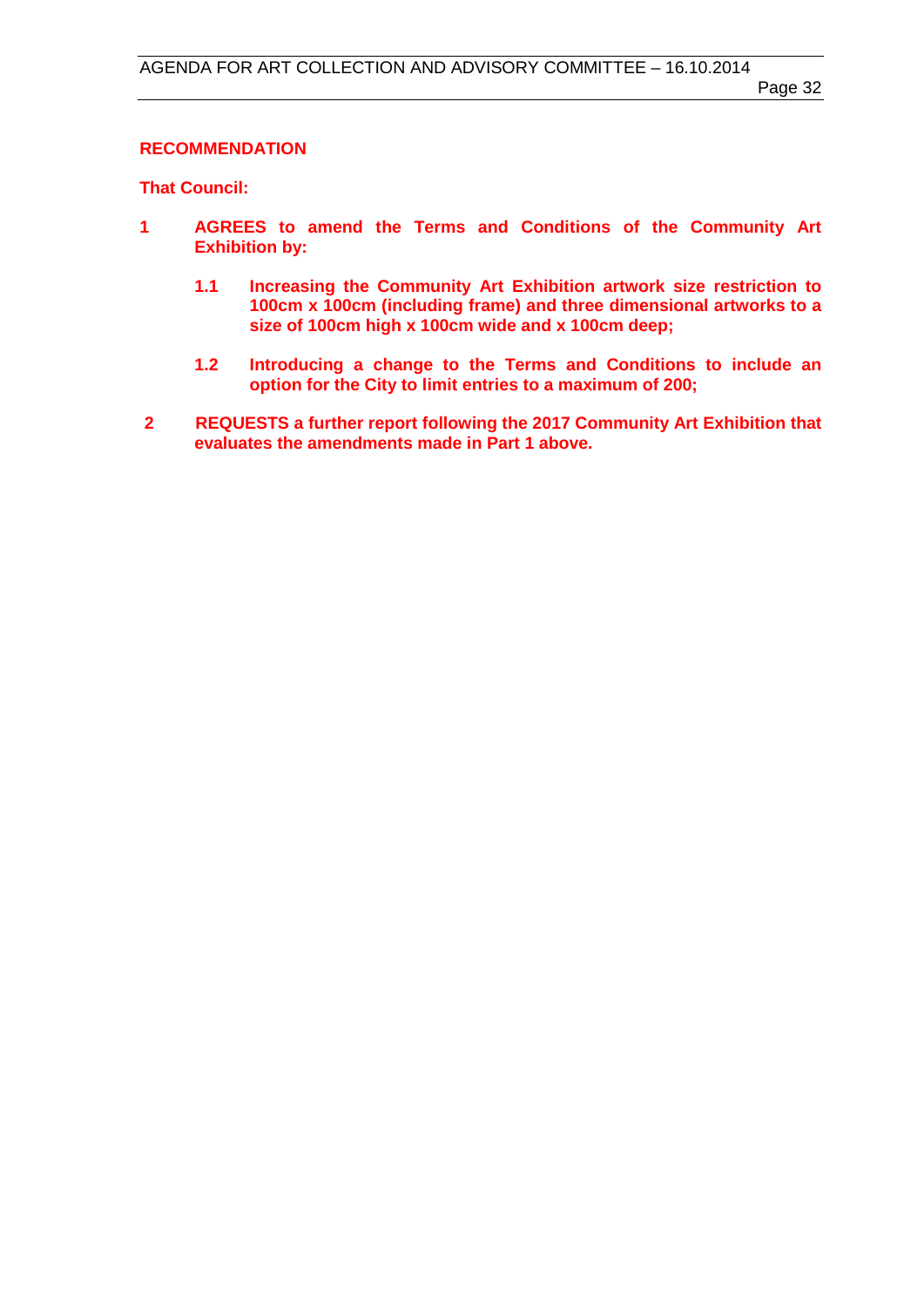# <span id="page-32-0"></span>**ITEM 5 REVIEW OF POTENTIAL INSIDE-OUT BILLBOARD LOCATIONS WITHIN THE JOONDALUP CITY CENTRE**

| <b>WARD</b>                           | All                                                                                                                                                                                                 |
|---------------------------------------|-----------------------------------------------------------------------------------------------------------------------------------------------------------------------------------------------------|
| <b>RESPONSIBLE</b><br><b>DIRECTOR</b> | Mr Mike Tidy<br><b>Corporate Services</b>                                                                                                                                                           |
| <b>FILE NUMBER</b>                    | 35613                                                                                                                                                                                               |
| <b>ATTACHMENT</b>                     | Attachment 1<br>Proposed billboard locations                                                                                                                                                        |
| <b>AUTHORITY / DISCRETION</b>         | Executive - The substantial direction setting<br>and<br>oversight role of Council, such as adopting plans and<br>reports, accepting tenders, directing operations, setting<br>and amending budgets. |

# **PURPOSE**

For Council to consider the list of sites identified within the City of Joondalup as feasible for new billboard locations as part of the Inside-Out Billboard project.

## **EXECUTIVE SUMMARY**

There are eight sites within the City of Joondalup considered potential locations for the Inside-Out Billboard project.

Potential locations were identified and initial quotes were obtained from suppliers of the necessary infrastructure.

Following consideration of the feasibility of each potential location, one site is recommended as the preferred option:

• The land between Teakle Court and Central Park West Parking Station number 8, site of the proposed Joondalup Performing Arts and Cultural Facility.

The recommended site is on City owned land and suitable for standard size (6m x 3m) free standing billboards. This site is situated on one of the busiest roads in the City Centre and would provide maximum exposure for art work displayed on the billboards.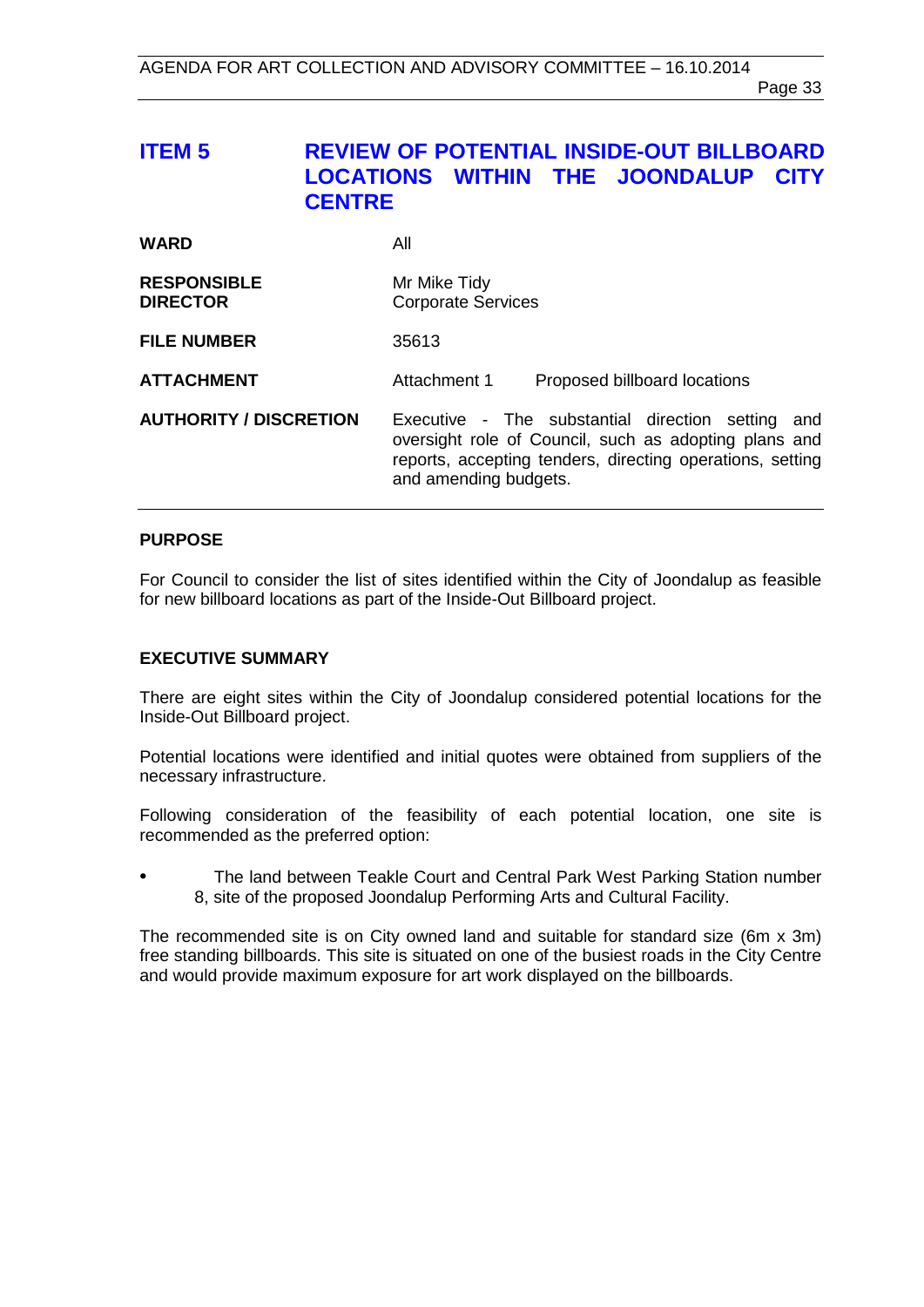### **BACKGROUND**

At its meeting held on 20 November 2012 (CJ247-11/12 refers), Council agreed (in part) that it:

- *"2 AGREES to list an amount of \$24,500 for consideration within the 2013/14 budget for the project; and*
- *3 ADVISES that no Community Consultation will be undertaken for the 'Inside Out Billboard' Public Art project for the City of Joondalup."*

In September 2013, a 6m x 3m standard billboard was installed on the west facing side of the Joondalup Library and in March 2014, an artwork by Western Australian Artist Helen Smith, selected from the Community Invitation Art Award 2013, was installed.

Positive feedback was received for the inaugural billboard display.

At its meeting held on 12 June 2014, the Art Collection and Advisory Committee requested a report assessing the feasibility of new billboard locations for the Inside-Out Billboard project.

# **DETAILS**

In assessing the suitability for billboard locations the issues considered are as follows:

- Visibility within the designated public space.
- Whether a billboard would block sight lines of vehicle traffic.
- Whether a billboard would obstruct or alter the flow of pedestrian traffic.
- Proximity to the first billboard on the library in the Joondalup City Centre.
- The type of billboard structure suitable for the location (wall based, free standing, rooftop).
- The amount of site preparation and works required to install the billboard structure.
- Whether the site is owned by the City of Joondalup or private property requiring negotiation with private lease holders.

In assessing new billboard locations the following points need to be considered:

The first billboard installed on the side of the Library uses sail track to rope the 6m x 3m canvas banner into place. For it to be possible to rotate canvas banners between sites, the other sites must also have 6m x 3m billboard frames that utilise the same sail track system.

Canvas banners (especially facing west) begin to fade after six months, and the banner surface can begin to crack. Each banner may only be able to be displayed for six months and may need to be reprinted for future display at another site. The cost for banner printing and installation is between \$2,000 and \$4,000 depending on the location. Banners in reasonable condition can be stored and reinstalled; however, their lifespan at best would not extend beyond two displays.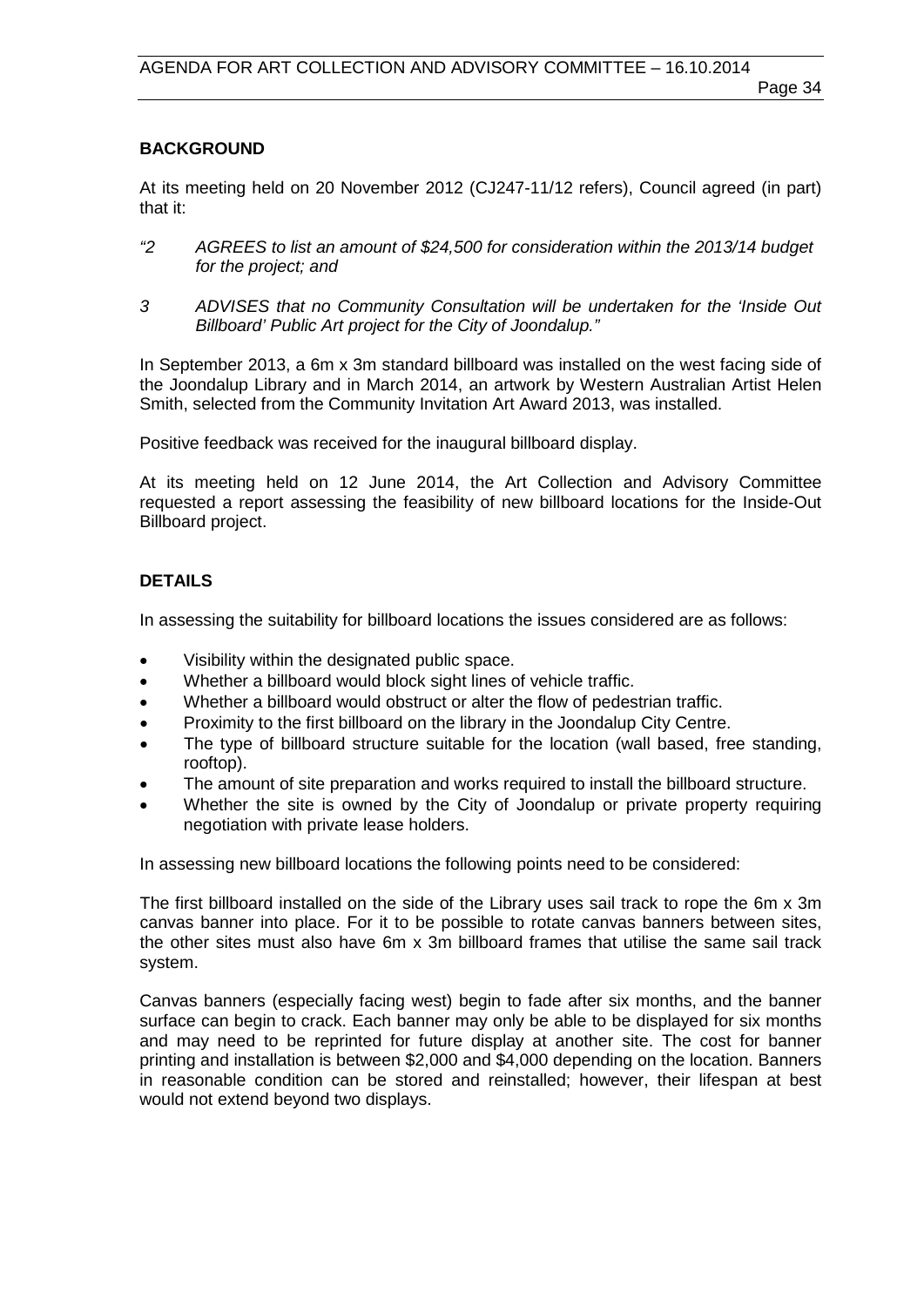This report provides a summary of the sites and the range of quotes provided by four suppliers. As they are estimated quotes the costs may change if engineering drawings and site preparation/management are required. The quotes are to be regarded as accurate but not final.

The quotes provide an indication of the cost of installing a billboard in the listed locations however the final quality of the quoted infrastructure would need to be assessed before committing to a supplier and to determine the final budget that would be required if a new site is approved. All costs quoted in this Report are exclusive of GST.

Visual representations of billboards in the proposed sites are shown on Attachment 1 to this Report.

#### **Issues and options considered**

Eight sites have been identified within the City Centre. The identified sites contain a combination of freestanding, wall-based and rooftop billboards.

The feasibility of each site has been considered and issues identified. The recommended sites are the simplest in terms of site preparation, infrastructure install and cost and visibility to the general public.

In considering sites, the potential to attract graffiti has also been considered. The suggested sites are situated in high foot and vehicular traffic areas, reducing the risk of graffiti occurring. The canvas banners can be graffiti coated, or if they are slashed or damaged beyond repair they can be reprinted.

The type of lighting selected will also have an impact on costs. External floodlights attract insects that stick to the lamps and can fall and gather below the billboard, and cause hot spots that flare on the surface of the billboard.

Internal (lightbox) lighting is the preferred option as it is uniform and washes the entire surface of the banner. The first billboard on the side of the Library is lit with internal lighting. The two different types of lighting are very different in visual effect, and internal lighting is premium in effect and price.

Proposed location 1: The land between Teakle Court and Central Park West Parking Station number 8, site of the proposed Joondalup Performing Arts and Cultural Facility.

The land is owned by the City. Negotiation to install billboards would not be required.

One billboard could be installed on the corner of Teakle Court and Grand Boulevard facing South West:

| 1 x freestanding illuminated billboard   Quote range<br>(lightbox) |                     |
|--------------------------------------------------------------------|---------------------|
| Capital cost to manufacture and install                            | $$16,000 - $27,500$ |
| Annual operational cost                                            | \$10,000 - \$14,300 |
| (banner print, install and artist fees)                            |                     |
| Contingency                                                        | \$2,000             |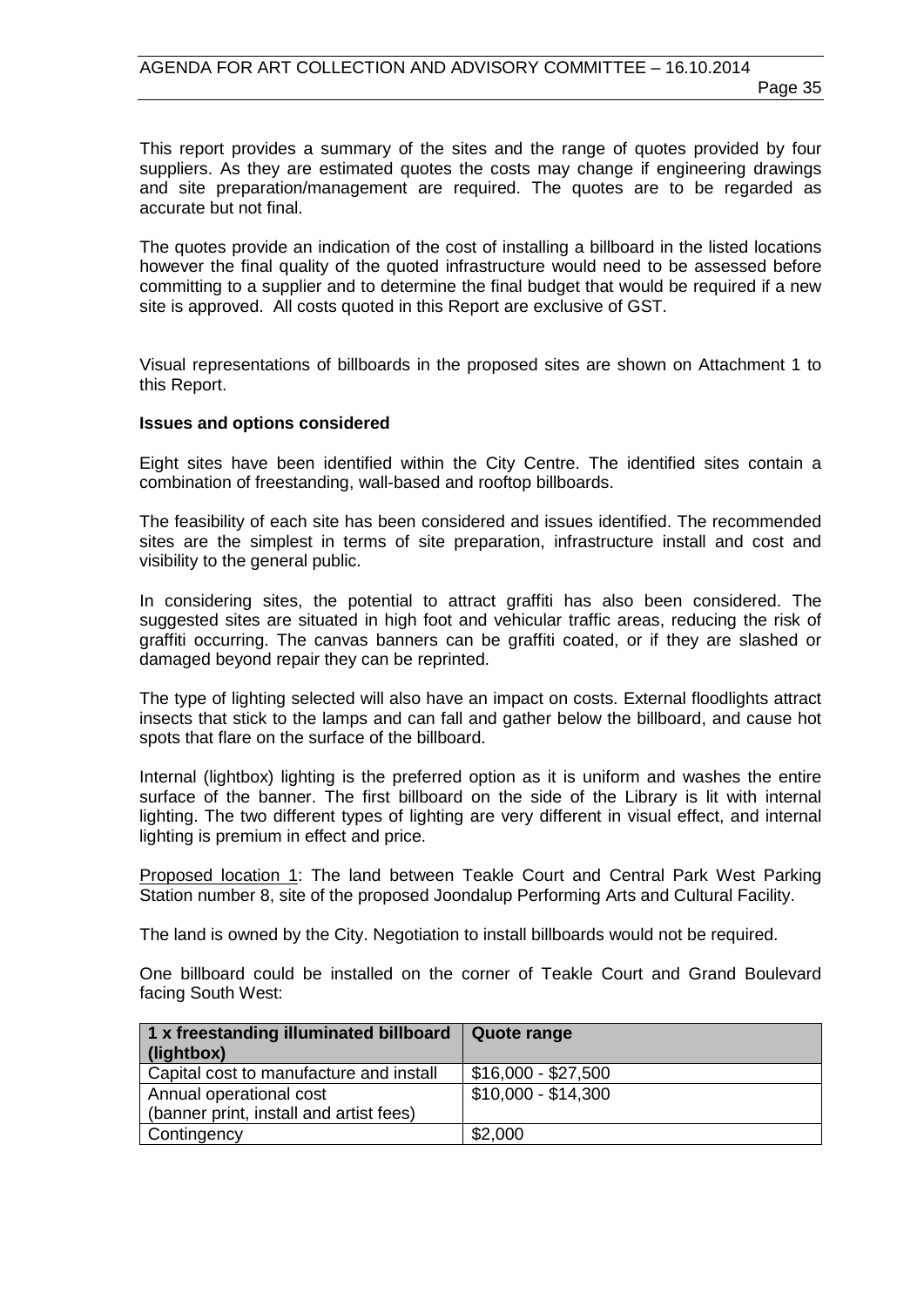Page 36

Contingency includes traffic management costs and site preparation including the removal of vegetation where required.

Proposed location 2: The north-west and/or south-west corners of Kendrew Crescent and Grand Boulevard.

This site is directly opposite the entrance to Edith Cowan University (ECU) with a large amount of exposure to passing vehicle traffic travelling in both directions on Grand Boulevard, as well as foot traffic between ECU, West Coast Institute and the Joondalup bus and train station.

The land is owned by ECU and negotiation would be required to install billboards.

One billboard could be installed on the north-west corner of Kendrew Crescent.

| 1 x freestanding illuminated billboard<br>(lightbox) | Quote range         |
|------------------------------------------------------|---------------------|
| Capital cost to manufacture and install              | \$16,000 - \$27,500 |
| Annual operational cost                              | \$10,000 - \$14,300 |
| (banner print, install and artist fees)              |                     |
| Contingency                                          | \$2,000             |

Proposed location 3: The City of Joondalup Police Station and Courts, 9 Reid Promenade.

This site is owned by Department of Lands and negotiation would be required to install billboards.

Options:

- One free standing billboard could be installed on the lawn facing south-east towards Grand Boulevard.
- One billboard may be installed on a structurally suitable and sound part of the roof.
- One wall based billboard could be installed on a suitable wall, for example the east wall facing Grand Boulevard.

| 1 x wall-based illuminated billboard<br>(lightbox) | <b>Quote range</b>  |
|----------------------------------------------------|---------------------|
| Capital cost to manufacture and install            | $$16,000 - $27,500$ |
| Annual operational cost                            | $$10,000 - $14,300$ |
| (banner print, install and artist fees)            |                     |
| Contingency                                        | \$2,050             |
| 1 x rooftop illuminated billboard                  | Quote range         |
| (lightbox)                                         |                     |
| Capital cost to manufacture and install            | $$16,000 - $60,000$ |
| Annual operational cost                            | \$11,500 - \$16,400 |
| (banner print, install and artist fees)            |                     |
| Contingency                                        | \$3,800             |
| 1 x wall mounted illuminated                       | Quote range         |
| billboard (lightbox)                               |                     |
| Capital cost to manufacture and install            | $$11,500 - $60,000$ |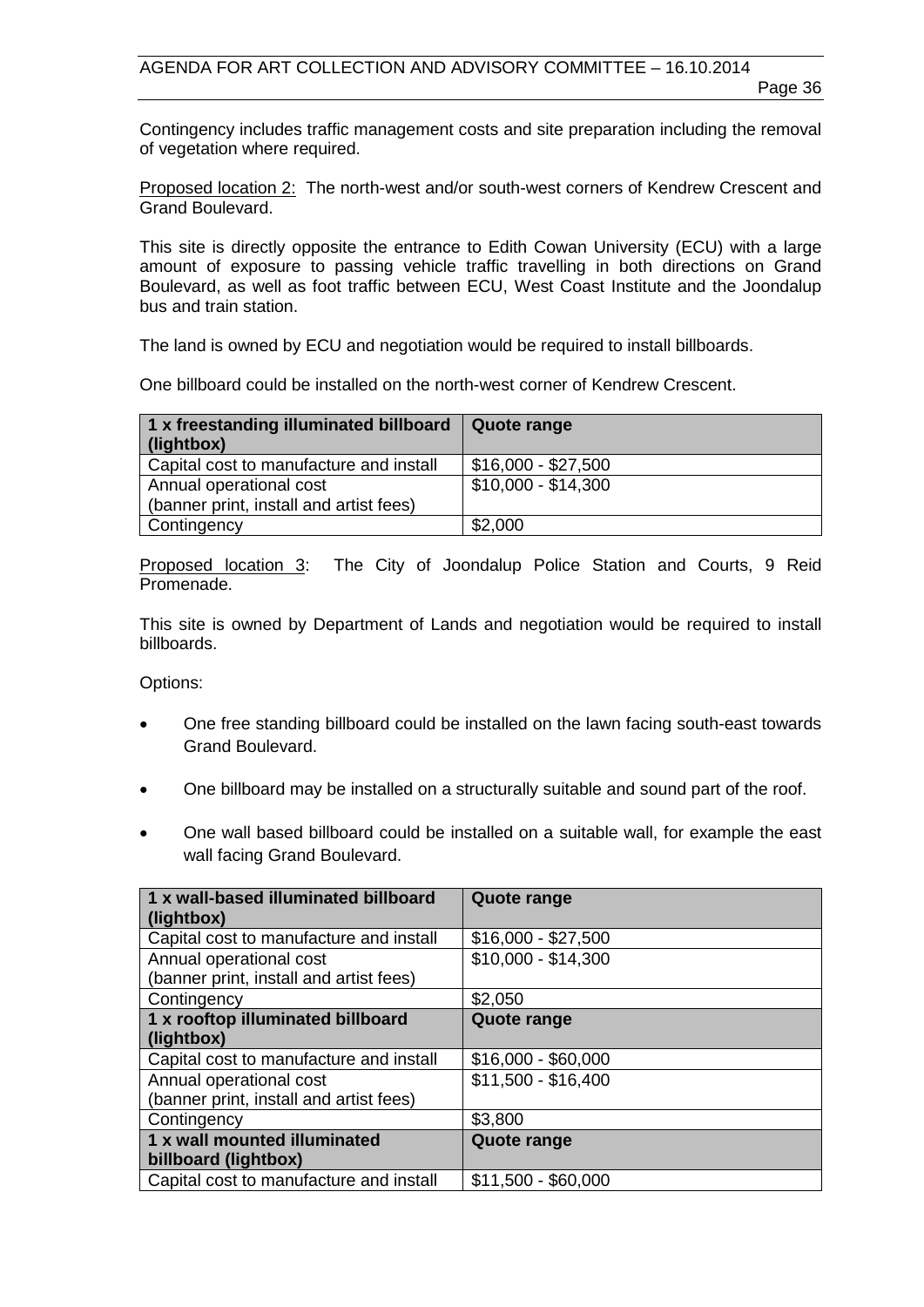AGENDA FOR ART COLLECTION AND ADVISORY COMMITTEE – 16.10.2014

Page 37

| Annual operational cost<br>(banner print, install and artist fees) | \$11,500 - \$16,400 |
|--------------------------------------------------------------------|---------------------|
| Contingency                                                        | \$3,800             |

Proposed location 4: Corner of Shenton Avenue and Grand Boulevard.

This site is owned by the Department of Lands and negotiation would be required to install billboards.

One free standing billboard could be installed facing the intersection of Grand Boulevard and Shenton Avenue facing north-east.

| 1 x freestanding illuminated billboard<br>(lightbox) | Quote range         |
|------------------------------------------------------|---------------------|
| Capital cost to manufacture and install              | \$16,000 - \$27,500 |
| Annual operational cost                              | \$10,000 - \$14,300 |
| (banner print, install and artist fees)              |                     |
| Contingency                                          | \$2,000             |

Proposed location 5: 140 Grand Boulevard, above Westpac overlooking the intersection of Boas Avenue facing south-east.

This site is privately owned and negotiation would be required to install billboards.

One roof mounted billboard could be installed on a structurally suitable part of the roof on top of the building overlooking the intersection of Grand Boulevard and Boas Avenue.

| 1 x rooftop illuminated billboard<br>(lightbox) | Quote range         |
|-------------------------------------------------|---------------------|
| Capital cost to manufacture and install         | \$16,000 - \$60,000 |
| Annual operational cost                         | \$11,500 - \$16,400 |
| (banner print, install and artist fees)         |                     |
| Contingency                                     | \$3,800             |

Proposed location 6: Lakeside Joondalup Shopping City buildings, Corner of Grand Boulevard and Boas Avenue.

This site is owned by Lend Lease and negotiation would be required to install billboards.

Options:

- One free standing billboard could be installed on the roof facing east over the intersection of Grand Boulevard and Boas Avenue.
- One wall based billboard could be installed on the wall facing east over Grand Boulevard.

| 1 x rooftop illuminated billboard       | <b>Quote range</b>  |
|-----------------------------------------|---------------------|
| (lightbox)                              |                     |
| Capital cost to manufacture and install | $$16,000 - $60,000$ |
| Annual operational cost                 | $$11,500 - $16,400$ |
| (banner print, install and artist fees) |                     |
| Contingency                             | \$3,800             |
| 1 x wall mounted illuminated            | <b>Quote range</b>  |
| billboard (lightbox)                    |                     |
| Capital cost to manufacture and install | $$11,500 - $60,000$ |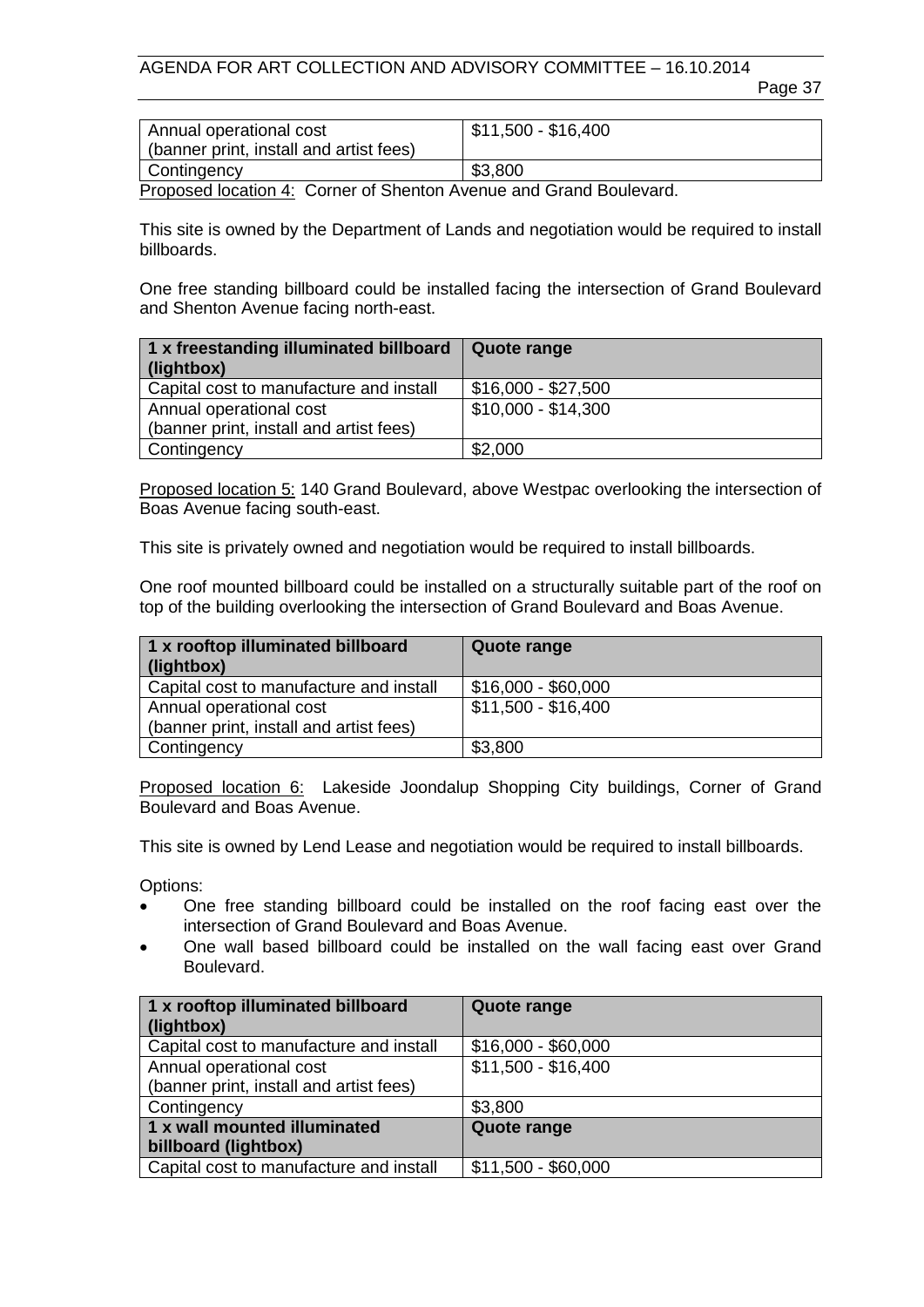# AGENDA FOR ART COLLECTION AND ADVISORY COMMITTEE – 16.10.2014

Page 38

| Annual operational cost<br>(banner print, install and artist fees) | \$11,500 - \$16,400 |
|--------------------------------------------------------------------|---------------------|
| Contingency                                                        | \$3,800             |
| Droppead location 7: 454 Cropel Doulough Cropel Doulough Ustal     |                     |

Proposed location 7: 151 Grand Boulevard, Grand Boulevard Hotel.

This site is privately owned and negotiation would be required to install a billboard.

One rooftop billboard could be installed above the wall facing south over Boas Avenue.

| 1 x rooftop illuminated billboard<br>(lightbox) | Quote range         |
|-------------------------------------------------|---------------------|
| Capital cost to manufacture and install         | \$16,000 - \$60,000 |
| Annual operational cost                         | \$11,500 - \$16,400 |
| (banner print, install and artist fees)         |                     |
| Contingency                                     | \$3,800             |

Proposed location 8: 52 Boas Avenue.

This site is privately owned and negotiation would be required to install a billboard.

One rooftop billboard could be installed facing south-east over Boas Avenue or could be positioned facing west along Boas Avenue.

| 1 x rooftop illuminated billboard<br>(lightbox)                    | Quote range         |
|--------------------------------------------------------------------|---------------------|
| Capital cost to manufacture and install                            | \$16,000 - \$60,000 |
| Annual operational cost<br>(banner print, install and artist fees) | \$11,500 - \$16,400 |
| Contingency                                                        | \$3,800             |

# **Legislation / Strategic Community Plan / policy implications**

| Legislation | As the construction and installation of the 'Inside-Out Billboard'<br>will be undertaken by the City, it would therefore be regarded<br>as a 'public work' and no planning approval would be required.<br>Section 6(3) of the Planning and Development Act 2005 |
|-------------|-----------------------------------------------------------------------------------------------------------------------------------------------------------------------------------------------------------------------------------------------------------------|
|             | requires the responsible authority to be consulted with at the<br>time the public work is being formulated.                                                                                                                                                     |

The structure would be classified as a class 10b within the *Building Code of Australia* and would require a building permit as required by the *Building Act 2011.* The structure may also require a Structural Engineer Certificate.

#### **Strategic Community Plan**

| Key theme | Community Wellbeing. |
|-----------|----------------------|
|-----------|----------------------|

- **Objective** Cultural development.
- **Strategic initiative** Invest in publicly accessible visual art that will present a culturally-enriched environment.
- **Policy** Not applicable.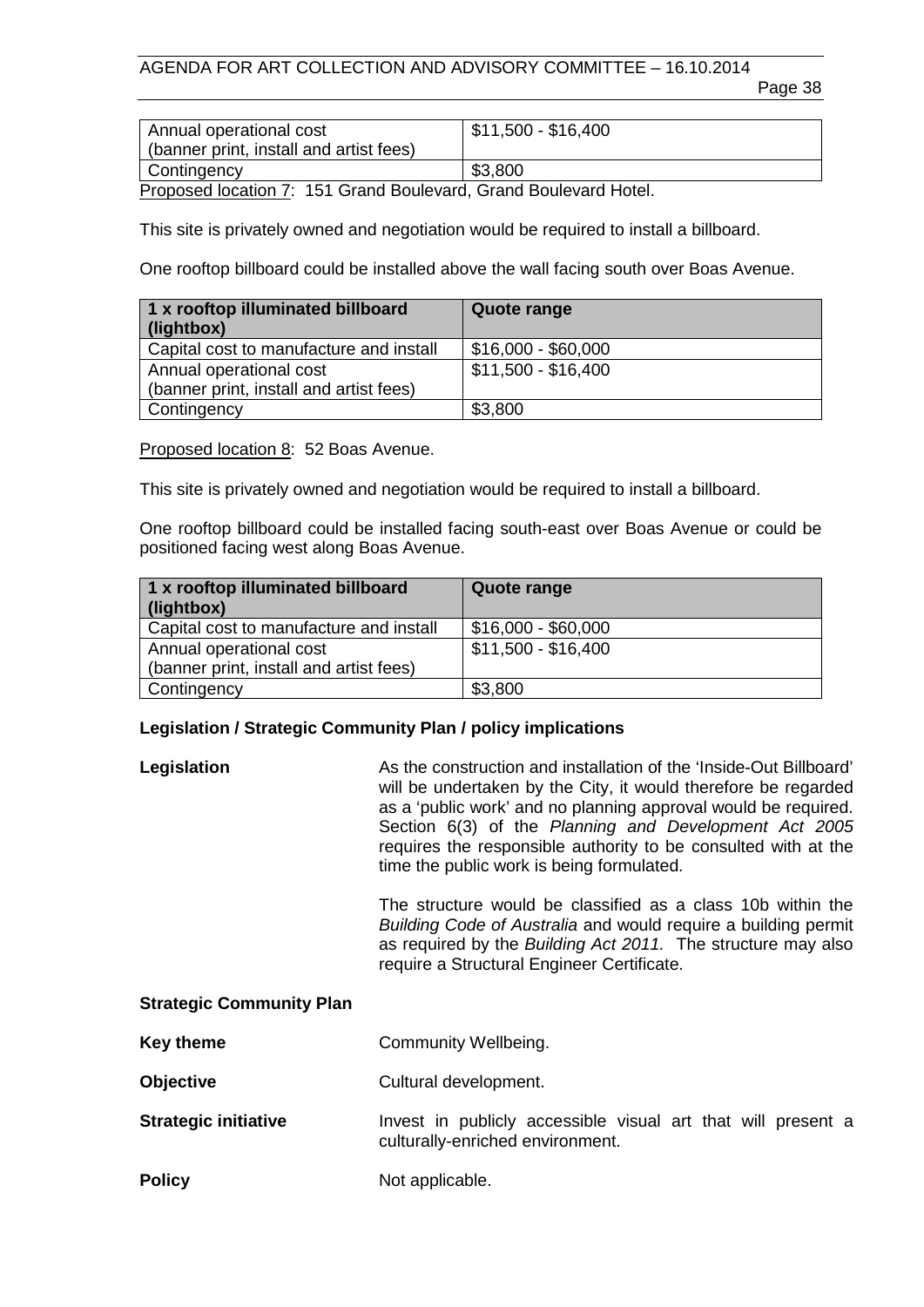#### **Risk management considerations**

All works considered would need to meet stringent public safety criteria.

#### **Financial / budget implications**

The financial implications are variable and will be determined by the choice of site and billboard type approved. Further final/detailed quotes would be required. All amounts quoted in this report are exclusive of GST.

Below is the actual capital cost to the 2013-14 budget for installation of the Inside-Out Billboard located at the Library.

| Item                                                                            | Cost     |
|---------------------------------------------------------------------------------|----------|
| Manufacture and installation of billboard including printing of first<br>banner | \$26,755 |
| Traffic management for 1.5 days                                                 | \$2,684  |
| Manufacture, printing and install of the tag/sign<br>(once off cost)            | \$930    |
| <b>Total</b>                                                                    | \$30,361 |

The installation of the tag/sign at the inaugural site at the Library was to launch the project and will not be repeated at future sites.

The annual cost to operate the Inside-Out Billboard located at the Library is \$15,200.

| Item                                         | Cost     |
|----------------------------------------------|----------|
| Artist commission fee 1                      | \$3,000  |
| Artist commission fee 2                      | \$3,000  |
| Banner printing, changeover for commission 1 | \$3,800  |
| Road traffic management for commission 1     | \$800    |
| Banner printing, changeover for commission 2 | \$3,800  |
| Road traffic management for commission 2     | \$800    |
| <b>TOTAL</b>                                 | \$15,200 |

If Council proceeds with additional Inside-Out Billboard locations, a capital budget will need to be established for each site for the design, manufacture and installation of a billboard. An annual operational budget will need to be established and allocated to the annual program of each additional site.

#### **Regional significance**

The City's art collection, including its public art, archives and memorabilia, plays an important part in shaping and developing a sense of community.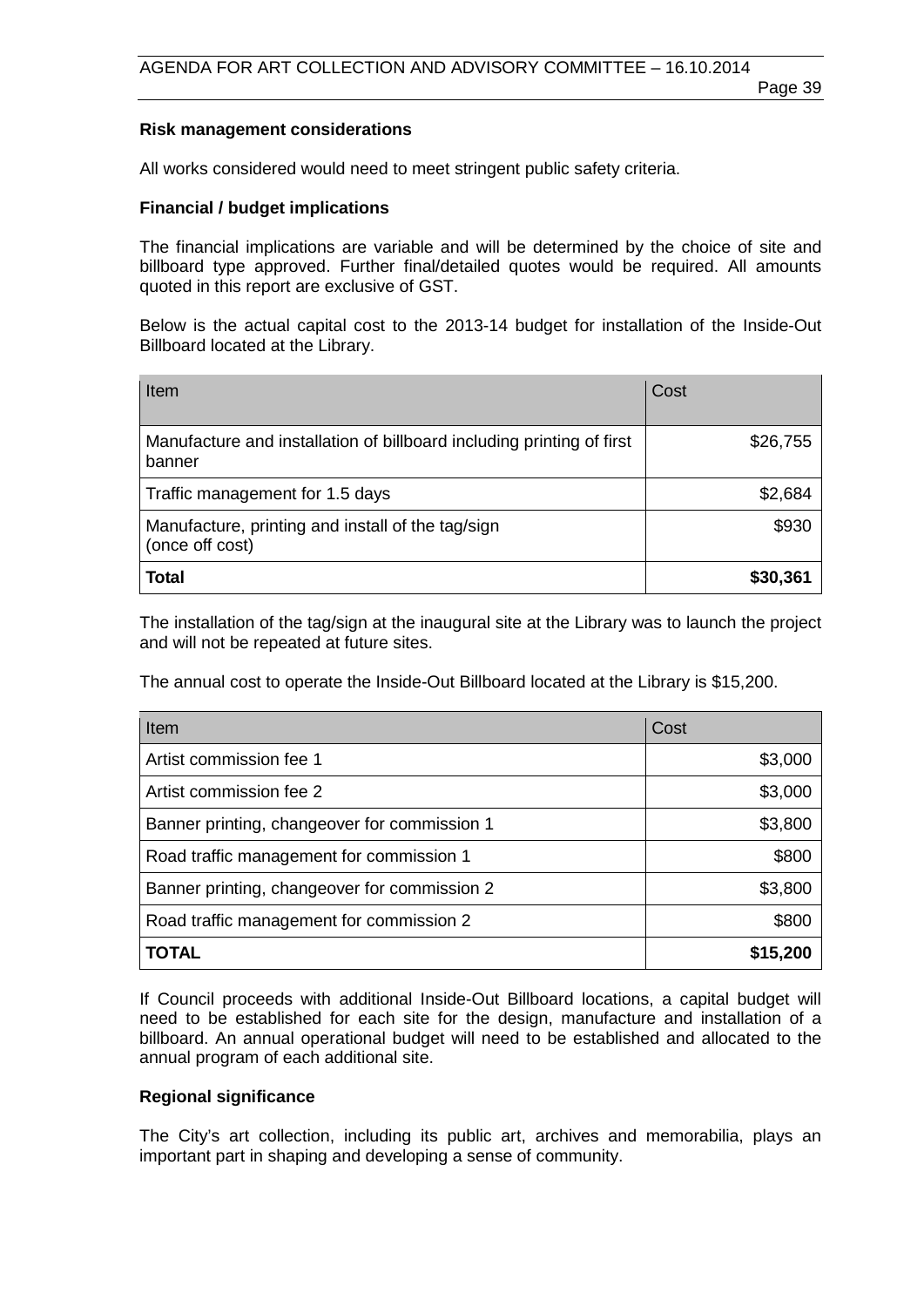The on-going provision of an accessible and high calibre art collection is integral to the cultural development and vibrancy of the City of Joondalup region and to best practice standards for the development of the visual arts in local government.

#### **Sustainability implications**

The installation of public artworks has positive social sustainability implications. Public artworks physically enrich a locality and provide a catalyst for public discussion about current social, economic and environmental issues. Public artworks strengthen the public realm by creating points of interest, animating spaces and providing beauty, character and colour to places. A new public artwork will build upon the relevance of the City's public spaces for the local community and increase the value of the City's cultural resources.

#### **Consultation**

At its meeting of 25 October 2012 Council agreed that no community consultation will take place for the Inside-Out Billboard project. However engagement would need to be undertaken with the relevant land owners and statutory authorities where appropriate.

# **COMMENT**

The feasibility of each location has been considered and one site is recommended as a preferred option; the land between Teakle Court and Central Park West Parking Station number 8, site of the proposed Joondalup Performing Arts and Cultural Facility.

The recommended site is on City owned land and suitable for standard size (6m x 3m) free standing billboards. This site is situated on one of the busiest roads in the Joondalup City Centre and would provide maximum exposure for art work displayed on the billboards.

The recommended site also requires minimum preparation, no negotiation with private owners and will promote the site of the proposed Joondalup Performing Arts and Cultural Facility on Grand Boulevard.

# **VOTING REQUIREMENTS**

Simple Majority.

#### **RECOMMENDATION**

**That Council:**

- **1 APPROVES the installation of a billboard at the site between Teakle Court and Central Park West Parking Station number 8, site of the proposed Joondalup Performing Arts and Cultural Facility as the next Inside-Out Billboard location;**
- **2 REQUESTS that funds be listed for consideration in the 2015-16 budget for the approved site for the next Inside-Out Billboard location.**

#### *Appendix 3 refers*

*[To access this attachment on electronic document, click here: Attach3ARTagn161014.pdf](http://www.joondalup.wa.gov.au/files/committees/ACAC/2014/Attach3ARTagn161014.pdf)*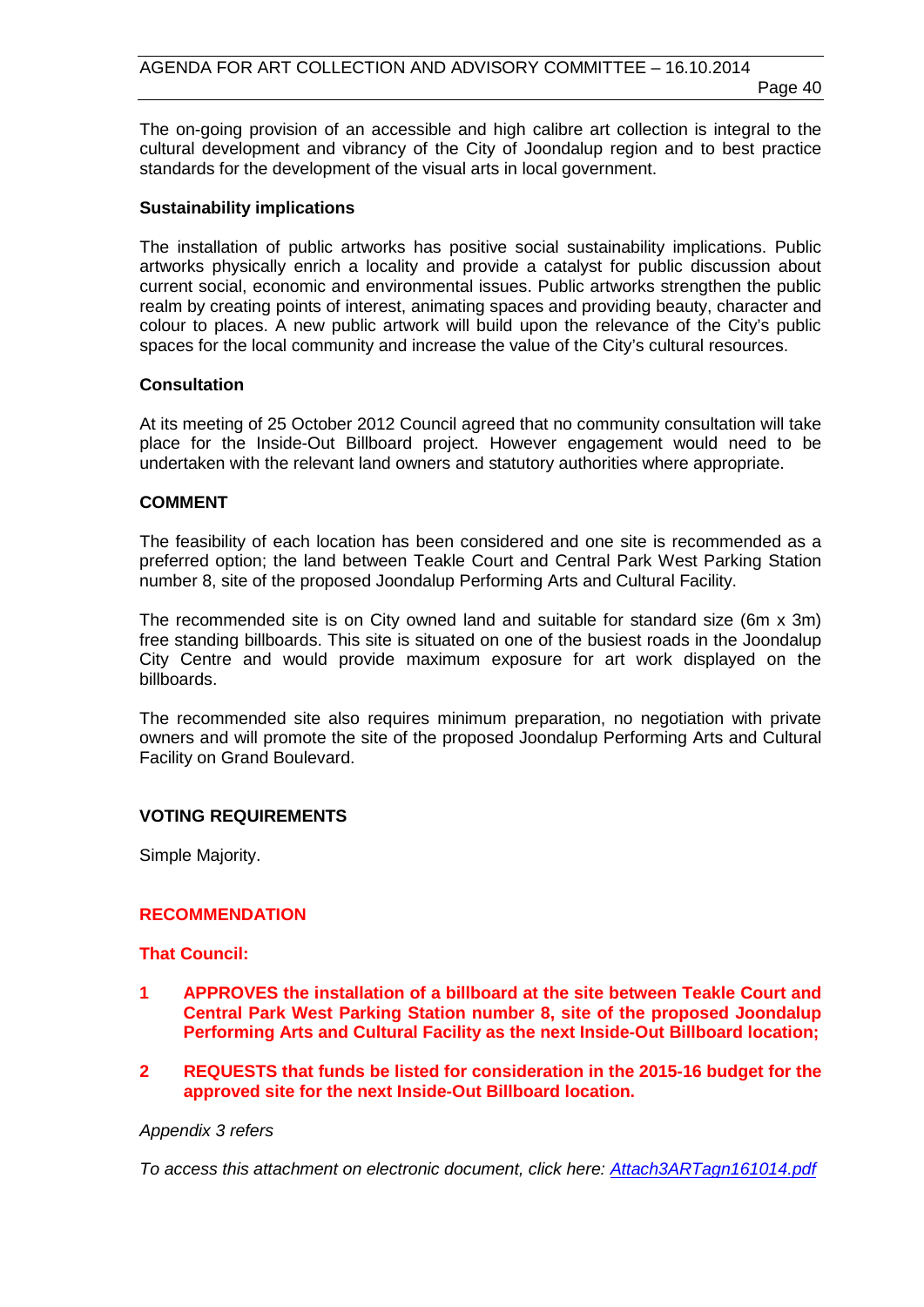# <span id="page-40-0"></span>**URGENT BUSINESS**

<span id="page-40-1"></span>**MOTIONS OF WHICH PREVIOUS NOTICE HAS BEEN GIVEN**

<span id="page-40-2"></span>**REQUESTS FOR REPORTS FOR FUTURE CONSIDERATION**

<span id="page-40-3"></span>**CLOSURE**